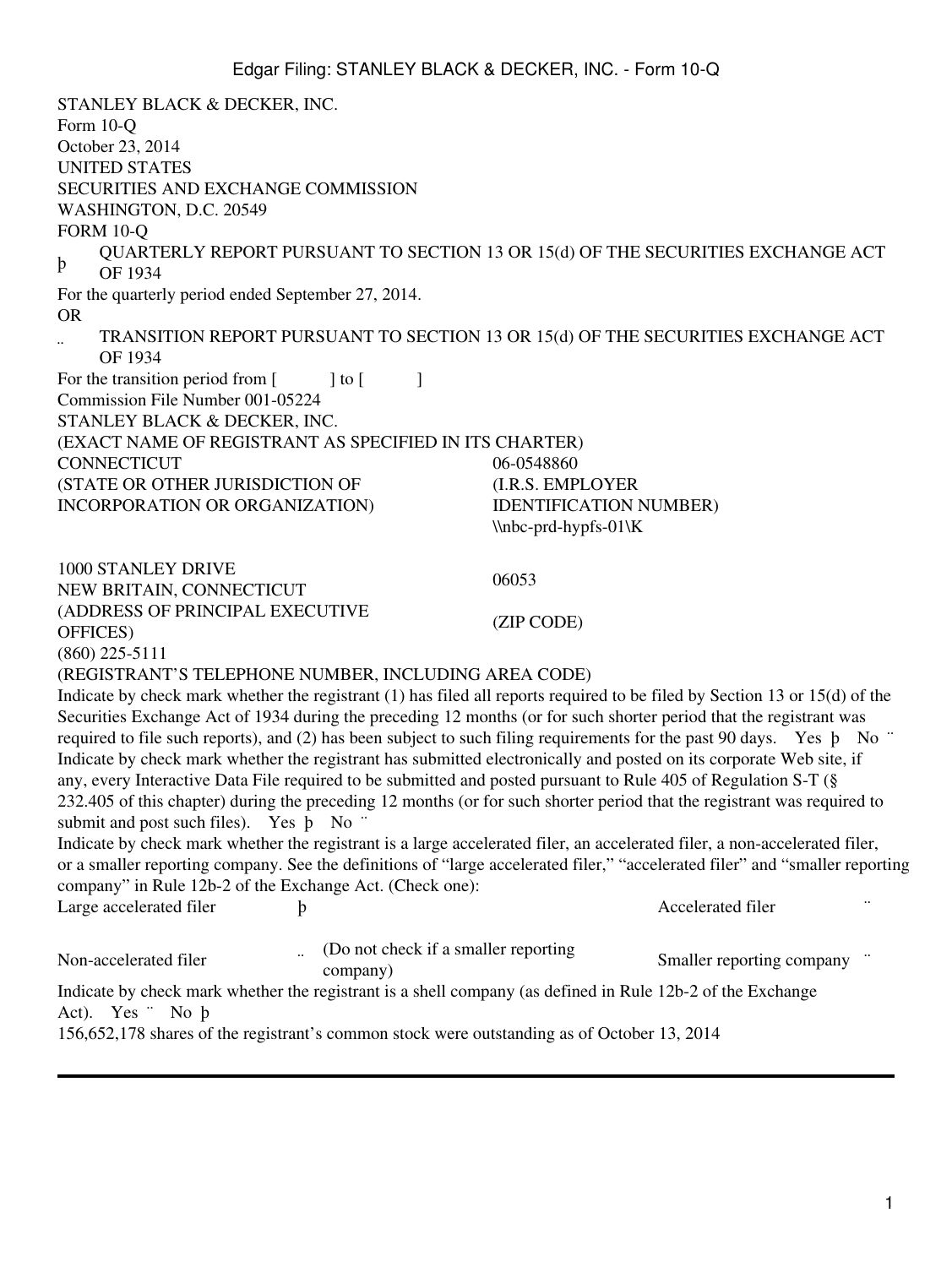<span id="page-1-0"></span>TABLE OF CONTENTS

| <b>PART I — FINANCIAL INFORMATION</b>                                          |            |
|--------------------------------------------------------------------------------|------------|
| <u>ITEM 1. CONDENSED CONSOLIDATED FINANCIAL STATEMENTS</u>                     |            |
| <u>ITEM 2. MANAGEMENT'S DISCUSSION AND ANALYSIS OF FINANCIAL CONDITION AND</u> |            |
| <b>RESULTS OF OPERATIONS</b>                                                   | <u> 26</u> |
| <u>ITEM 3. OUANTITATIVE AND OUALITATIVE DISCLOSURES ABOUT MARKET RISK</u>      | <u>35</u>  |
| <b>ITEM 4. CONTROLS AND PROCEDURES</b>                                         | <u>35</u>  |
| PART II - OTHER INFORMATION                                                    | <u>38</u>  |
| <b>ITEM 1A. RISK FACTORS</b>                                                   | <u>38</u>  |
| ITEM 2. UNREGISTERED SALES OF EQUITY SECURITIES AND USE OF PROCEEDS            | <u>38</u>  |
| <b>ITEM 6. EXHIBITS</b>                                                        | 39         |
| <b>SIGNATURE</b>                                                               | 40         |
|                                                                                |            |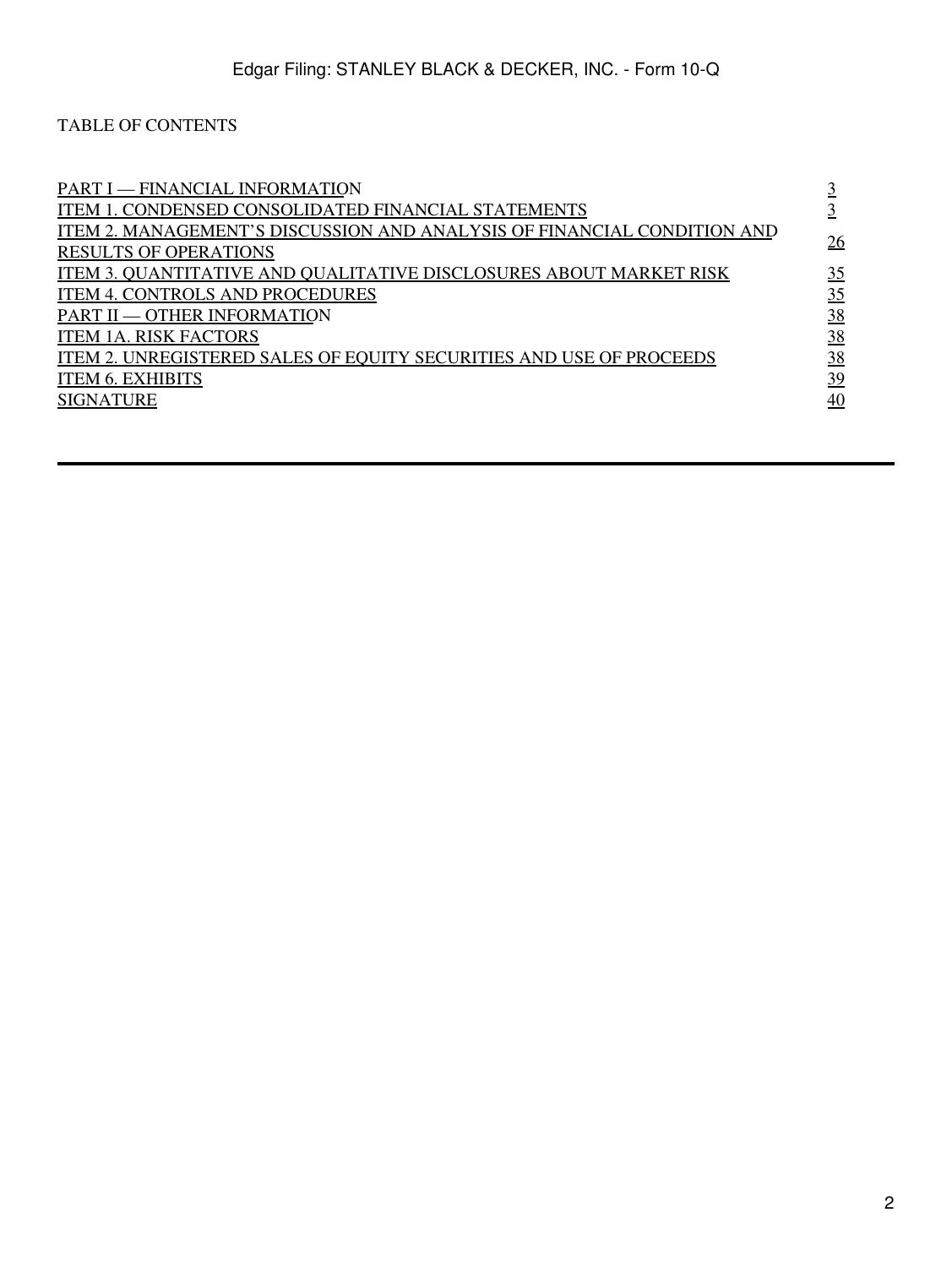## <span id="page-2-1"></span><span id="page-2-0"></span>PART I — FINANCIAL INFORMATION ITEM 1. CONDENSED CONSOLIDATED FINANCIAL STATEMENTS

## STANLEY BLACK & DECKER, INC. AND SUBSIDIARIES CONSOLIDATED STATEMENTS OF OPERATIONS AND COMPREHENSIVE INCOME THREE AND NINE MONTHS ENDED SEPTEMBER 27, 2014 AND SEPTEMBER 28, 2013 (Unaudited, Millions of Dollars, Except Per Share Amounts)

|                                                                       | Third Quarter |             | Year-to-Date |                             |
|-----------------------------------------------------------------------|---------------|-------------|--------------|-----------------------------|
|                                                                       | 2014          | 2013        | 2014         | 2013                        |
| <b>Net Sales</b>                                                      | \$2,902.2     | \$2,758.3   | \$8,427.2    | \$8,091.7                   |
| Costs and Expenses                                                    |               |             |              |                             |
| Cost of sales                                                         | \$1,852.1     | \$1,770.7   | \$5,363.6    | \$5,189.9                   |
| Selling, general and administrative                                   | 645.8         | 665.0       | 1,945.4      | 2,001.9                     |
| Provision for doubtful accounts                                       | 4.4           | 4.6         | 15.4         | 9.6                         |
| Other-net                                                             | 61.8          | 66.6        | 182.0        | 208.8                       |
| Restructuring (credits) charges and asset impairments                 | (0.2)         | ) 28.5      | (5.6)        | )40.6                       |
| Interest expense                                                      | 43.5          | 39.1        | 131.1        | 118.6                       |
| Interest income                                                       | (3.1)         | ) (3.0)     | $)$ (9.5)    | $)$ (9.5)<br>$\lambda$      |
|                                                                       | \$2,604.3     | \$2,571.5   | \$7,622.4    | \$7,559.9                   |
| Earnings from continuing operations before income taxes               | 297.9         | 186.8       | 804.8        | 531.8                       |
| Income taxes on continuing operations                                 | 56.8          | 17.3        | 177.3        | 80.3                        |
| Earnings from continuing operations                                   | \$241.1       | \$169.5     | \$627.5      | \$451.5                     |
| Less: Net (loss) earnings attributable to non-controlling interests   | (0.3)         | $)$ (0.3)   | 0.8          | (0.9)<br>$\lambda$          |
| Net earnings from continuing operations attributable to common        | \$241.4       | \$169.8     | \$626.7      | \$452.4                     |
| shareowners                                                           |               |             |              |                             |
| Net loss from discontinued operations                                 | (4.7)         | )(3.8)      | (11.6)       | (18.2)<br>$\rightarrow$     |
| Net Earnings Attributable to Common Shareowners                       | \$236.7       | \$166.0     | \$615.1      | \$434.2                     |
| Total Comprehensive (Loss) Income Attributable to Common              | \$ (46.3)     | $)$ \$330.9 | \$328.2      | \$341.2                     |
| Shareowners                                                           |               |             |              |                             |
| Basic earnings (loss) per share of common stock:                      |               |             |              |                             |
| Continuing operations                                                 | \$1.54        | \$1.10      | \$4.01       | \$2.91                      |
| Discontinued operations                                               | (0.03)        | (0.02)      | $)$ (0.07)   | $)$ (0.12)<br>$\mathcal{L}$ |
| Total basic earnings per share of common stock                        | \$1.51        | \$1.07      | \$3.94       | \$2.80                      |
| Diluted earnings (loss) per share of common stock:                    |               |             |              |                             |
| Continuing operations                                                 | \$1.50        | \$1.07      | \$3.92       | \$2.85                      |
| Discontinued operations                                               | (0.03)        | (0.02)      | $)$ (0.07)   | $)$ (0.11)<br>$\mathcal{L}$ |
| Total diluted earnings per share of common stock                      | \$1.47        | \$1.04      | \$3.85       | \$2.74                      |
| Dividends per shares of common stock                                  | \$0.52        | \$0.50      | \$1.52       | \$1.48                      |
| Weighted Average Shares Outstanding (in thousands):                   |               |             |              |                             |
| <b>Basic</b>                                                          | 156,628       | 155,043     | 156,278      | 155,140                     |
| Diluted                                                               | 160,582       | 158,925     | 159,755      | 158,717                     |
| See notes to (unaudited) condensed consolidated financial statements. |               |             |              |                             |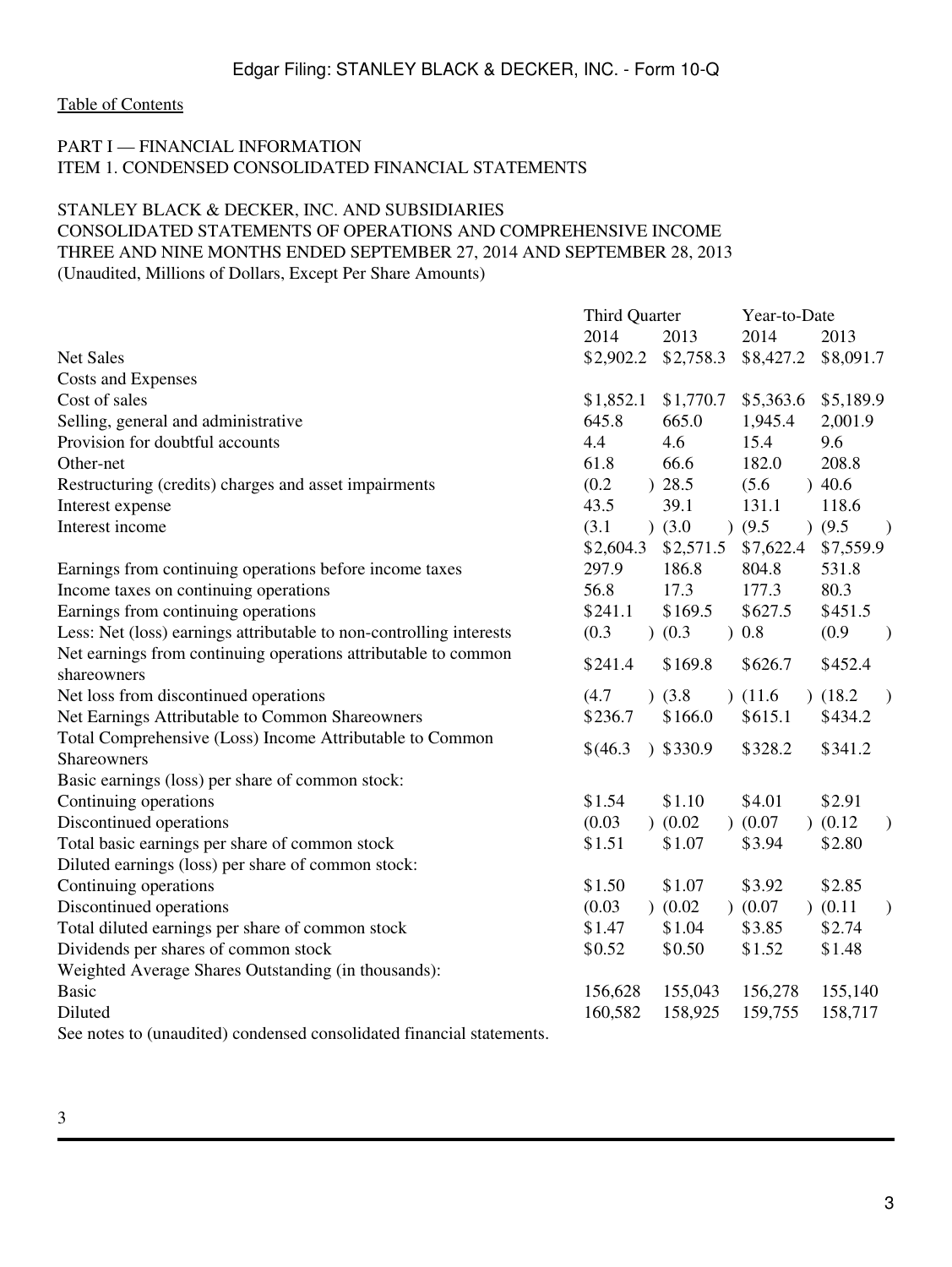## STANLEY BLACK & DECKER, INC. AND SUBSIDIARIES CONDENSED CONSOLIDATED BALANCE SHEETS SEPTEMBER 27, 2014 AND DECEMBER 28, 2013 (Unaudited, Millions of Dollars, Except Per Share Amounts)

|                                                  | 2014       | September 27, December 28,<br>2013 |
|--------------------------------------------------|------------|------------------------------------|
| <b>ASSETS</b>                                    |            |                                    |
| <b>Current Assets</b>                            |            |                                    |
| Cash and cash equivalents                        | \$486.8    | \$496.2                            |
| Accounts and notes receivable, net               | 1,861.1    | 1,633.0                            |
| Inventories, net                                 | 1,758.0    | 1,485.2                            |
| Assets held for sale                             | 4.7        | 10.1                               |
| Other current assets                             | 341.5      | 344.2                              |
| <b>Total Current Assets</b>                      | 4,452.1    | 3,968.7                            |
| Property, Plant and Equipment, net               | 1,448.1    | 1,485.3                            |
| Goodwill                                         | 7,488.1    | 7,565.3                            |
| Intangibles, net                                 | 2,867.8    | 3,067.6                            |
| <b>Other Assets</b>                              | 477.7      | 448.2                              |
| <b>Total Assets</b>                              | \$16,733.8 | \$16,535.1                         |
| LIABILITIES AND SHAREOWNERS' EQUITY              |            |                                    |
| <b>Current Liabilities</b>                       |            |                                    |
| Short-term borrowings                            | \$426.5    | \$392.7                            |
| Current maturities of long-term debt             | 6.2        | 9.9                                |
| Accounts payable                                 | 1,713.5    | 1,575.9                            |
| Accrued expenses                                 | 1,236.4    | 1,236.2                            |
| Liabilities held for sale                        | 4.7        | 6.3                                |
| <b>Total Current Liabilities</b>                 | 3,387.3    | 3,221.0                            |
| Long-Term Debt                                   | 3,856.8    | 3,799.4                            |
| <b>Deferred Taxes</b>                            | 964.0      | 914.4                              |
| <b>Post-retirement Benefits</b>                  | 659.5      | 744.2                              |
| Other Liabilities                                | 822.2      | 975.6                              |
| Commitments and Contingencies (Note R)           |            |                                    |
| Shareowners' Equity                              |            |                                    |
| Stanley Black & Decker, Inc. Shareowners' Equity |            |                                    |
| Preferred stock, without par value:              |            |                                    |
| Authorized and unissued 10,000,000 shares        |            |                                    |
| Common stock, par value \$2.50 per share:        |            |                                    |
| Authorized 300,000,000 shares in 2014 and 2013   | 442.3      | 442.3                              |
| Issued 176,902,738 shares in 2014 and 2013       |            |                                    |
| Retained earnings                                | 3,863.9    | 3,484.9                            |
| Additional paid in capital                       | 4,867.0    | 4,878.6                            |
| Accumulated other comprehensive loss             | (785.9)    | (499.0)<br>$\mathcal{Y}$           |
| <b>ESOP</b>                                      | (44.9)     | (53.2)<br>$\mathcal{E}$            |
|                                                  | 8,342.4    | 8,253.6                            |
| Less: cost of common stock in treasury           | (1,381.6)  | (1,454.4)<br>$\mathcal{F}$         |
| Stanley Black & Decker, Inc. Shareowners' Equity | 6,960.8    | 6,799.2                            |
| Non-controlling interests                        | 83.2       | 81.3                               |
| <b>Total Shareowners' Equity</b>                 | 7,044.0    | 6,880.5                            |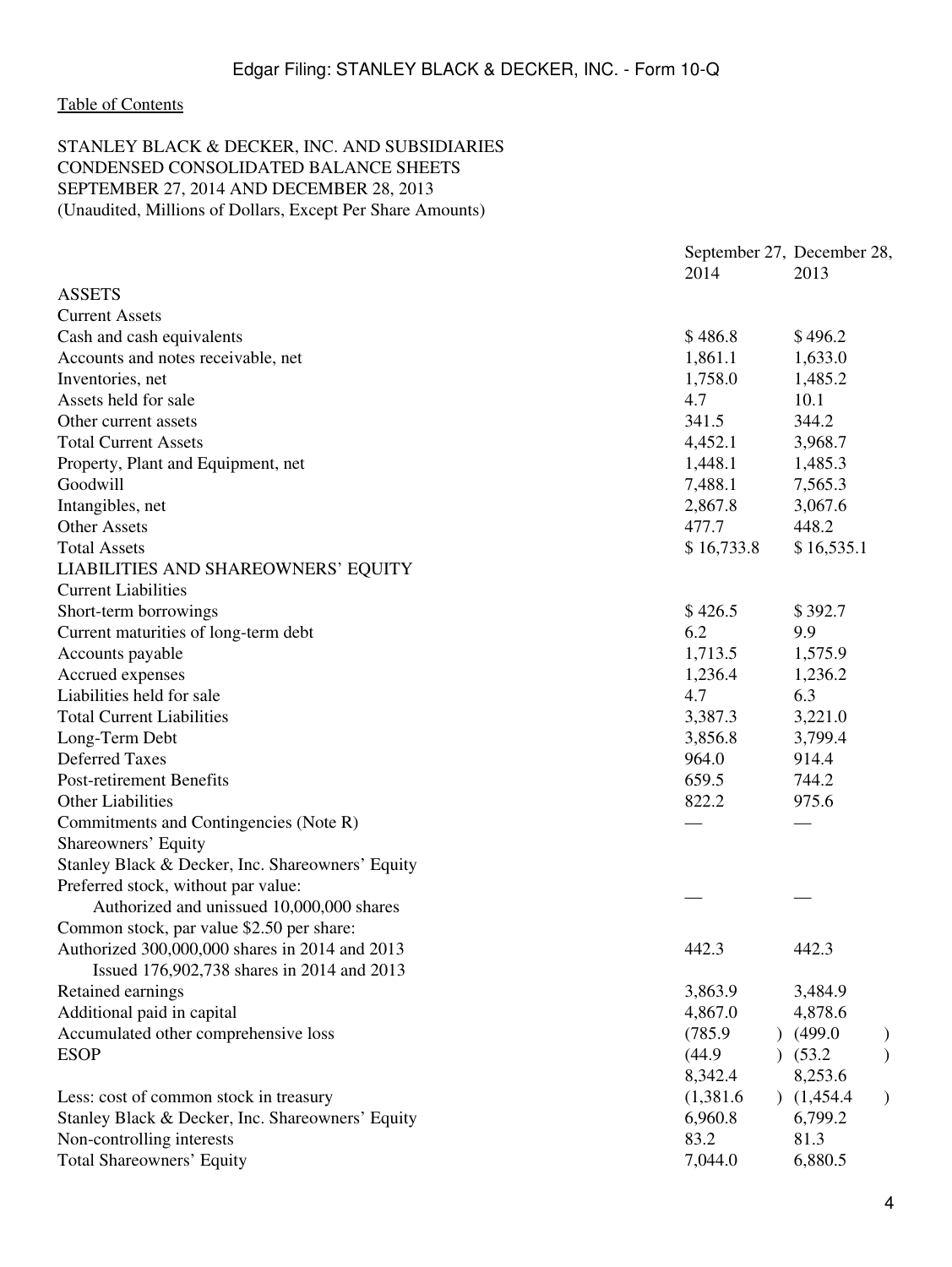Total Liabilities and Shareowners' Equity \$ 16,733.8 \$ 16,535.1 See notes to (unaudited) condensed consolidated financial statements.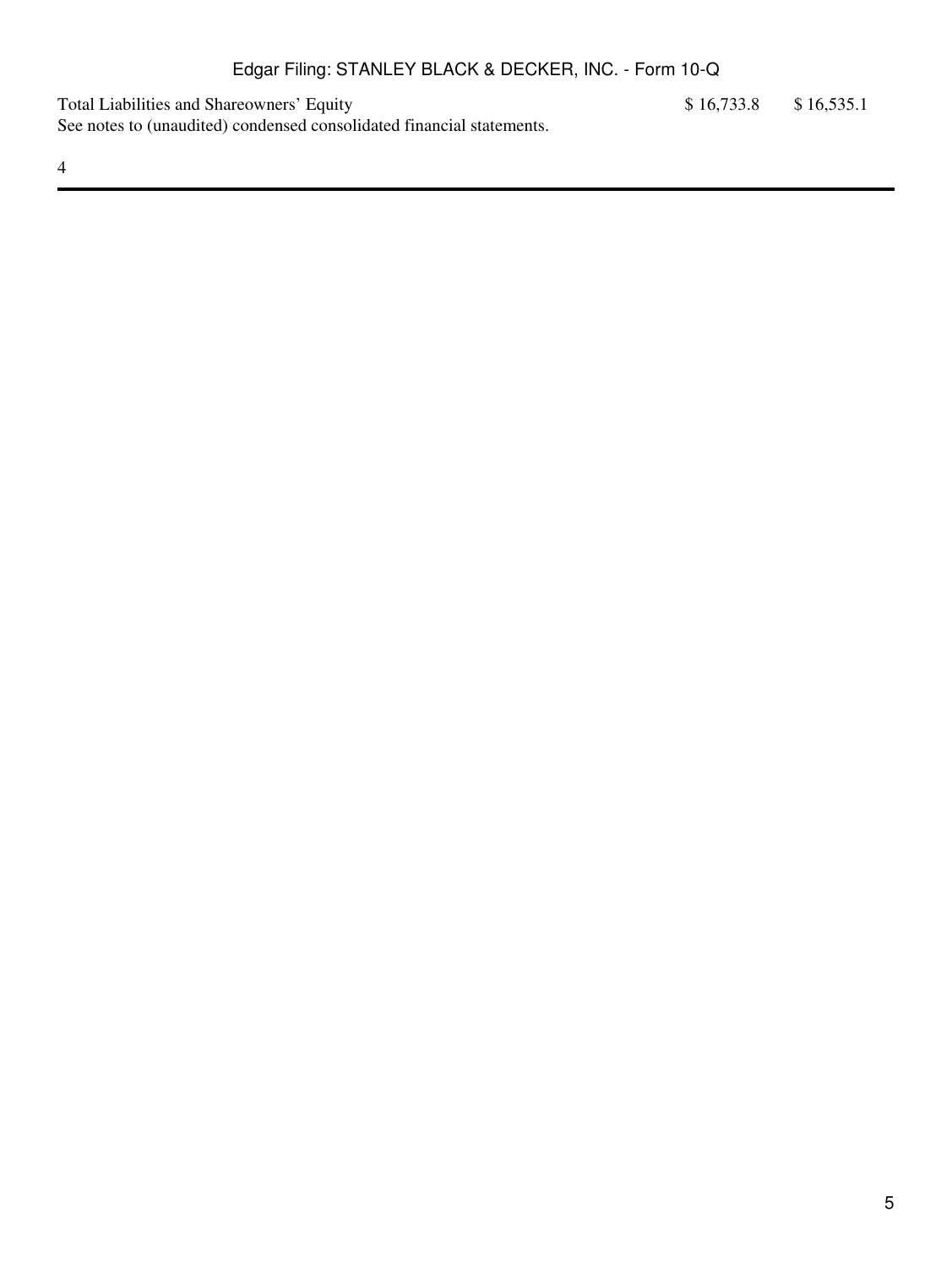#### STANLEY BLACK & DECKER, INC. AND SUBSIDIARIES CONDENSED CONSOLIDATED STATEMENTS OF CASH FLOWS THREE AND NINE MONTHS ENDED SEPTEMBER 27, 2014 AND SEPTEMBER 28, 2013 (Unaudited, Millions of Dollars)

Third Quarter Year-to-Date 2014 2013 2014 2013 OPERATING ACTIVITIES Net earnings attributable to common shareowners  $$236.7$  \$166.0 \$615.1 \$434.2 Adjustments to reconcile net earnings to cash provided by operating activities: Depreciation and amortization of property, plant and equipment 65.8 56.9 197.2 172.4 Amortization of intangibles  $46.8$  51.9 140.2 150.3 Pretax loss (gain) on sale of business  $3.2 \qquad -6.3 \qquad (14.0)$ Asset impairments — 18.4 — 34.9 Changes in working capital (168.6 ) (244.2 ) (443.0 ) (371.6 ) Changes in other assets and liabilities 65.2 50.6 18.5 (269.9 ) Cash provided by operating activities 249.1 99.6 534.3 136.3 INVESTING ACTIVITIES Capital expenditures (60.2 ) (88.7 ) (179.4 ) (245.3 ) Business acquisitions, net of cash acquired  $-$  (16.7 ) (3.2 ) (926.6 ) Proceeds from sale of businesses and assets 5.8 1.0 12.8 96.5 (Payments) proceeds on net investment hedge settlements  $(29.2)$   $5.3$   $(65.0)$   $7.0$ Other (15.0 )  $(5.5)$   $(25.6)$   $(16.8)$ Cash used in investing activities (98.6 ) (104.6 ) (260.4 ) (1,085.2 ) FINANCING ACTIVITIES Payments on long-term debt  $(0.3) (0.6) (0.9) (1.7)$ Stock purchase contract fees  $(4.2) (0.8) (12.1) (2.4)$ Net short-term (repayments) borrowings (48.8 ) (70.9 ) 33.8 1,199.5 Cash dividends on common stock  $(81.4 \t) (77.5 \t) (240.5 \t) (235.0 \t)$ Cash settlement on forward stock purchase contract  $\qquad -$  18.8  $\qquad -$  18.8 Termination of interest rate swaps  $\qquad \qquad (30.3)$   $)$   $\qquad$ Payment on forward stock purchase contract  $(350.0)$ Proceeds from issuances of common stock 23.4 32.3 51.0 138.7 Purchases of common stock for treasury  $(1.3 \t) (7.8 \t) (20.7 \t) (32.6 \t)$ Other  $(0.5)$  —  $(0.5)$  —  $(0.5)$  — Cash (used in) provided by financing activities (113.1 ) (106.5 ) (220.2 ) 735.3 Effect of exchange rate changes on cash and cash equivalents  $(66.3)$   $18.9$   $(63.1)$   $(33.3)$ Change in cash and cash equivalents (28.9 )  $(92.6) (9.4) (246.9)$ Cash and cash equivalents, beginning of period 515.7 561.7 496.2 716.0 CASH AND CASH EQUIVALENTS, END OF PERIOD \$486.8 \$469.1 \$486.8 \$469.1 See notes to (unaudited) condensed consolidated financial statements.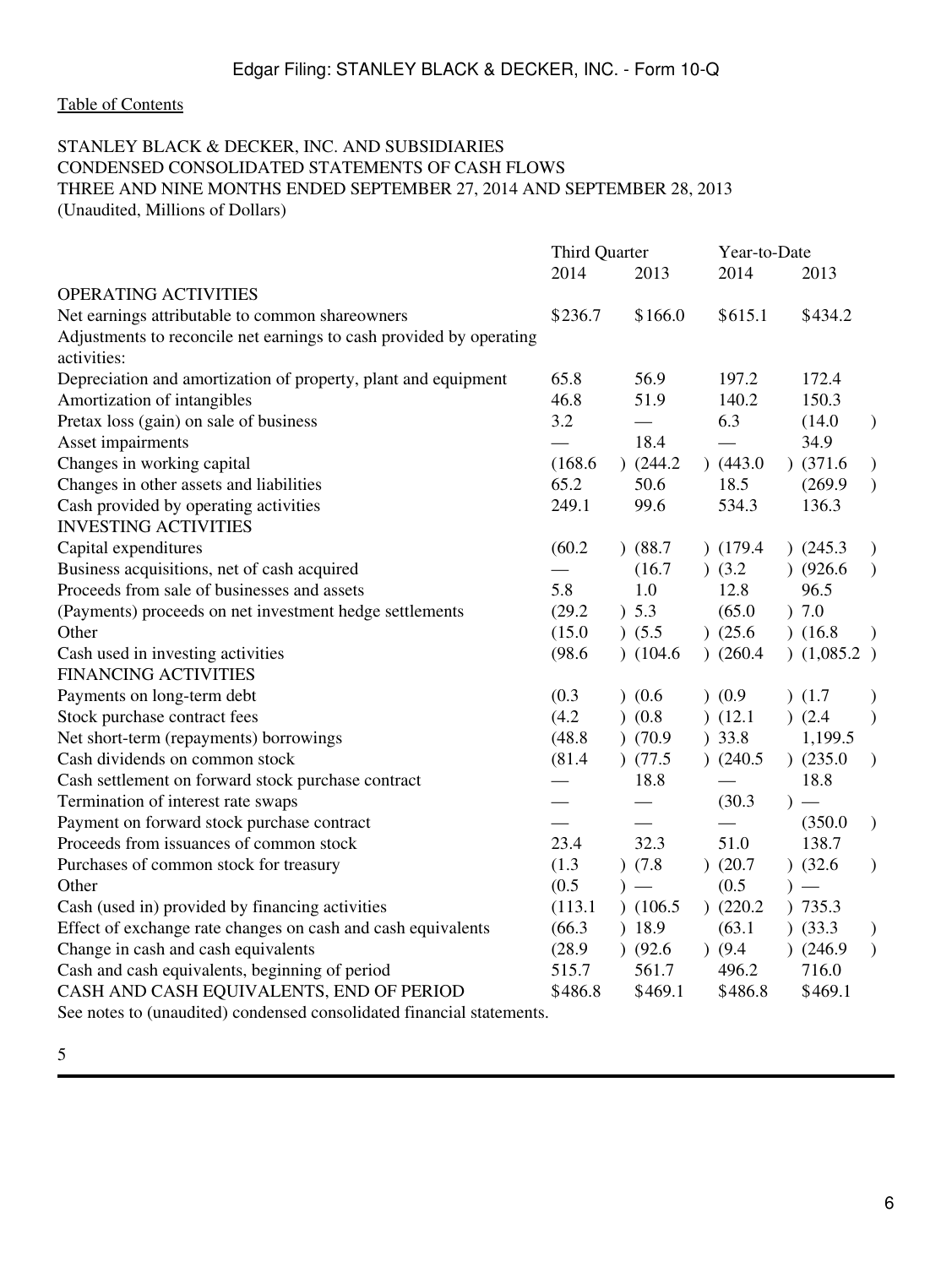#### [Table of Contents](#page-1-0)

### STANLEY BLACK & DECKER, INC. AND SUBSIDIARIES NOTES TO (UNAUDITED) CONDENSED CONSOLIDATED FINANCIAL STATEMENTS SEPTEMBER 27, 2014

#### A.Basis of Presentation

The accompanying unaudited condensed consolidated financial statements have been prepared in accordance with accounting principles generally accepted in the United States of America (hereinafter referred to as "generally accepted accounting principles") for interim financial statements and with the instructions to Form 10-Q and Article 10 of Regulation S-X and do not include all of the information and footnotes required by generally accepted accounting principles for complete financial statements. In the opinion of management, all adjustments considered necessary for a fair presentation of the results of operations for the interim periods have been included and are of a normal, recurring nature. Operating results for the three and nine months ended September 27, 2014 are not necessarily indicative of the results that may be expected for a full fiscal year. For further information, refer to the consolidated financial statements and footnotes included in Stanley Black & Decker, Inc.'s (the "Company") Form 10-K for the year ended December 28, 2013, and subsequent related filings with the Securities and Exchange Commission.

During the first quarter of 2014, the Company recast segment results for prior periods to align reporting with the current management of the Company's operations in the emerging markets to be comparable with the current year presentation. Accordingly, segment net sales and segment profit have been recast between the Construction & Do-It-Yourself ("CDIY") and Industrial segments. There is no impact to the Consolidated Financial Statements of the Company as a result of this segment realignment.

During the third quarter of 2013, the Company classified two small businesses within the Security and Industrial segments as held for sale based on management's intention to sell these businesses. The business within the Industrial segment was sold during the first quarter of 2014 and resulted in an insignificant after-tax loss. The operating results of the business within the Industrial segment, including the loss on sale, have been reported as discontinued operations through the date of the sale and for the three and nine months ended September 28, 2013. During the third quarter of 2014, the Company reached an agreement to sell the business within the Security segment resulting in an incremental after-tax loss of approximately \$3.2 million. This sale transaction will likely close in the fourth quarter of 2014. The operating results of that business have been reported as discontinued operations for all periods presented. In addition, in December 2012, the Company sold its Hardware & Home Improvement business ("HHI"), including the residential portion of Tong Lung, to Spectrum Brands Holdings, Inc. ("Spectrum") for approximately \$1.4 billion in cash. The purchase and sale agreement stipulated that the sale occur in a First and Second Closing. The First Closing, which excluded the residential portion of the Tong Lung business, occurred on December 17, 2012 and resulted in an after-tax gain of \$358.9 million. The Second Closing, in which the residential portion of the Tong Lung business was sold for \$93.5 million in cash, occurred on April 8, 2013 and resulted in an after-tax gain of \$4.7 million. The operating results of the residential portion of Tong Lung have been reported as discontinued operations through the date of the sale. Amounts previously reported have been reclassified to conform to this presentation in accordance with ASC 205, "Presentation of Financial Statements," to allow for meaningful comparison of continuing operations. Net sales for discontinued operations totaled \$5.2 million and \$22.1 million for the three and nine months ended September 27, 2014, respectively, and \$8.9 million and \$56.3 million for the three and nine months ended September 28, 2013, respectively. Assets and liabilities held for sale relating to these discontinued operations each totaled \$4.7 million as of September 27, 2014, and \$10.1 million and \$6.3 million as of December 28, 2013, respectively.

The preparation of financial statements in conformity with generally accepted accounting principles requires management to make estimates and assumptions that affect the amounts reported in the financial statements. While management believes that the estimates and assumptions used in the preparation of the financial statements are appropriate, actual results could differ from these estimates. Certain amounts reported in the previous year have been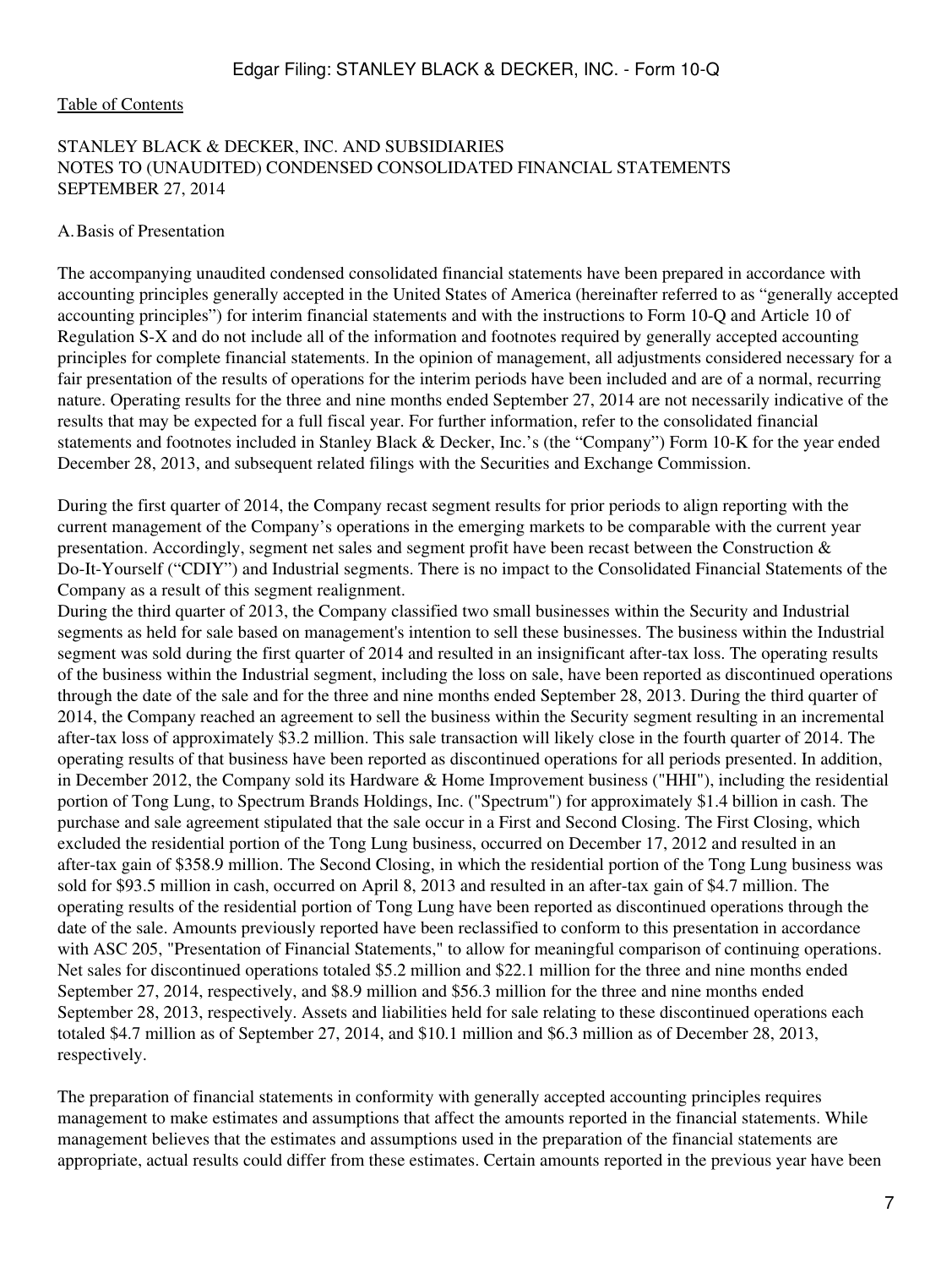reclassified to conform to the 2014 presentation.

## B.New Accounting Standards

In August 2014, the Financial Accounting Standards Board ("FASB") issued Accounting Standards Update ("ASU") 2014-15, "Presentation of Financial Statements - Going Concern (Subtopic 205-40); Disclosure of Uncertainties about an Entity's Ability to Continue as a Going Concern," which requires management of a company to evaluate whether there is substantial doubt about the company's ability to continue as a going concern. This ASU is effective for the annual reporting period ending after December 15, 2016, and for interim and annual reporting periods thereafter, with early adoption permitted. The Company does not expect this standard to have an impact on its consolidated financial statements upon adoption.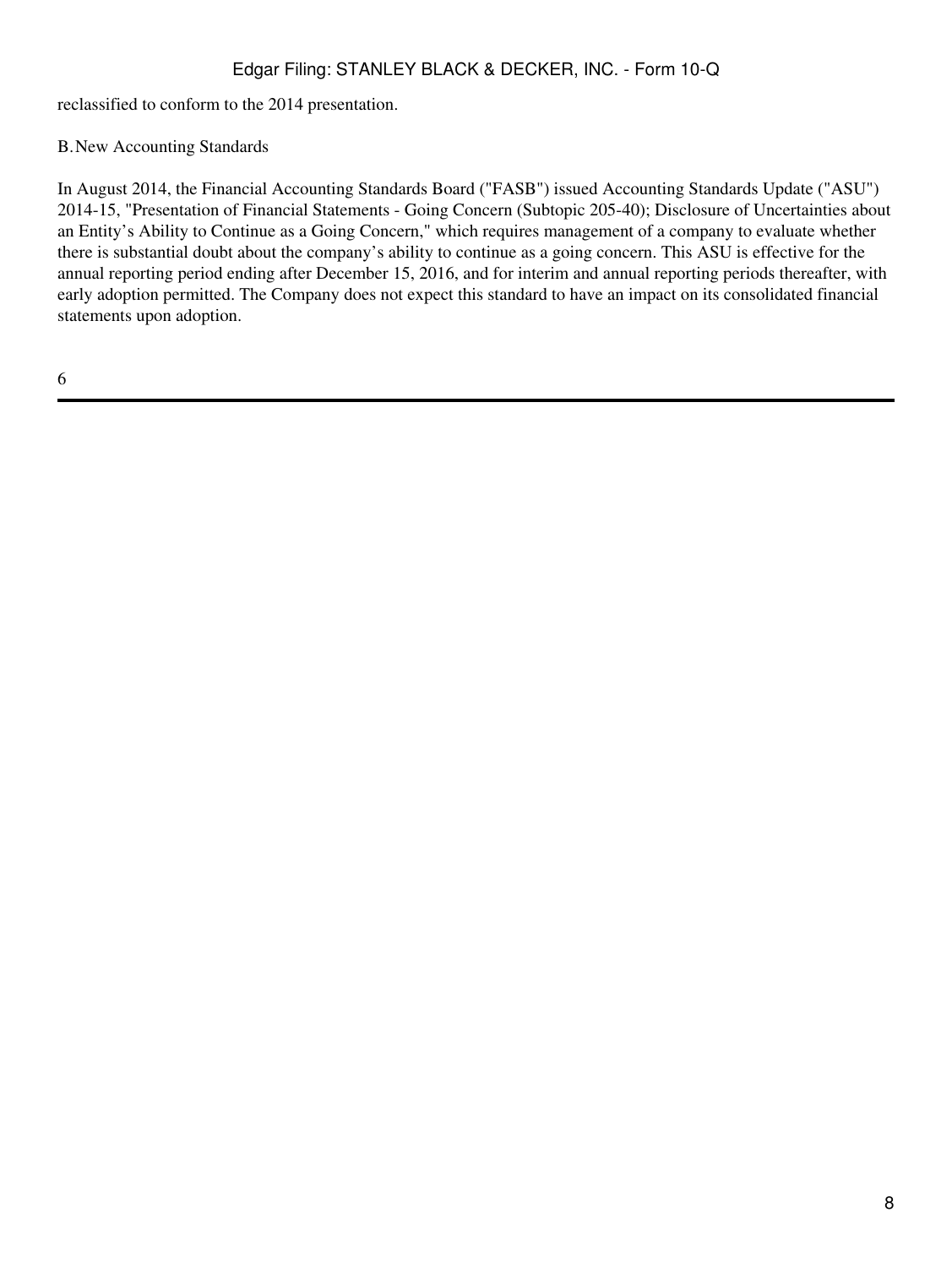In May 2014, the FASB issued ASU 2014-09, "Revenue from Contracts with Customers (Topic 606)." The new revenue recognition standard outlines a comprehensive model for companies to use in accounting for revenue arising from contracts with customers and supersedes most current revenue recognition guidance, including industry-specific guidance. The new model provides a five-step analysis in determining when and how revenue is recognized. The core principle of the new guidance is that a company should recognize revenue to depict the transfer of promised goods or services to customers in an amount that reflects the consideration to which the entity expects to be entitled in exchange for those goods or services. This ASU is effective for annual reporting periods (and interim reporting periods within those years) beginning after December 15, 2016, and shall be applied retrospectively to each period presented or as a cumulative-effect adjustment as of the date of adoption. Early adoption of this ASU is not permitted. The Company is currently evaluating the new guidance to determine the impact it may have to its consolidated financial statements.

In April 2014, the FASB issued ASU 2014-08, "Presentation of Financial Statements (Topic 205) and Property, Plant and Equipment (Topic 360): Reporting Discontinued Operations and Disclosures of Disposals of Components of an Entity." The amendments contained in this update change the criteria for reporting discontinued operations and enhances the reporting requirements for discontinued operations. Under the revised standard, a discontinued operation must represent a strategic shift that has or will have a major effect on an entity's operations and financial results. Examples could include a disposal of a major line of business, a major geographical area, a major equity method investment, or other major parts of an entity. The revised standard will also allow an entity to have certain continuing cash flows or involvement with the component after the disposal. Additionally, the standard requires expanded disclosures about discontinued operations that will provide financial statement users with more information about the assets, liabilities, income, and expenses of discontinued operations. This ASU is effective for reporting periods beginning after December 15, 2014 with early adoption permitted, but only for disposals (or classifications as held for sale) that have not been reported in financial statements previously issued or available for issue.

In July 2013, the FASB issued ASU 2013-11, "Income Taxes (Topic 740): Presentation of an Unrecognized Tax Benefit When a Net Operating Loss Carryforward, a Similar Tax Loss, or a Tax Credit Carryforward Exists." The FASB's objective in issuing this ASU is to eliminate diversity in practice resulting from a lack of guidance on this topic in current U.S. GAAP. New recurring disclosures are not required because the ASU does not affect the recognition or measurement of uncertain tax positions under ASC 740. This ASU is effective for reporting periods beginning after December 15, 2013 with early adoption permitted. The Company adopted this guidance during the first quarter of 2014. The adoption of this guidance did not have a material impact to the Company's consolidated financial statements.

In March 2013, the FASB issued ASU 2013-05, "Foreign Currency Matters (Topic 830): Parent's Accounting for the Cumulative Translation Adjustment upon Derecognition of Certain Subsidiaries or Groups of Assets within a Foreign Entity or of an Investment in a Foreign Entity." This guidance applies to the release of the cumulative translation adjustment into net income when a parent either sells a part or all of its investment in a foreign entity or no longer holds a controlling financial interest in a subsidiary or group of assets that is a business within a foreign entity. This standard update is effective prospectively for fiscal years (and interim reporting periods within those years) beginning after December 15, 2013. The adoption of this guidance did not have an impact to the Company's consolidated financial statements.

## C.Earnings Per Share

The following table reconciles net earnings attributable to common shareowners and the weighted average shares outstanding used to calculate basic and diluted earnings per share for the three and nine months ended September 27, 2014 and September 28, 2013:

Third Quarter Year-to-Date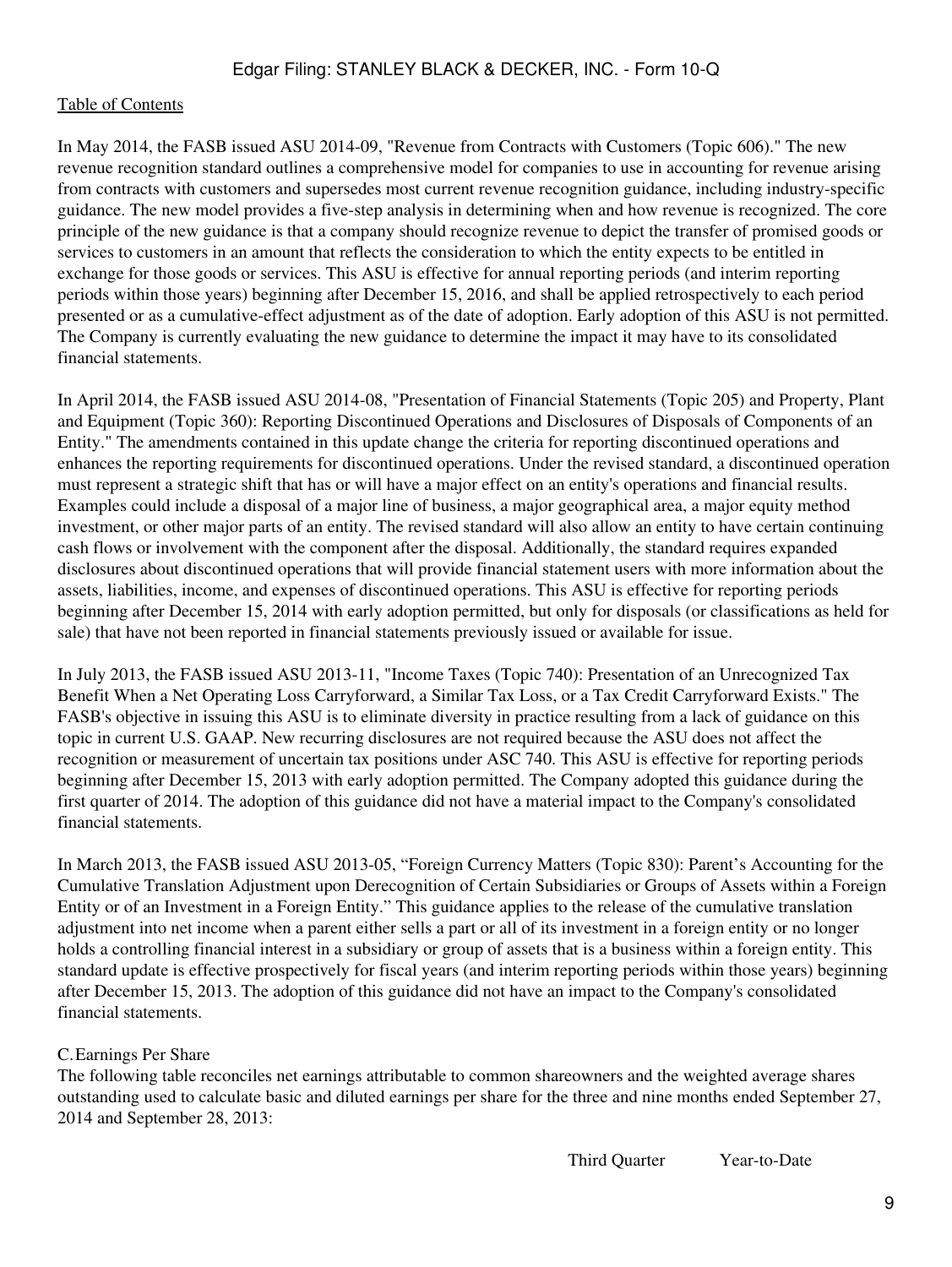|                                                                               | 2014    | 2013    | 2014    | 2013    |  |
|-------------------------------------------------------------------------------|---------|---------|---------|---------|--|
| Numerator (in millions):                                                      |         |         |         |         |  |
| Net earnings from continuing operations attributable to common<br>shareowners | \$241.4 | \$169.8 | \$626.7 | \$452.4 |  |
| Net loss from discontinued operations                                         | (4.7)   | (3.8)   | (11.6)  | (18.2)  |  |
| Net earnings attributable to common shareowners                               | \$236.7 | \$166.0 | \$615.1 | \$434.2 |  |
| Less: Earnings attributable to participating restricted stock units ("RSU's") |         |         |         | (0.2)   |  |
| Net Earnings — basic                                                          | \$236.7 | \$166.0 | \$615.1 | \$434.0 |  |
| Net Earnings — dilutive                                                       | \$236.7 | \$166.0 | \$615.1 | \$434.2 |  |
|                                                                               |         |         |         |         |  |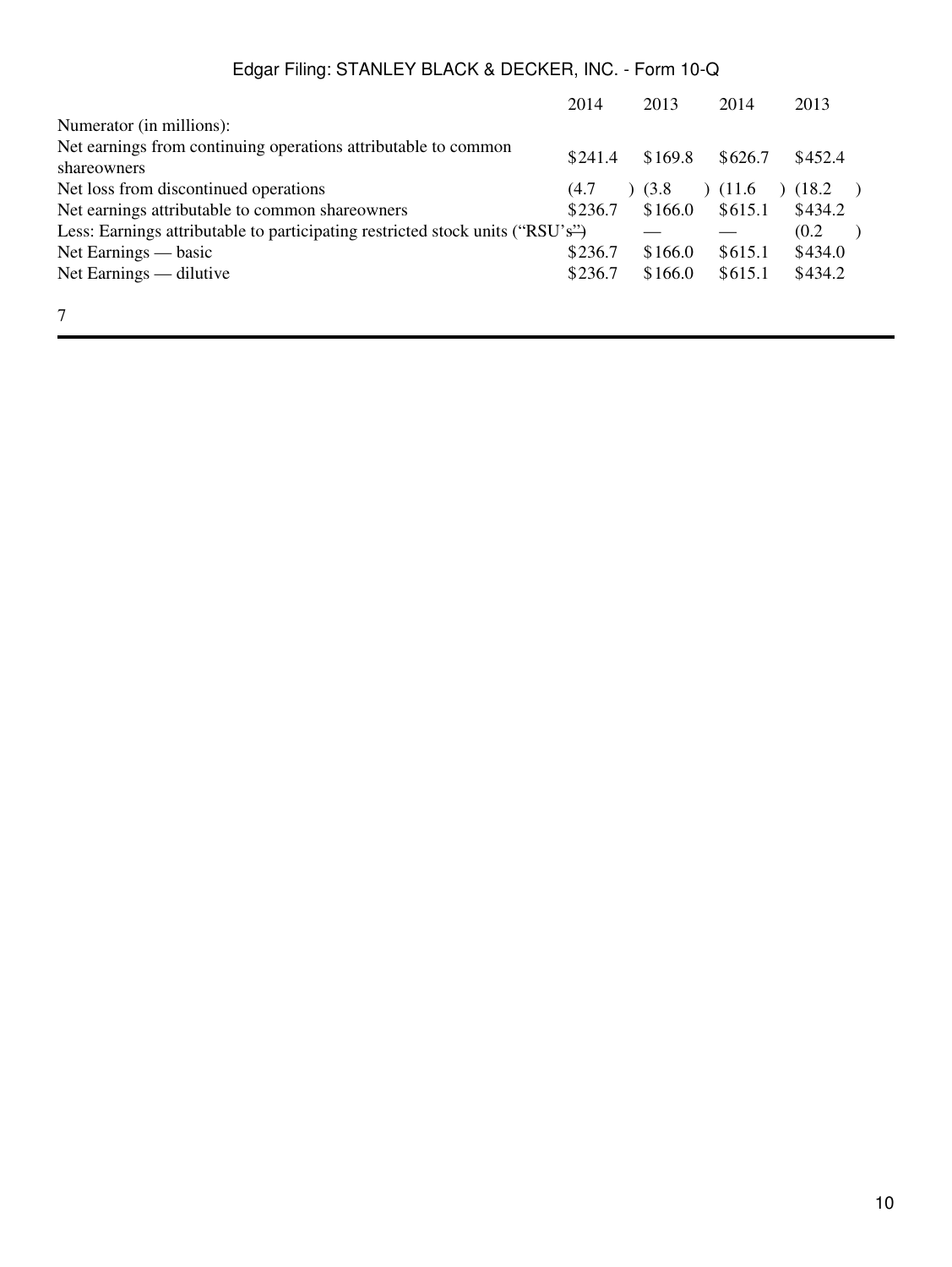|                                                                                                                 | Third Quarter |         | Year-to-Date |         |  |         |               |
|-----------------------------------------------------------------------------------------------------------------|---------------|---------|--------------|---------|--|---------|---------------|
|                                                                                                                 | 2014          | 2013    |              | 2014    |  | 2013    |               |
| Denominator (in thousands):                                                                                     |               |         |              |         |  |         |               |
| Basic earnings per share — weighted average shares                                                              | 156,628       | 155,043 |              | 156,278 |  | 155,140 |               |
| Dilutive effect of stock options, awards and convertible preferred units 3,954                                  |               | 3,882   |              | 3,477   |  | 3,577   |               |
| Diluted earnings per share — weighted average shares                                                            | 160,582       | 158,925 |              | 159,755 |  | 158,717 |               |
| Earnings per share of common stock:                                                                             |               |         |              |         |  |         |               |
| Basic earnings (loss) per share of common stock:                                                                |               |         |              |         |  |         |               |
| Continuing operations                                                                                           | \$1.54        | \$1.10  |              | \$4.01  |  | \$2.91  |               |
| Discontinued operations                                                                                         | (0.03)        | (0.02)  |              | (0.07)  |  | (0.12)  |               |
| Total basic earnings per share of common stock                                                                  | \$1.51        | \$1.07  |              | \$3.94  |  | \$2.80  |               |
| Diluted earnings (loss) per share of common stock:                                                              |               |         |              |         |  |         |               |
| Continuing operations                                                                                           | \$1.50        | \$1.07  |              | \$3.92  |  | \$2.85  |               |
| Discontinued operations                                                                                         | (0.03)        | (0.02)  |              | (0.07)  |  | (0.11)  | $\rightarrow$ |
| Total dilutive earnings per share of common stock                                                               | \$1.47        | \$1.04  |              | \$3.85  |  | \$2.74  |               |
| The following weighted average stock options were not included in the computation of diluted shares outstanding |               |         |              |         |  |         |               |
| because the effect would be anti-dilutive (in thousands):                                                       |               |         |              |         |  |         |               |

|                         | Third Quarter |                                   | Year-to-Date |      |
|-------------------------|---------------|-----------------------------------|--------------|------|
|                         | 2014          | 2013                              | 2014         | 2013 |
| Number of stock options | 310           | the company of the company of the | -736         | 569  |

As described more fully in Note J, Equity Arrangements, the Company issued Equity Units comprised of \$345.0 million of Notes and Equity Purchase Contracts, which obligate the holders to purchase on November 17, 2016, for \$100.00, between 1.0122 and 1.2399 shares of the Company's common stock. The shares related to the Equity Purchase Contracts were anti-dilutive for the three and nine months ended September 27, 2014. Upon the November 17, 2016 settlement date, the Company will issue approximately 3.5 to 4.3 million shares of common stock, subject to customary anti-dilution adjustments, and expects to receive additional cash proceeds of \$345.0 million.

## D. Financing Receivables

Long-term trade financing receivables of \$164.5 million and \$157.8 million at September 27, 2014 and December 28, 2013, respectively, are reported within Other Assets in the Condensed Consolidated Balance Sheets. Financing receivables and long-term financing receivables are predominately related to certain security equipment leases with commercial businesses. Generally, the Company retains legal title to any equipment leases and bears the right to repossess such equipment in an event of default. All financing receivables are interest bearing and the Company has not classified any financing receivables as held-for-sale. Interest income earned from financing receivables that are not delinquent is recorded on the effective interest method. The Company considers any financing receivable that has not been collected within 90 days of original billing date as past-due or delinquent. Additionally, the Company considers the credit quality of all past-due or delinquent financing receivables as nonperforming.

The Company has an accounts receivable sale program that expires on December 11, 2014. According to the terms of that program the Company is required to sell certain of its trade accounts receivables at fair value to a wholly owned, consolidated, bankruptcy-remote special purpose subsidiary ("BRS"). The BRS, in turn, must sell such receivables to a third-party financial institution ("Purchaser") for cash and a deferred purchase price receivable. The Purchaser's maximum cash investment in the receivables at any time is \$100.0 million. The purpose of the program is to provide liquidity to the Company. The Company accounts for these transfers as sales under Accounting Standards Codification ("ASC") 860, Transfers and Servicing. Receivables are derecognized from the Company's Consolidated Balance Sheet when the BRS sells those receivables to the Purchaser. The Company has no retained interests in the transferred receivables, other than collection and administrative responsibilities and its right to the deferred purchase price receivable. At September 27, 2014, the Company did not record a servicing asset or liability related to its retained responsibility, based on its assessment of the servicing fee, market values for similar transactions and its cost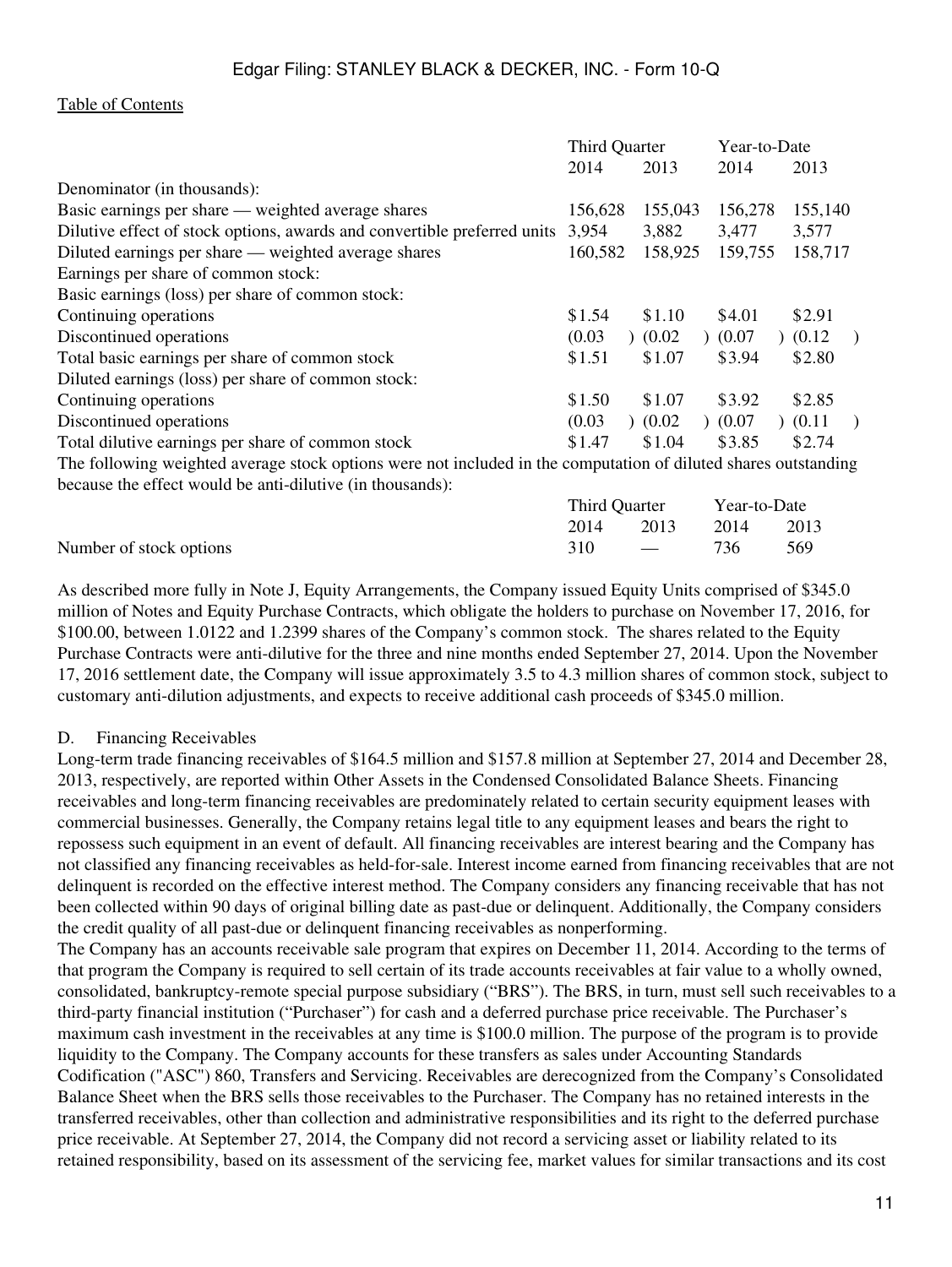of servicing the receivables sold.

At September 27, 2014 and December 28, 2013, \$92.5 million and \$84.8 million, respectively, of net receivables were derecognized. Gross receivables sold amounted to \$361.3 million (\$304.5 million, net) and \$1,018.8 million (\$909.5 million, net) for the three and nine months ended September 27, 2014, respectively. These sales resulted in a pre-tax loss of \$0.9 million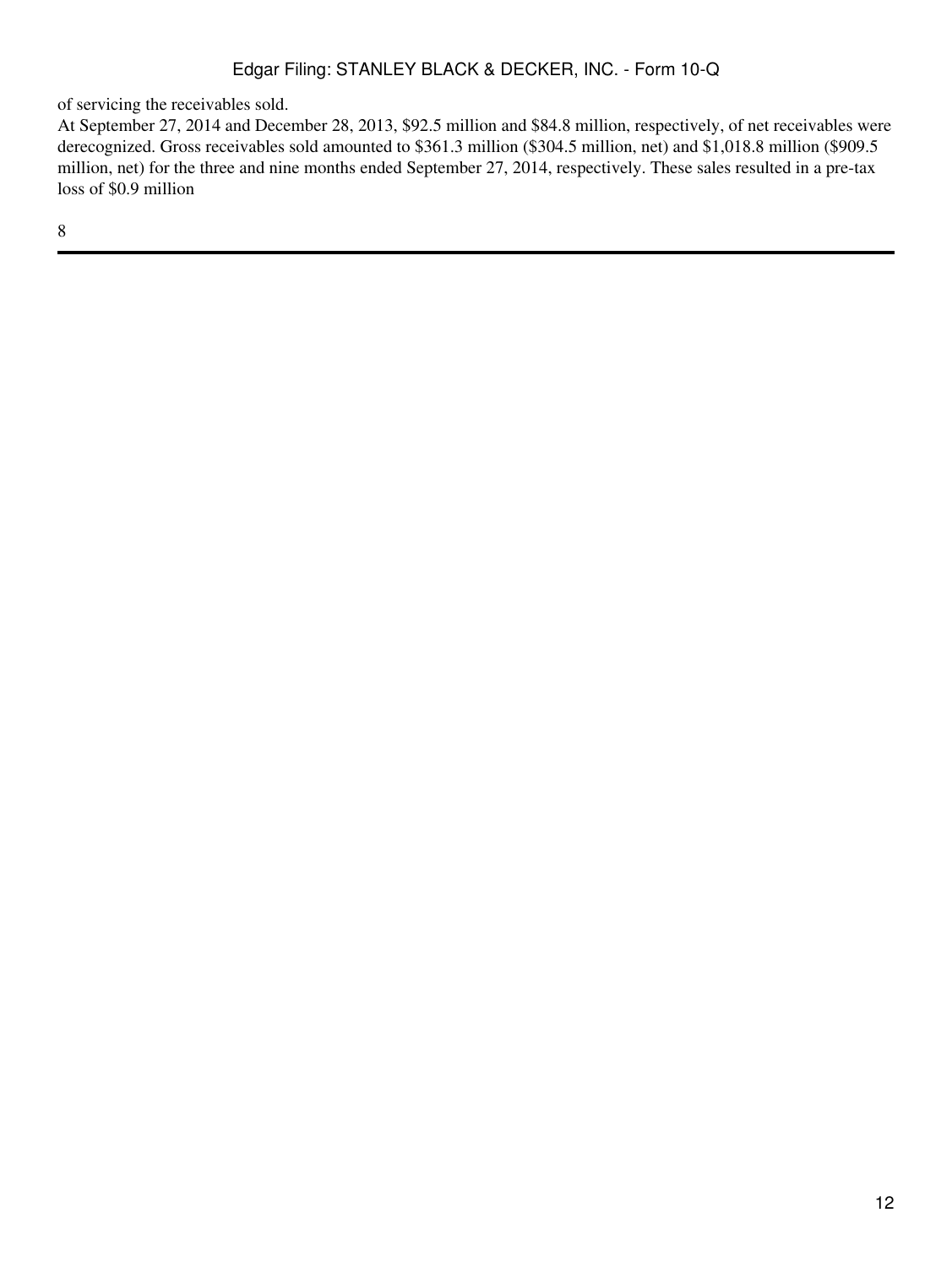and \$2.7 million for the three and nine months ended September 27, 2014, respectively. Proceeds from transfers of receivables to the Purchaser totaled \$308.1 million and \$865.8 million for the three and nine months ended September 27, 2014, respectively. Collections of previously sold receivables, including deferred purchase price receivables, and all fees, which are settled one month in arrears, resulted in payments to the Purchaser of \$315.9 million and \$858.3 million for the three and nine months ended September 27, 2014, respectively. Servicing fees amounted to \$0.1 million and \$0.4 million for the three and nine months ended September 27, 2014, respectively. Gross receivables sold amounted to \$328.9 million (\$286.6 million, net) and \$955.2 million (\$833.9 million, net) for the three and nine months ended September 28, 2013, respectively. These sales resulted in a pre-tax loss of \$0.6 million and \$2.1 million for the three and nine months ended September 28, 2013, respectively. Proceeds from transfers of receivables to the Purchaser totaled \$274.2 million and \$781.5 million for the three and nine months ended September 28, 2013, respectively. Collections of previously sold receivables, including deferred purchase price receivables, and all fees, which are settled one month in arrears, resulted in payments to the Purchaser of \$285.4 million and \$786.1 million for the three and nine months ended September 28, 2013, respectively. Servicing fees amounted to less than \$0.2 million and \$0.4 million for the three and nine months ended September 28, 2013, respectively.

The Company's risk of loss following the sale of the receivables is limited to the deferred purchase price receivable, which was \$103.3 million at September 27, 2014 and \$37.3 million at December 28, 2013. The deferred purchase price receivable will be repaid in cash as receivables are collected, generally within 30 days, and as such the carrying value of the receivable recorded approximates fair value. There were no delinquencies and credit losses for either the three months ended September 27, 2014 or September 28, 2013. Delinquencies and credit losses for the nine months ended September 27, 2014 and September 28, 2013 were \$0.1 million and \$0.3 million, respectively. Cash inflows related to the deferred purchase price receivable totaled \$98.1 million and \$275.5 million for the three and nine months ended September 27, 2014, respectively, and \$89.6 million and \$257.5 million for the three and nine months ended September 28, 2013, respectively. All cash flows under the program are reported as a component of changes in accounts receivable within operating activities in the Condensed Consolidated Statements of Cash Flows since all the cash from the Purchaser is either: 1) received upon the initial sale of the receivable; or 2) from the ultimate collection of the underlying receivables and the underlying receivables are not subject to significant risks, other than credit risk, given their short-term nature.

#### E.Inventories

The components of Inventories, net at September 27, 2014 and December 28, 2013 are as follows (in millions):

|                   | 2014      | 2013      |
|-------------------|-----------|-----------|
| Finished products | \$1,282.1 | \$1,081.5 |
| Work in process   | 150.8     | 128.8     |
| Raw materials     | 325.1     | 274.9     |
| Total             | \$1,758.0 | \$1,485.2 |

F.Acquisitions

#### 2013 ACQUISITIONS

#### INFASTECH

On February 27, 2013, the Company acquired a 100% ownership interest in Infastech for a total purchase price of \$826.4 million, net of cash acquired. Infastech designs, manufactures and distributes highly-engineered fastening technologies and applications for a diverse blue-chip customer base in the industrial, electronics, automotive, construction and aerospace end markets. The acquisition of Infastech adds to the Company's strong positioning in specialty engineered fastening, an industry with solid growth prospects, and further expands the Company's global footprint with its strong concentration in fast-growing emerging markets. Infastech is headquartered in Hong Kong and has been consolidated into the Company's Industrial segment.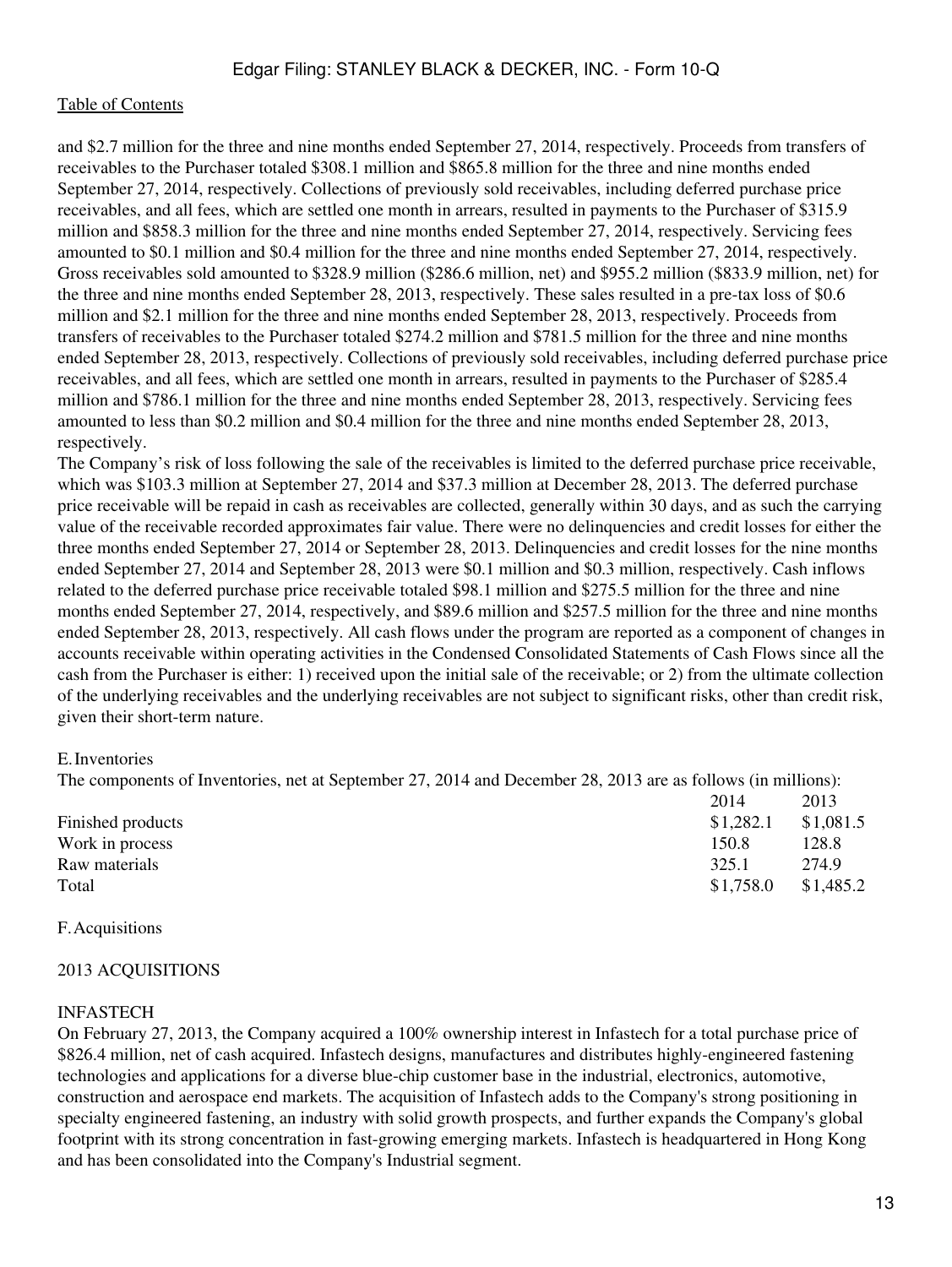The Infastech acquisition has been accounted for using the acquisition method of accounting which requires, among other things, the assets acquired and liabilities assumed to be recognized at their fair values as of the acquisition date. The following table summarizes the estimated fair values of major assets acquired and liabilities assumed: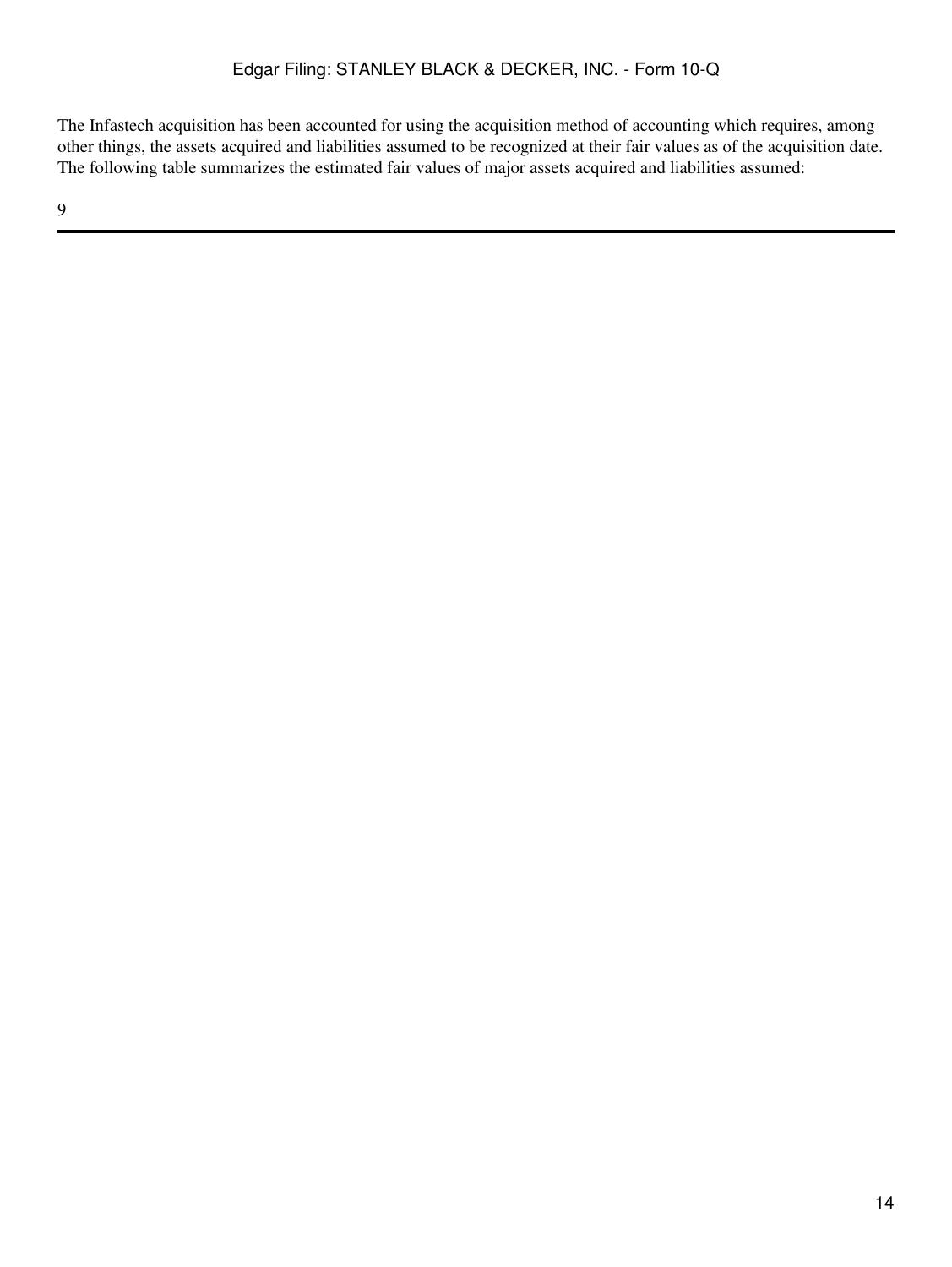| (Millions of Dollars)                     |         |  |
|-------------------------------------------|---------|--|
| Cash and cash equivalents                 | \$82.0  |  |
| Accounts and notes receivable, net        | 117.3   |  |
| Inventories, net                          | 86.7    |  |
| Prepaid expenses and other current assets | 5.3     |  |
| Property, plant and equipment             | 46.0    |  |
| Trade names                               | 22.0    |  |
| Customer relationships                    | 251.0   |  |
| Technology                                | 28.0    |  |
| Other assets                              | 3.4     |  |
| Accounts payable                          | (99.0)  |  |
| Accrued expenses                          | (52.6)  |  |
| Deferred taxes                            | (68.6)  |  |
| Other liabilities                         | (42.8)  |  |
| Total identifiable net assets             | \$378.7 |  |
| Goodwill                                  | 529.7   |  |
| Total consideration transferred           | \$908.4 |  |
|                                           |         |  |

The weighted average useful lives assigned to the trade names, customer relationships, and technology were 15 years, 12.7 years and 10 years, respectively.

Goodwill is calculated as the excess of the consideration transferred over the net assets recognized and represents the expected cost synergies of the combined business, assembled workforce, and the going concern nature of Infastech. The purchase accounting for this acquisition is complete.

## GQ

On May 28, 2013, the Company purchased a 60% controlling share in Jiangsu Guoqiang Tools Co., Ltd. ("GQ") for a total purchase price of \$48.5 million, net of cash acquired. GQ is a manufacturer and seller of power tools, armatures and stators in both domestic and foreign markets. The acquisition of GQ complements the Company's existing power tools product offerings and further diversifies the Company's operations and international presence. GQ is headquartered in Qidong, China and has been consolidated into the Company's CDIY segment. The estimated net liabilities acquired of GQ, including \$20.4 million of intangible assets and \$3.5 million of cash, totaled approximately \$10.8 million and the resulting goodwill was \$92.6 million. The total purchase price was allocated to the assets acquired and liabilities assumed based on their estimated fair values. The purchase accounting for this acquisition is complete.

Four smaller acquisitions were completed during 2013 for a total purchase price of \$40.9 million, net of cash acquired, which have been integrated into each of the Company's three segments.

## ACTUAL AND PRO-FORMA IMPACT FROM ACQUISITIONS

Actual Impact from Acquisitions

The Company did not complete any acquisitions during the first nine months of 2014. As such, there was no impact from new acquisitions on the Company's Consolidated Statements of Operations and Comprehensive Income for the three and nine months ended September 27, 2014.

## Pro-forma Impact from Acquisitions

The following table presents supplemental pro-forma information for the three and nine months ended September 28, 2013 as if the Infastech, GQ, and other 2013 acquisitions had occurred on December 31, 2012. This pro-forma information includes acquisition-related charges for the period. The pro-forma consolidated results are not necessarily indicative of what the Company's consolidated net sales and net earnings would have been had the Company completed these acquisitions on December 31, 2012. In addition, the pro-forma consolidated results do not reflect the actual or expected realization of any cost savings associated with the acquisitions.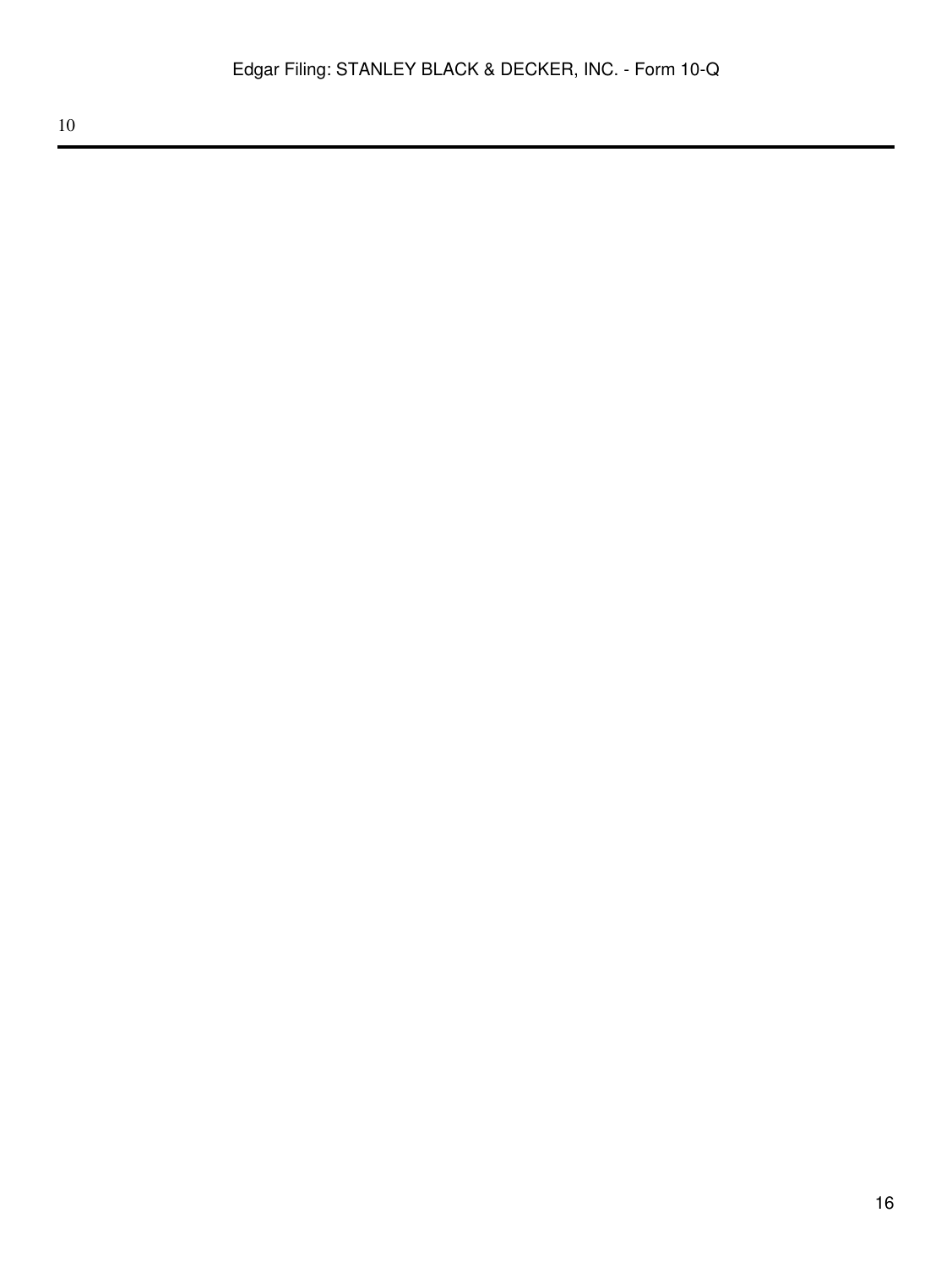|                                                                            | Third Quarter Year-to-Date |           |
|----------------------------------------------------------------------------|----------------------------|-----------|
| (Millions of Dollars, except per share amounts)                            | 2013                       | 2013      |
| Net sales                                                                  | \$2,760.3                  | \$8,207.4 |
| Net earnings from continuing operations attributable to common shareowners | 166.8                      | 453.3     |
| Diluted earnings per share - continuing operations                         | 1.05                       | 2.86      |

The 2013 pro-forma results were calculated by combining the results of Stanley Black & Decker with the stand-alone results of the 2013 acquisitions for their respective pre-acquisition periods. The following adjustments were made to account for certain costs which would have been incurred during this pre-acquisition period:

amortization expense related to intangibles valued as part of the purchase price allocation that would have been Elimination of the historical pre-acquisition intangible asset amortization expense and the addition of intangible asset incurred from December 31, 2012 to September 28, 2013.

• additional expense for deal costs and inventory sup-<br>amortized as the corresponding inventory was sold. Additional expense for deal costs and inventory step-up adjustments, where applicable, which would have been

• into the 2013 pro-forma period. Because certain acquisitions were funded using existing sources of liquidity, additional interest expense was factored

#### G. Goodwill

Changes in the carrying amount of goodwill by segment are as follows:

| CDIY      | Industrial | Security  | Total     |  |
|-----------|------------|-----------|-----------|--|
| \$2,951.2 | \$2,026.0  | \$2,588.1 | \$7,565.3 |  |
| 24.5      | 48.9       |           | 74.5      |  |
| (26.7)    | (45.8)     | (79.2)    | (151.7)   |  |
| \$2,949.0 | \$2,029.1  | \$2,510.0 | \$7,488.1 |  |
|           |            |           |           |  |

As discussed previously, the Company recast 2013 segment net sales and profit between the CDIY and Industrial segments to align reporting with the current management of the Company's operations in the emerging markets to be comparable with current year presentation. As a result, the associated goodwill of these segments was adjusted accordingly to reflect the change. There is no impact to the Consolidated Financial Statements as a result of this segment realignment.

H.Long-Term Debt and Financing Arrangements

| Long-term debt and financing arrangements at September 27, 2014 and December 28, 2013 are as follows: |                      |           |           |
|-------------------------------------------------------------------------------------------------------|----------------------|-----------|-----------|
| (Millions of Dollars)                                                                                 | <b>Interest Rate</b> | 2014      | 2013      |
| Notes payable due 2018 (junior subordinated)                                                          | 2.25%                | \$345.0   | \$345.0   |
| Notes payable due 2018 (junior subordinated)                                                          | $4.25\%$             | 632.5     | 632.5     |
| Notes payable due 2021                                                                                | $3.40\%$             | 395.1     | 382.2     |
| Notes payable due 2022                                                                                | 2.90%                | 799.4     | 799.4     |
| Notes payable due 2028                                                                                | $7.05\%$             | 158.2     | 147.7     |
| Notes payable due 2040                                                                                | 5.20%                | 348.3     | 317.4     |
| Notes payable due 2052 (junior subordinated)                                                          | 5.75%                | 750.0     | 750.0     |
| Notes payable due 2053 (junior subordinated)                                                          | 5.75%                | 400.3     | 400.0     |
| Other, payable in varying amounts through 2021                                                        | $0.00\% - 6.62\%$    | 34.2      | 35.1      |
| Total long-term debt, including current maturities                                                    |                      | \$3,863.0 | \$3,809.3 |
| Less: Current maturities of long-term debt                                                            |                      | (6.2)     | (9.9)     |
| Long-term debt                                                                                        |                      | \$3,856.8 | \$3,799.4 |
|                                                                                                       |                      |           |           |

At September 27, 2014, the Company had fixed-to-floating interest rate swaps on its \$400.0 million notes payable due 2021. The carrying value of the notes payable due 2021 includes a loss of \$17.8 million pertaining to fair value adjustments of the swaps, \$13.2 million pertaining to the unamortized gain on previously terminated swaps and \$0.3 million of unamortized discount on the notes.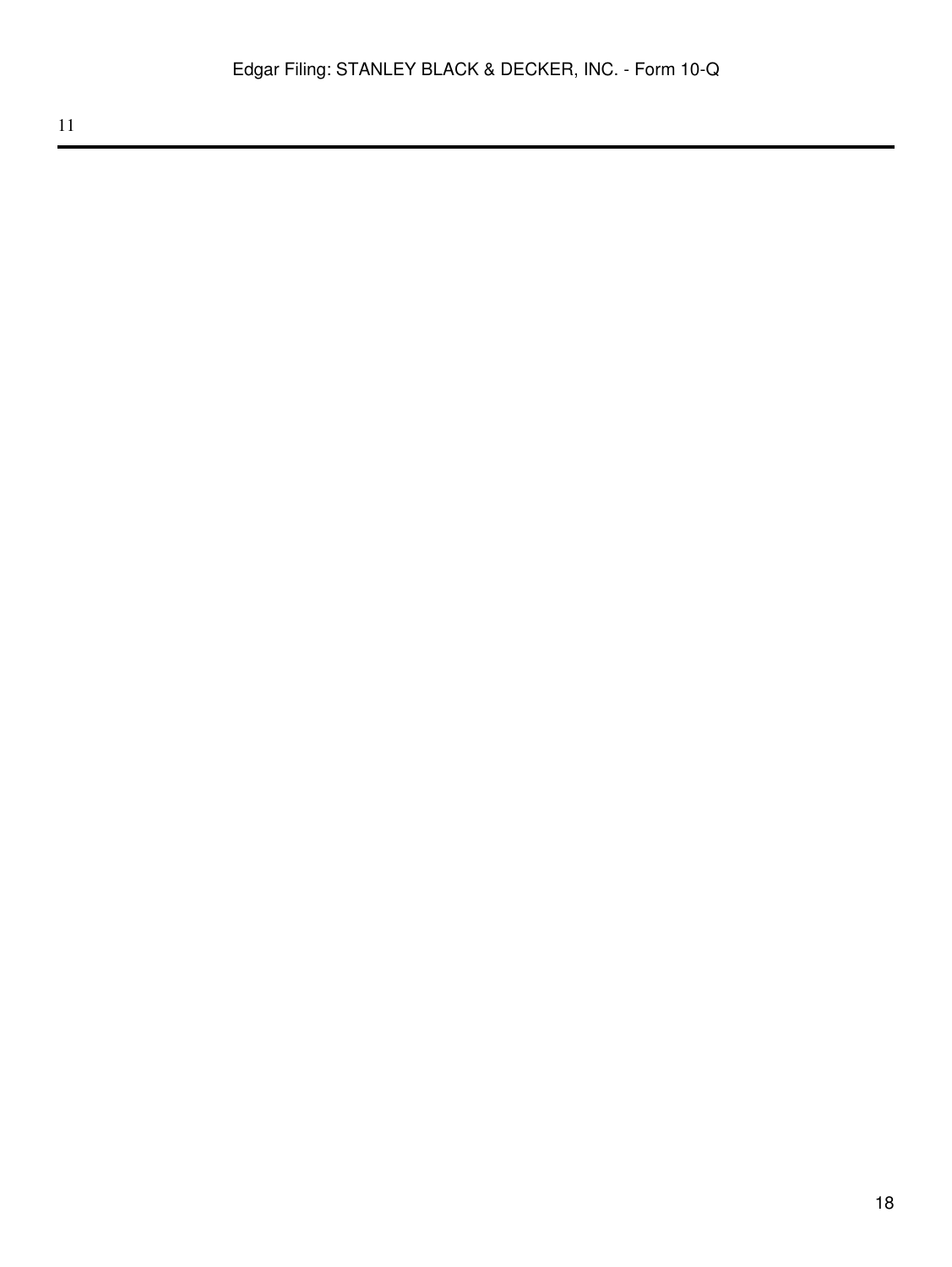#### [Table of Contents](#page-1-0)

At September 27, 2014, the Company's carrying value on its \$800.0 million notes payable due 2022 includes \$0.6 million of unamortized discount on the notes.

At September 27, 2014, the Company had fixed-to-floating interest rate swaps on its \$150.0 million notes payable due 2028. The carrying value of the notes payable due 2028 includes a gain of \$14.5 million pertaining to fair value adjustments made in purchase accounting offset by a loss of \$6.3 million pertaining to fair value adjustments of the swaps.

At September 27, 2014, the Company had fixed-to-floating interest rate swaps on a portion of its \$400.0 million notes payable due 2040. The carrying value of the notes payable due 2040 includes a loss of \$17.5 million pertaining to the fair value adjustments of the swaps, \$33.9 million pertaining to the unamortized loss on previously terminated swaps and \$0.3 million of unamortized discount on the notes.

At September 27, 2014, the Company had fixed-to-floating interest rate swaps on its \$400.0 million notes payable due 2053. The carrying value of the notes payable due 2053 includes a gain of \$0.3 million pertaining to fair value adjustments of the swaps.

Unamortized gains and fair value adjustments associated with interest rate swaps and the impact of terminated swaps are more fully discussed in Note I, Derivative Financial Instruments.

In June 2014, the Company's \$500.0 million 364 day committed credit facility (the "Facility") expired. The Facility was designated to be part of a liquidity back-stop for the Company's commercial paper program. Following an evaluation of the Company's liquidity position, the Company elected not to negotiate a new 364 day committed credit facility. The Company's \$2.0 billion commercial paper program is still backed by a \$1.5 billion committed credit facility (the "Credit Agreement), executed in June 2013 for a five year term. As of September 27, 2014, the Company has not drawn on the Credit Agreement.

As of September 27, 2014 and December 28, 2013, the Company had \$426.0 million and \$368.0 million of borrowings outstanding against the Company's \$2.0 billion commercial paper program, respectively.

#### I. Derivative Financial Instruments

The Company is exposed to market risk from changes in foreign currency exchange rates, interest rates, stock prices and commodity prices. As part of the Company's risk management program, a variety of financial instruments such as interest rate swaps, currency swaps, purchased currency options, foreign exchange contracts and commodity contracts may be used to mitigate interest rate exposure, foreign currency exposure and commodity price exposure. Financial instruments are not utilized for speculative purposes. If the Company elects to do so and if the instrument meets the criteria specified in ASC 815, Derivatives and Hedging, management designates its derivative instruments as cash flow hedges, fair value hedges or net investment hedges. Generally, commodity price exposures are not hedged with derivative financial instruments and instead are actively managed through customer pricing initiatives, procurement-driven cost reduction initiatives and other productivity improvement projects.

A summary of the fair value of the Company's derivatives recorded in the Consolidated Balance Sheets at September 27, 2014 and December 28, 2013 follows (in millions):

|                                                   | <b>Balance Sheet</b><br>Classification | 2014 | 2013 | <b>Balance Sheet</b><br>Classification | 2014 | 2013  |
|---------------------------------------------------|----------------------------------------|------|------|----------------------------------------|------|-------|
| Derivatives designated as hedging<br>instruments: |                                        |      |      |                                        |      |       |
| <b>Interest Rate Contracts Cash Flow</b>          | LT other assets                        | $S-$ | $S-$ | LT other liabilities \$6.7             |      | $S-$  |
| Interest Rate Contracts Fair Value                | Other current<br>assets                | 21.4 | 21.7 | Accrued expenses 3.2                   |      | 3.3   |
|                                                   | LT other assets                        |      |      | LT other liabilities 47.4              |      | 139.3 |
| Foreign Exchange Contracts Cash Flow              | Other current<br>assets                | 21.8 | 3.7  | Accrued expenses 1.0                   |      | 0.3   |
|                                                   | LT other assets                        | 5.4  |      | LT other liabilities 0.1               |      |       |
| Net Investment Hedge                              |                                        | 19.6 | 1.4  | Accrued expenses —                     |      | 52.6  |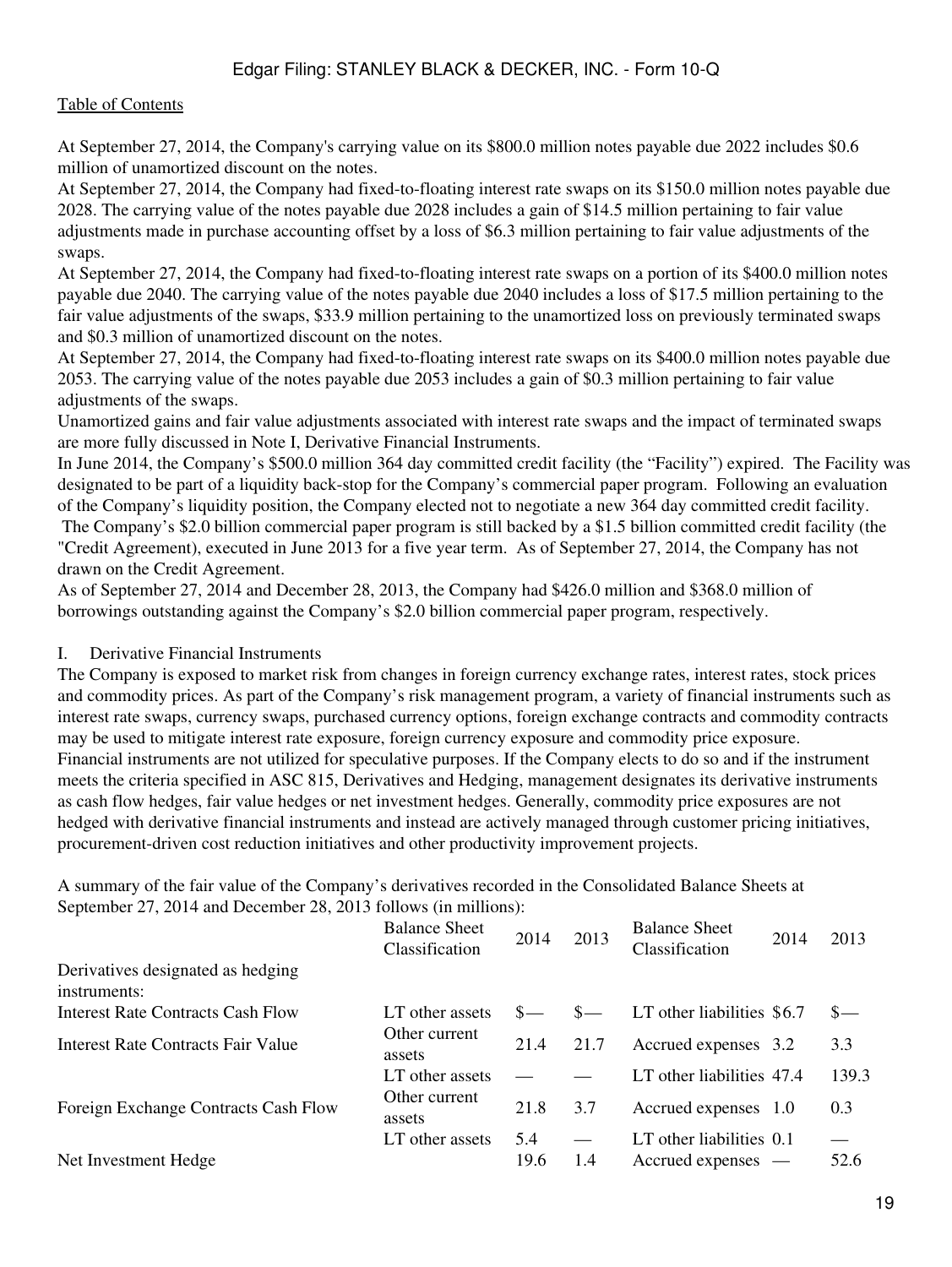| Derivatives not designated as hedging<br>instruments: | Other current<br>assets<br>LT other assets |                         | $$68.2$ \$26.8 | LT other liabilities 1.2                                               | \$59.6 | \$195.5       |
|-------------------------------------------------------|--------------------------------------------|-------------------------|----------------|------------------------------------------------------------------------|--------|---------------|
| <b>Foreign Exchange Contracts</b>                     | Other current<br>assets<br>LT other assets | \$13.1<br>1.2<br>\$14.3 | \$64.9         | $$64.9$ Accrued expenses $$36.2$ $$10.4$<br>$LT$ other liabilities $-$ | \$36.2 | 6.4<br>\$16.8 |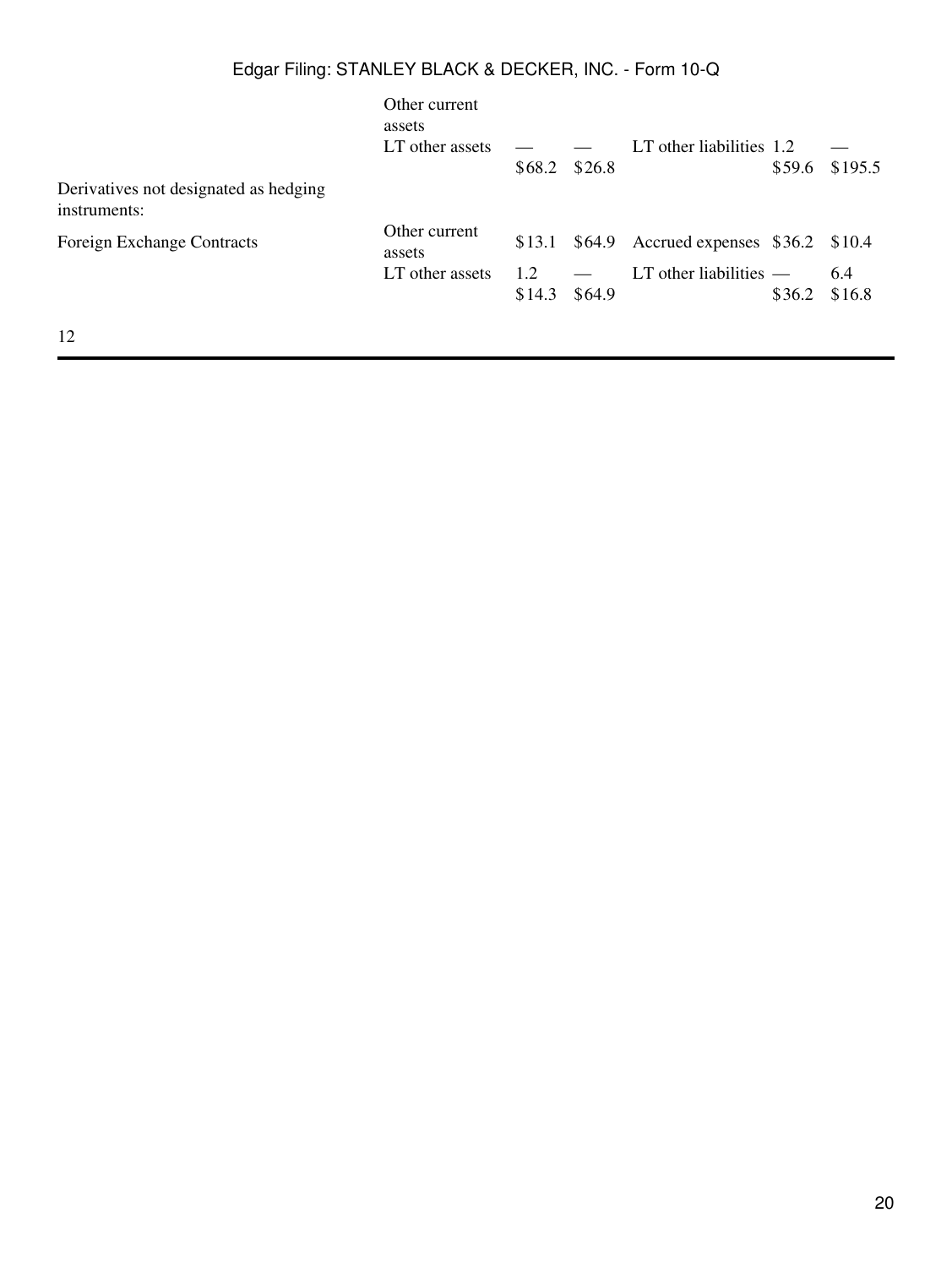#### [Table of Contents](#page-1-0)

The counterparties to all of the above mentioned financial instruments are major international financial institutions. The Company is exposed to credit risk for net exchanges under these agreements, but not for the notional amounts. The credit risk is limited to the asset amounts noted above. The Company limits its exposure and concentration of risk by contracting with diverse financial institutions and does not anticipate non-performance by any of its counterparties. Further, as more fully discussed in Note M, Fair Value Measurements, the Company considers non-performance risk of its counterparties at each reporting period and adjusts the carrying value of these assets accordingly. The risk of default is considered remote.

During the nine months ended September 27, 2014 and September 28, 2013, respectively, cash flows related to derivatives, including those that are separately discussed below, resulted in net cash paid of \$33.6 million and net cash received of \$16.7 million respectively.

## CASH FLOW HEDGES

As of September 27, 2014 and December 28, 2013 there was a \$57.0 million and \$77.3 million after-tax mark-to-market loss, respectively, reported for cash flow hedge effectiveness in Accumulated other comprehensive loss. An after-tax loss of \$1.1 million is expected to be reclassified to earnings as the hedged transactions occur or as amounts are amortized within the next twelve months. The ultimate amount recognized will vary based on fluctuations of the hedged currencies and interest rates through the maturity dates.

The tables below detail pre-tax amounts reclassified from Accumulated other comprehensive loss into earnings for active derivative financial instruments during the periods in which the underlying hedged transactions affected earnings for the nine months ended September 27, 2014 and September 28, 2013 (in millions):

| Year-to-date 2014<br>(In millions) | Gain (Loss)<br>Recorded in<br><b>OCI</b> | Classification of Gain (Loss)<br>Gain (Loss)<br>Reclassified from OCI to Income<br>OCI to Income | Reclassified from Recognized in | Gain (Loss)<br>Income<br>(Effective Portion) (Ineffective Portion*) |
|------------------------------------|------------------------------------------|--------------------------------------------------------------------------------------------------|---------------------------------|---------------------------------------------------------------------|
| <b>Interest Rate Contracts</b>     | \$ (6.7)                                 | ) Interest Expense                                                                               | $\sqrt{3}$                      | $\mathbf{s} =$                                                      |
| Foreign Exchange Contracts         | \$15.3                                   | Cost of sales                                                                                    | \$ (0.8)                        | $3-$                                                                |
| Year-to-date 2013<br>(In millions) | Gain (Loss)<br>Recorded in<br><b>OCI</b> | Classification of Gain (Loss)<br>Gain (Loss)<br>Reclassified from OCI to Income<br>OCI to Income | Reclassified from Recognized in | Gain (Loss)<br>Income<br>(Effective Portion) (Ineffective Portion*) |
| Foreign Exchange Contracts         | \$1.7                                    | Cost of sales                                                                                    | \$ (3.0)                        | $S -$                                                               |

\* Includes ineffective portion and amount excluded from effectiveness testing on derivatives.

For the three and nine months ended September 27, 2014, the foreign exchange contracts hedged items' impact to the Consolidated Statements of Operations and Comprehensive Income was a gain of \$1.1 million and \$0.8 million, respectively, in Cost of sales, which is offsetting the amount shown above. For the three and nine months ended September 28, 2013, the foreign exchange contracts hedged items' impact to the Consolidated Statements of Operations and Comprehensive Income was a gain of \$0.1 million and \$3.0 million, respectively. There was no impact related to the interest rate contracts' hedged items for all periods presented.

For the three and nine months ended September 27, 2014, an after-tax loss of \$2.2 million and \$6.7 million respectively, was reclassified from Accumulated other comprehensive loss into earnings (inclusive of the gain/loss amortization on terminated derivative instruments) during the periods in which the underlying hedged transactions affected earnings. For the three and nine months ended September 28, 2013, an after-tax loss of \$2.4 million and \$9.0 million respectively, was reclassified from Accumulated other comprehensive loss into earnings (inclusive of the gain/loss amortization on terminated derivative instruments) during the periods in which the underlying hedged transactions affected earnings.

Interest Rate Contracts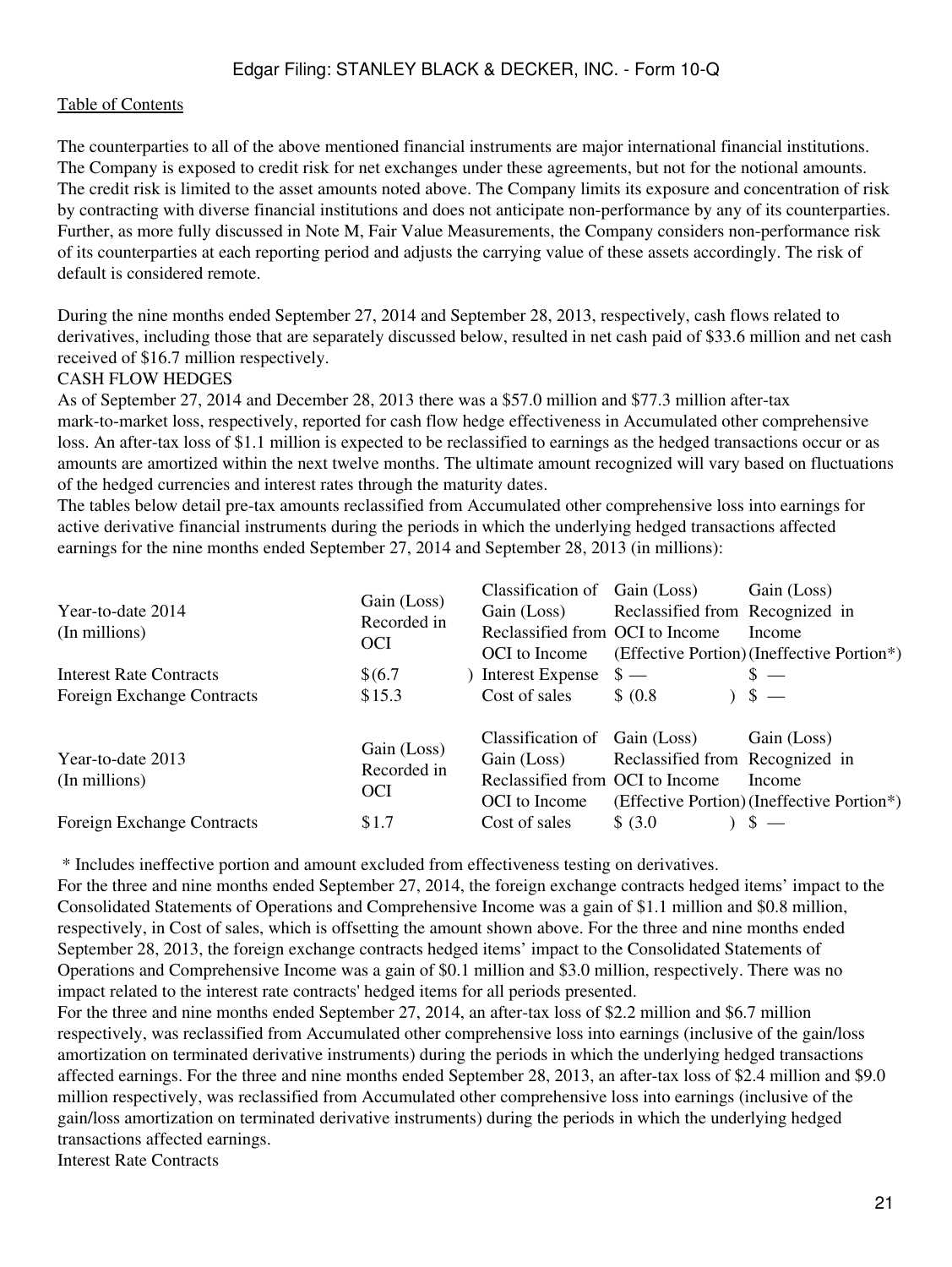The Company enters into interest rate swap agreements in order to obtain the lowest cost source of funds within a targeted range of variable to fixed-debt proportions. At September 27, 2014 the Company had \$200 million of forward starting swaps outstanding fixing the interest rate on the expected refinancing of debt in 2018 as discussed below. At December 28, 2013, there were no forward starting swaps outstanding.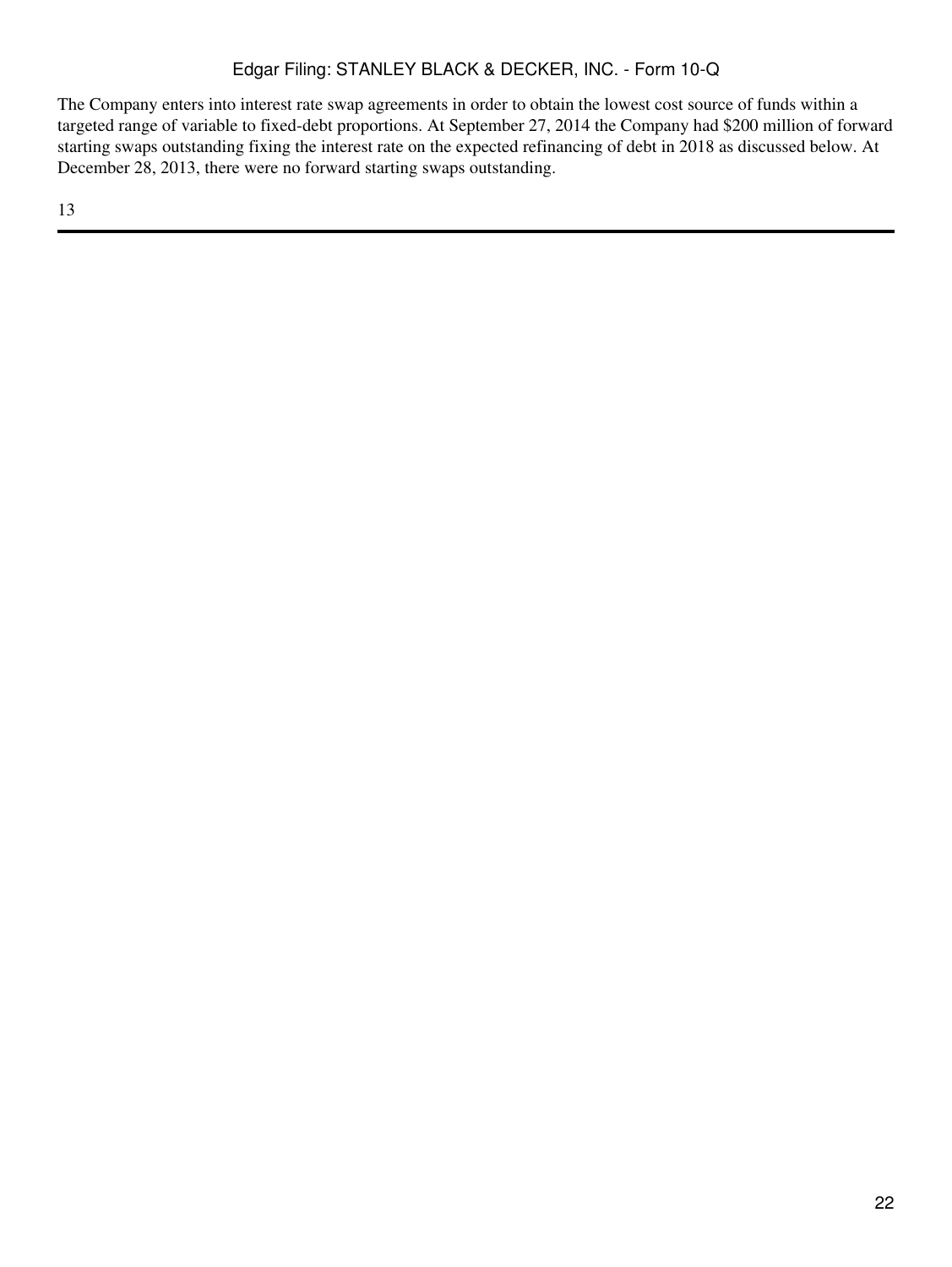In May 2014, the Company executed forward starting interest rate swaps with aggregate notional amounts of \$200 million and in October 2014, the Company executed forward starting interest rate swaps with aggregate notional amounts of an additional \$200 million. The objective of the hedges was to offset the expected variability on future payments associated with the interest rate on debt instruments expected to be issued in 2018. Gains or losses on the swaps are recorded in Accumulated other comprehensive loss and will be subsequently reclassified into earnings as the future interest expense is recognized in earnings or as ineffectiveness occurs.

#### Foreign Currency Contracts

Forward Contracts: Through its global businesses, the Company enters into transactions and makes investments denominated in multiple currencies that give rise to foreign currency risk. The Company and its subsidiaries regularly purchase inventory from subsidiaries with non-U.S. dollar functional currencies which creates currency-related volatility in the Company's results of operations. The Company utilizes forward contracts to hedge these forecasted purchases of inventory. Gains and losses reclassified from Accumulated other comprehensive loss for the effective and ineffective portions of the hedge as well as any amounts excluded from effectiveness testing are recorded in Cost of sales. At September 27, 2014, the notional value of forward currency contracts outstanding was \$373.7 million, maturing on various dates through 2015. At December 28, 2013, the notional value of forward currency contracts outstanding was \$270.1 million, maturing on various dates in 2014.

Purchased Option Contracts: The Company and its subsidiaries have entered into various inter-company transactions whereby the notional values are denominated in currencies other than the functional currencies of the party executing the trade. In order to better match the cash flows of its inter-company obligations with cash flows from operations, the Company enters into purchased option contracts. Gains and losses reclassified from Accumulated other comprehensive income (loss) for the effective and ineffective portions of the hedge as well as any amounts excluded from effectiveness testing are recorded in Cost of sales. At September 27, 2014, the notional value of purchased option contracts was \$247.5 million maturing on various dates through 2015. As of December 28, 2013, the notional value of purchased option contracts was \$120.0 million, maturing on various dates in 2014.

## FAIR VALUE HEDGES

Interest Rate Risk: In an effort to optimize the mix of fixed versus floating rate debt in the Company's capital structure, the Company enters into interest rate swaps. In February 2014, the Company entered into interest rate swaps on the first 5 years of the Company's \$400 million 5.75% notes due 2053. In addition, the Company had existing interest rate swaps with notional values which equaled the Company's \$400 million 3.40% notes due 2021, the Company's \$400 million 5.20% notes due 2040 and the Company's \$150 million 7.05% notes due 2028. These interest rate swaps effectively converted the Company's fixed rate debt to floating rate debt based on LIBOR, thereby hedging the fluctuation in fair value resulting from changes in interest rates.

In February 2014, the Company terminated \$200 million of interest rate swaps hedging the Company's \$400 million 5.20% notes due 2040. The terminations resulted in cash payments of \$30.3 million and the resulting loss of \$34.8 million was deferred and will be amortized to earnings over the remaining life of the notes.

In October 2014, the Company terminated the remaining \$200 million of interest rate swaps hedging the Company's \$400 million 5.20% notes due 2040. The terminations resulted in cash payments of \$3.1 million and the resulting loss of \$4.1 million was deferred and will be amortized to earnings over the remaining life of the notes.

The changes in fair value of the interest rate swaps during the period were recognized in earnings as well as the offsetting changes in fair value of the underlying notes. The notional value of open contracts was \$1.2 billion as of September 27, 2014 and \$950 million as of December 28, 2013. A summary of the fair value adjustments relating to these swaps is as follows (in millions):

|                  | Third Quarter 2014 |                   | Year-to-Date 2014 |                   |  |
|------------------|--------------------|-------------------|-------------------|-------------------|--|
| Income Statement | $Gain / (Loss)$ on | Gain/ $(Loss)$ on | $Gain/(Loss)$ on  | Gain/ $(Loss)$ on |  |
| Classification   | $Swaps*$           | <b>Borrowings</b> | Swaps             | <b>Borrowings</b> |  |
| Interest Expense | \$5.7              | \$(5.8)           | 590.5             | \$(90.6)          |  |
|                  | Third Quarter 2013 |                   | Year-to-Date 2013 |                   |  |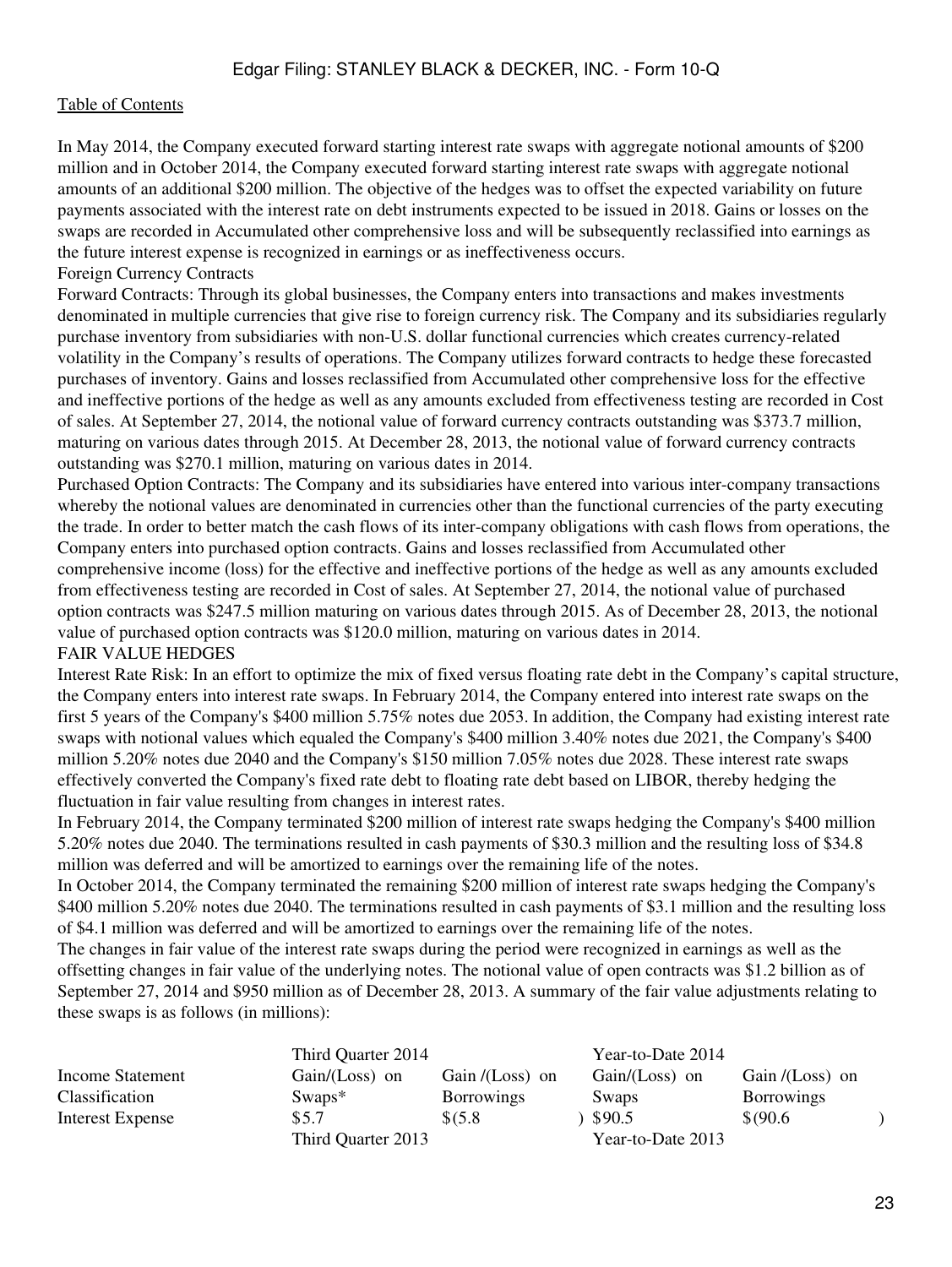| <b>Income Statement</b>                                                                      | $Gain/(Loss)$ on | Gain/ $(Loss)$ on | Gain/(Loss) on | Gain/ $(Loss)$ on |  |  |  |  |
|----------------------------------------------------------------------------------------------|------------------|-------------------|----------------|-------------------|--|--|--|--|
| Classification                                                                               | $Swaps*$         | <b>Borrowings</b> | Swaps          | <b>Borrowings</b> |  |  |  |  |
| Interest Expense                                                                             | $$^{(26.2)}$     | 326.2             | \$(118.0)      | 95118.0           |  |  |  |  |
| *Includes ineffective portion and amount excluded from effectiveness testing on derivatives. |                  |                   |                |                   |  |  |  |  |

In addition to the fair value adjustments in the table above, the net swap accruals for each period and amortization of the gains on terminated swaps are also reported as a reduction of interest expense and totaled \$4.9 million and \$15.1 million for the three and nine months ended September 27, 2014, respectively, and \$5.7 million and \$17.4 million for the three and nine months ended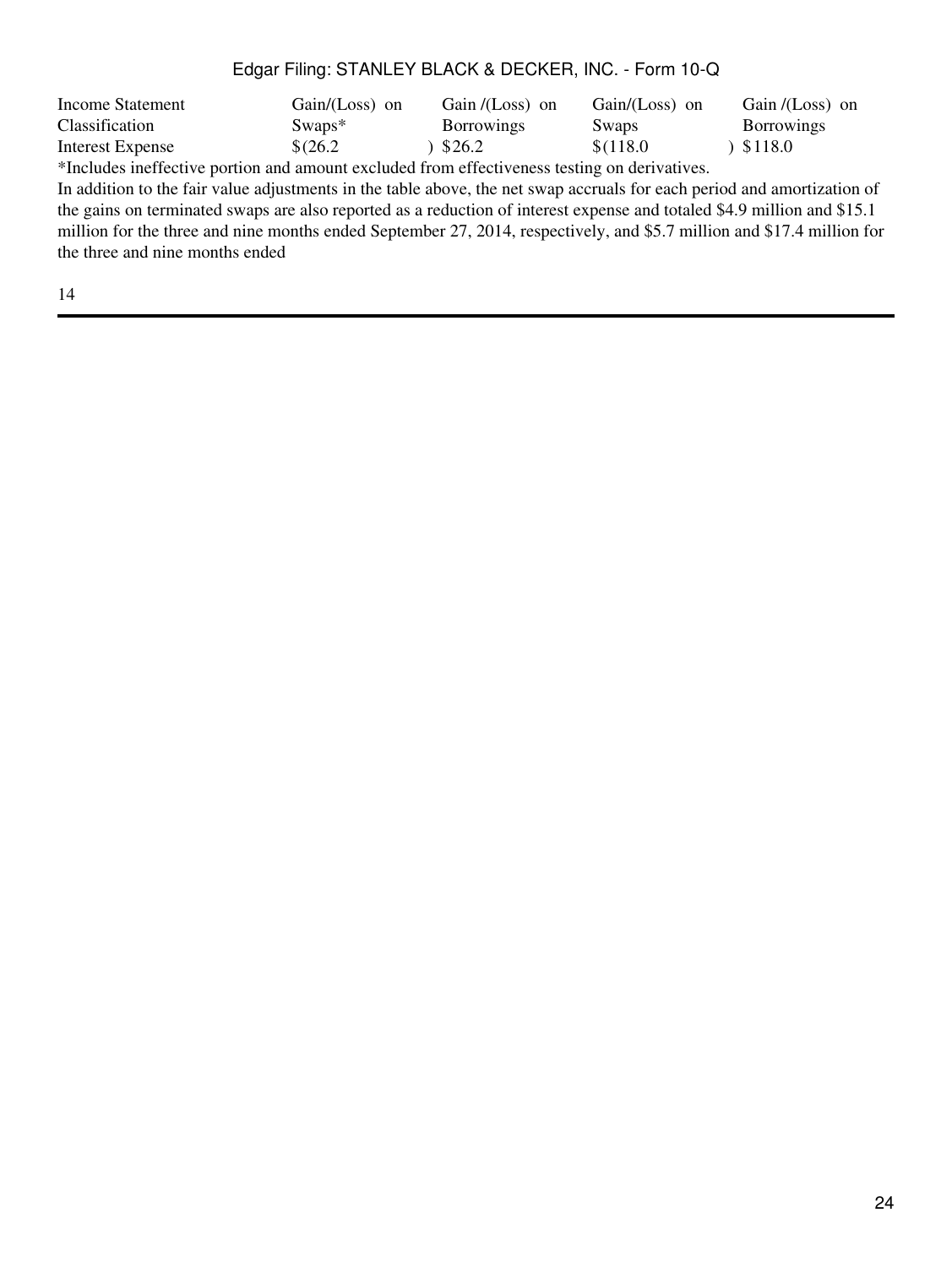#### [Table of Contents](#page-1-0)

September 28, 2013, respectively. Interest expense on the underlying debt was \$14.3 million and \$41.7 million for the three and nine months ended September 27, 2014, respectively, and \$11.0 million and \$33.5 million for the three and nine months ended September 28, 2013, respectively.

#### NET INVESTMENT HEDGES

Foreign Exchange Contracts: The Company utilizes net investment hedges to offset the translation adjustment arising from re-measurement of its investment in the assets and liabilities of its foreign subsidiaries. The total after-tax amounts in Accumulated other comprehensive loss were losses of \$74.6 million and \$76.8 million at September 27, 2014 and December 28, 2013, respectively. As of September 27, 2014, the Company had foreign exchange contracts maturing on various dates through October 2015 with notional values totaling \$1.4 billion outstanding hedging a portion of its pound sterling denominated net investment. As of December 28, 2013, the Company had foreign exchange contracts maturing on various dates through October 2014 with notional values totaling \$979.0 million outstanding hedging a portion of its pound sterling denominated net investment. For the nine months ended September 27, 2014 and September 28, 2013, maturing foreign exchange contracts resulted in net cash paid of \$65.0 million and net cash receipts of \$7.0 million, respectively. Gains and losses on net investment hedges remain in Accumulated other comprehensive income (loss) until disposal of the underlying assets.

The pre-tax gain or loss from fair value changes recorded in Accumulated other comprehensive loss was as follows (in millions):

|                                 | Third Quarter<br>2014 | Year-to-Date 2014 |
|---------------------------------|-----------------------|-------------------|
| Income Statement Classification | Gain (Loss)           | Gain (Loss)       |
| Other-net                       | \$39.4                | \$3.5             |
|                                 | Third Quarter<br>2013 | Year-to-Date 2013 |
| Income Statement Classification | Gain (Loss)           | Gain (Loss)       |
| Other-net                       | \$ (48.4)             | \$5.1             |

\*The effective and ineffective portion (including the ineffective portion and amount excluded from effectiveness testing) recorded in the Income Statements was zero for all periods presented.

#### UNDESIGNATED HEDGES

Foreign Exchange Contracts: Currency swaps and foreign exchange forward contracts are used to reduce risks arising from the change in fair value of certain foreign currency denominated assets and liabilities (such as affiliate loans, payables and receivables). The objective of these practices is to minimize the impact of foreign currency fluctuations on operating results. The total notional amount of the forward contracts outstanding at September 27, 2014 was \$2.4 billion, maturing on various dates through October 2015. As of September 27, 2014, there were no currency swaps outstanding as the Company terminated its currency swap in July 2014, resulting in a cash payment of \$0.5 million. The total notional amount of the contracts outstanding at December 28, 2013 was \$2.2 billion of forward contracts and a \$107.7 million currency swap, maturing on various dates through 2014. The gain (loss) recorded in income related to derivatives not designated as hedging instruments are as follows (in millions):

| Derivatives Not Designated as Hedging<br>Instruments under ASC 815<br>Foreign Exchange Contracts | Income Statement Third Quarter<br>Classification<br>Other-net | 2014<br>$$$ (36.4) | Year-to-Date 2014 |  |
|--------------------------------------------------------------------------------------------------|---------------------------------------------------------------|--------------------|-------------------|--|
| Derivatives Not Designated as Hedging<br>Instruments under ASC 815                               | Income Statement Third Quarter<br>Classification              | 2013               | Year-to-Date 2013 |  |
| Foreign Exchange Contracts                                                                       | Other-net                                                     | \$63.2\$           | \$3.0             |  |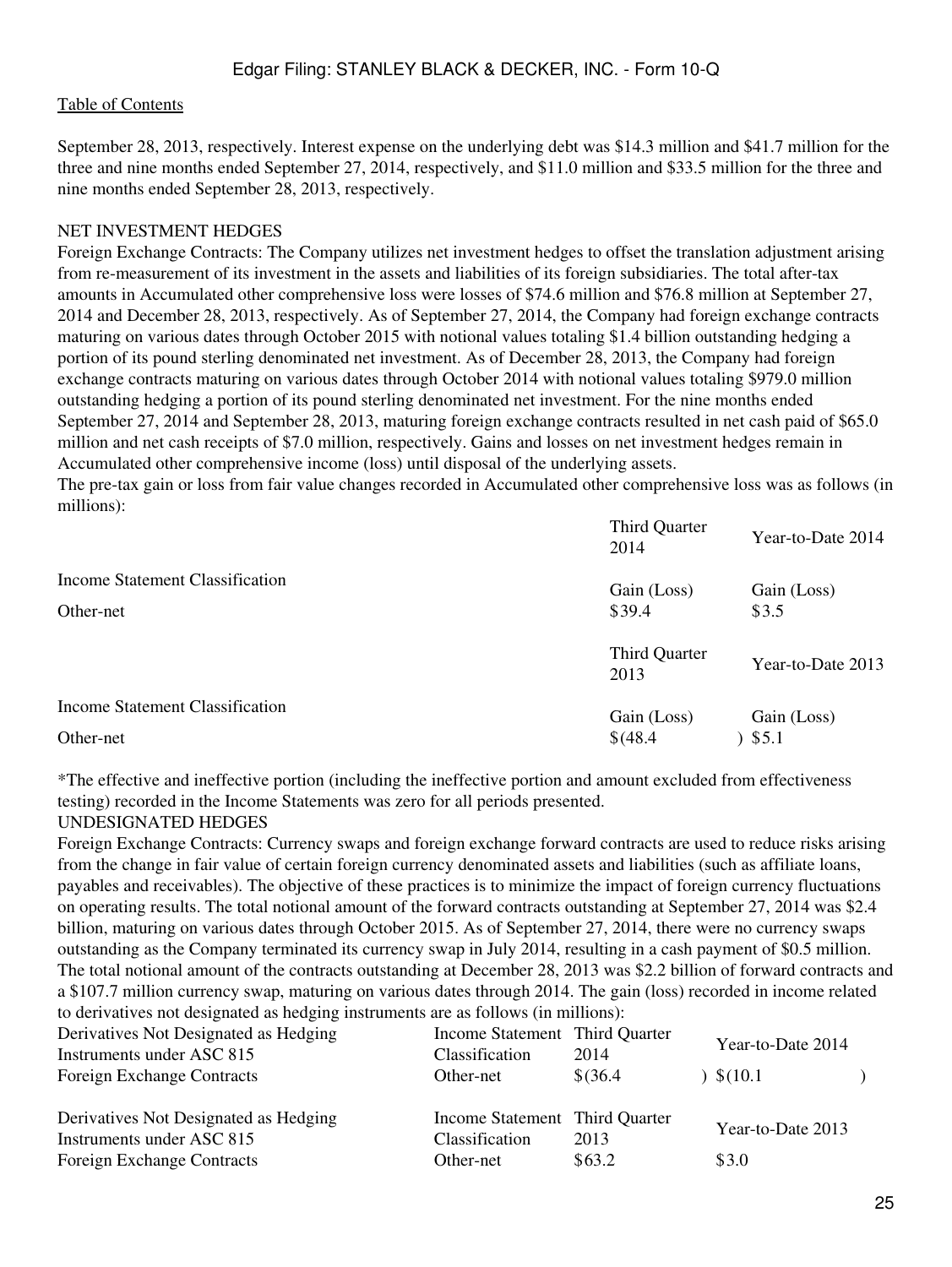# J. Equity Arrangements

In January 2013, the Company elected to prepay the forward share purchase contract on its common stock for \$362.7 million, comprised of the \$350.0 million purchase price, plus an additional amount related to the forward component of the contract. In August 2013, the Company physically settled the contract, receiving 5,581,400 shares and \$18.8 million from the financial institution counterparty representing a purchase price adjustment. The reduction of common shares outstanding was recorded at the inception of the forward share purchase contract and factored into the calculation of weighted average shares outstanding.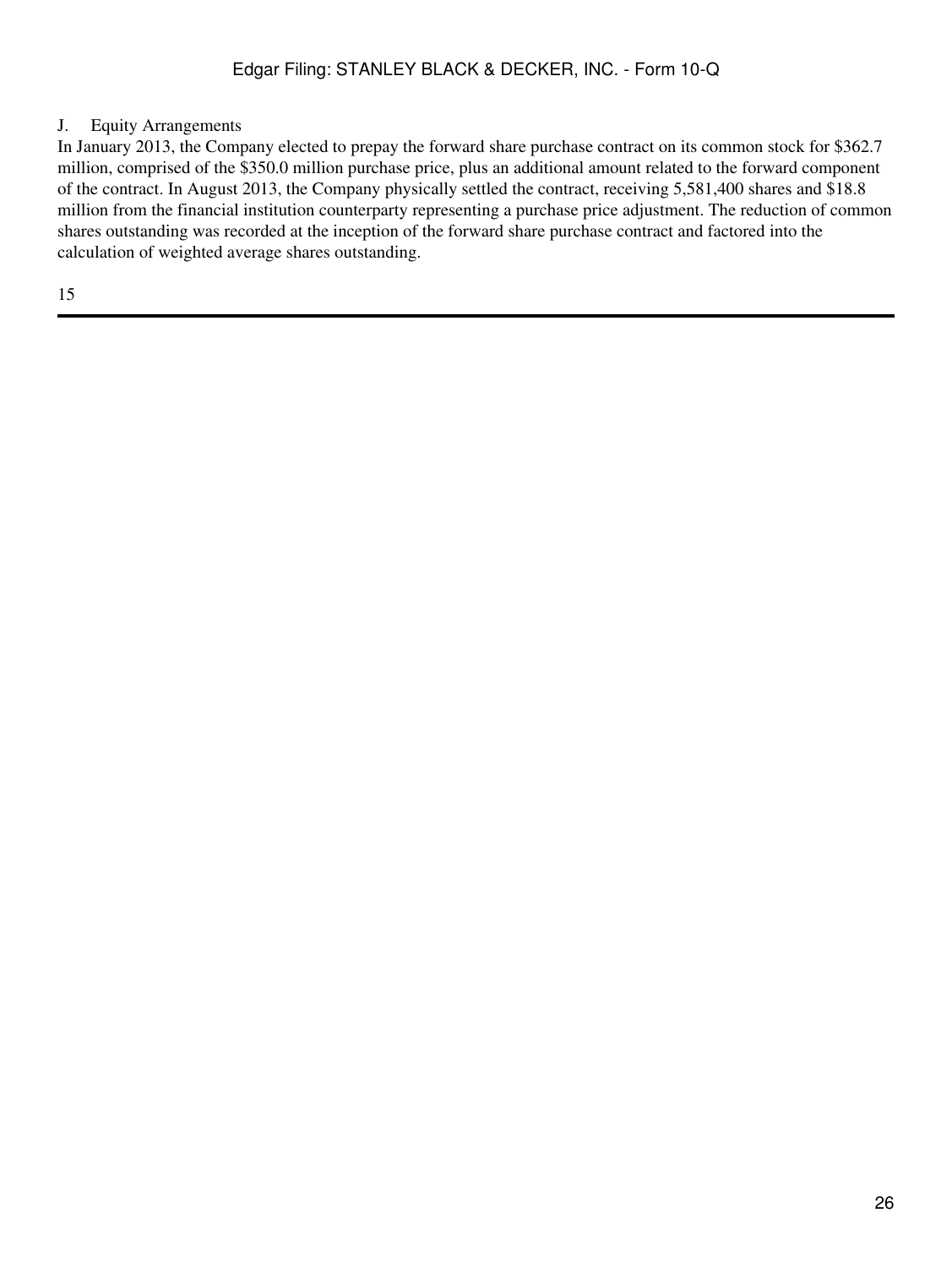In November 2013, the Company purchased from certain financial institutions "out-of-the-money" capped call options on 12.2 million shares of its common stock (subject to customary anti-dilution adjustments) for an aggregate premium of \$73.5 million, or an average of \$6.03 per share. The purpose of the capped call options is to hedge the risk of stock price appreciation between the lower and upper strike prices of the capped call options. In accordance with ASC 815-40 the premium paid was recorded as a reduction of Shareowners' equity. The contracts for the options provide that they may, at the Company's election, subject to certain conditions, be cash settled, physically settled, modified-physically settled, or net-share settled (the default settlement method). The capped call options have various expiration dates ranging from July 2015 through December 2015 and initially had an average lower strike price of \$86.07 and an average upper strike price of \$106.56, subject to customary market adjustments. As of September 27, 2014, due to customary market adjustments, the lower and upper strike prices are \$86.05 and \$106.54, respectively. The aggregate fair value of the options at September 27, 2014 was \$93.2 million.

Equity Units and Capped Call Transactions

In December 2013, the Company issued Equity Units comprised of \$345.0 million of Notes and Equity Purchase Contracts as described more fully in Note H, Long-Term Debt and Financing Arrangements, of the Company's Form 10-K for the year ended December 28, 2013. There have been no changes to the terms of the Equity Units. The Equity Purchase Contracts obligate the holders to purchase on November 17, 2016, for \$100.00, between 1.0122 and 1.2399 shares of the Company's common stock, which are equivalent to an initial settlement price of \$98.80 and \$80.65, respectively, per share of common stock. As of September 27, 2014, due to the customary anti-dilution provisions, the settlement rate on the Equity Units Stock was 1.0124 (equivalent to a conversion price of approximately \$98.77 per common share). Upon the November 17, 2016 settlement date, the Company will issue approximately 3.5 to 4.3 million shares of common stock, subject to customary anti-dilution adjustments, and expects to receive additional cash proceeds of \$345.0 million. If a fundamental change occurs, in certain circumstances, the number of shares of common stock deliverable upon settlement of the Equity Purchase Contracts will be increased by the make-whole amount, resulting in the issuance of a maximum of approximately 6.1 million shares of common stock. Holders may elect to settle their Equity Purchase Contracts early in cash prior to November 17, 2016.

Contemporaneously with the issuance of the Equity Units described above, the Company paid \$9.7 million, or an average of \$2.77 per option, to enter into capped call transactions on 3.5 million shares of common stock with a major financial institution. The purpose of the capped call transactions is to offset the potential economic dilution associated with the common shares issuable upon the settlement of the Equity Purchase Contracts. With respect to the impact on the Company, the capped call transactions and the Equity Units, when taken together, result in the economic equivalent of having the conversion price on the Equity Units at \$112.89, the upper strike price of the capped call (as of September 27, 2014). Refer to Note H, Long-Term Debt and Financing Arrangements, of the Company's Form 10-K for the year ended December 28, 2013. In accordance with ASC 815-40, the \$9.7 million premium paid was recorded as a reduction to equity.

The capped call transactions cover, subject to customary anti-dilution adjustments, the number of shares equal to the number of shares issuable upon settlement of the Equity Purchase Contracts at the 1.0122 minimum settlement rate. The capped call transactions have a term of approximately three years and initially had a lower strike price of \$98.80, which corresponds to the minimum settlement rate of the Equity Purchase Contracts, and an upper strike price of \$112.91, which is approximately 40% higher than the closing price of the Company's common stock on November 25, 2013, and are subject to customary antidilution adjustments. The capped call transactions may be settled by net share settlement (the default settlement method) or, at the Company's option and subject to certain conditions, cash settlement, physical settlement or modified physical settlement. The aggregate fair value of the options at September 27, 2014 was \$13.2 million.

Convertible Preferred Units and Equity Option

In November 2010 the Company issued Convertible Preferred Units comprised of \$632.5 million of Notes due November 17, 2018 and Purchase Contracts as described more fully in Note H, Long-Term Debt and Financing Arrangements, of the Company's Form 10-K for the year ended December 28, 2013. There have been no changes to the terms of the Convertible Preferred Units. The Purchase Contracts obligate the holders to purchase, on the earlier of (i) November 17, 2015 (the Purchase Contract Settlement date) or (ii) the triggered early settlement date, 6.3 million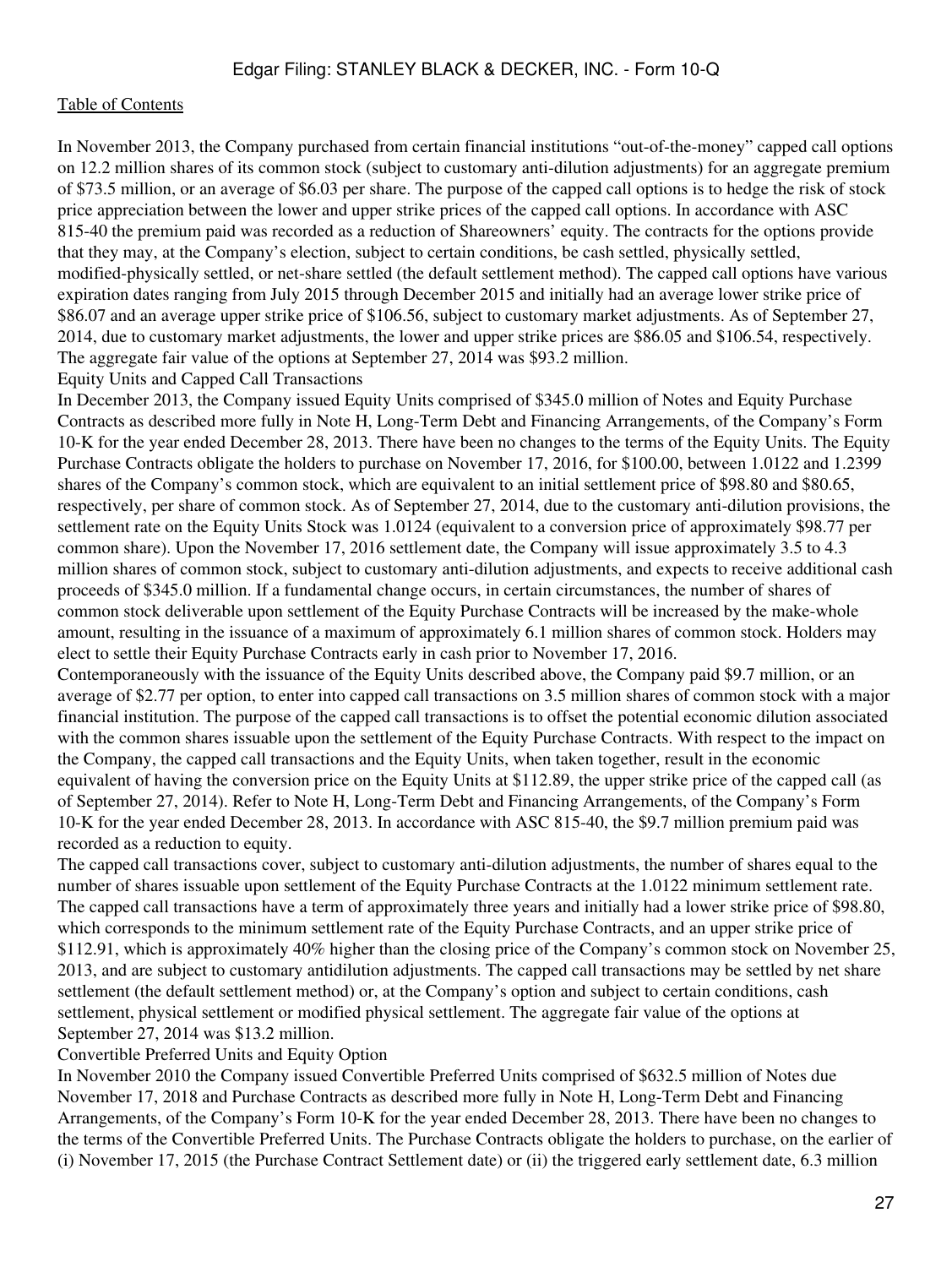shares, for \$100 per share, of the Company's 4.75% Series B Cumulative Convertible Preferred Stock (the "Convertible Preferred Stock"), resulting in cash proceeds to the Company of up to \$632.5 million. Following the issuance of Convertible Preferred Stock upon settlement of a holder's Purchase Contracts, a holder of Convertible Preferred Stock may, at its option, at any time and from time to time, convert some or all of its outstanding shares of Convertible Preferred Stock at a conversion rate of 1.3333 shares of the Company's common stock per share of Convertible Preferred Stock (subject to customary anti-dilution provisions), which is equivalent to an initial conversion price of approximately \$75.00 per share of common stock. Assuming conversion of the 6.3 million shares of Convertible Preferred Stock at the 1.3333 initial conversion rate, a total of 8.4 million shares of the Company's common stock may be issued upon conversion. As of September 27,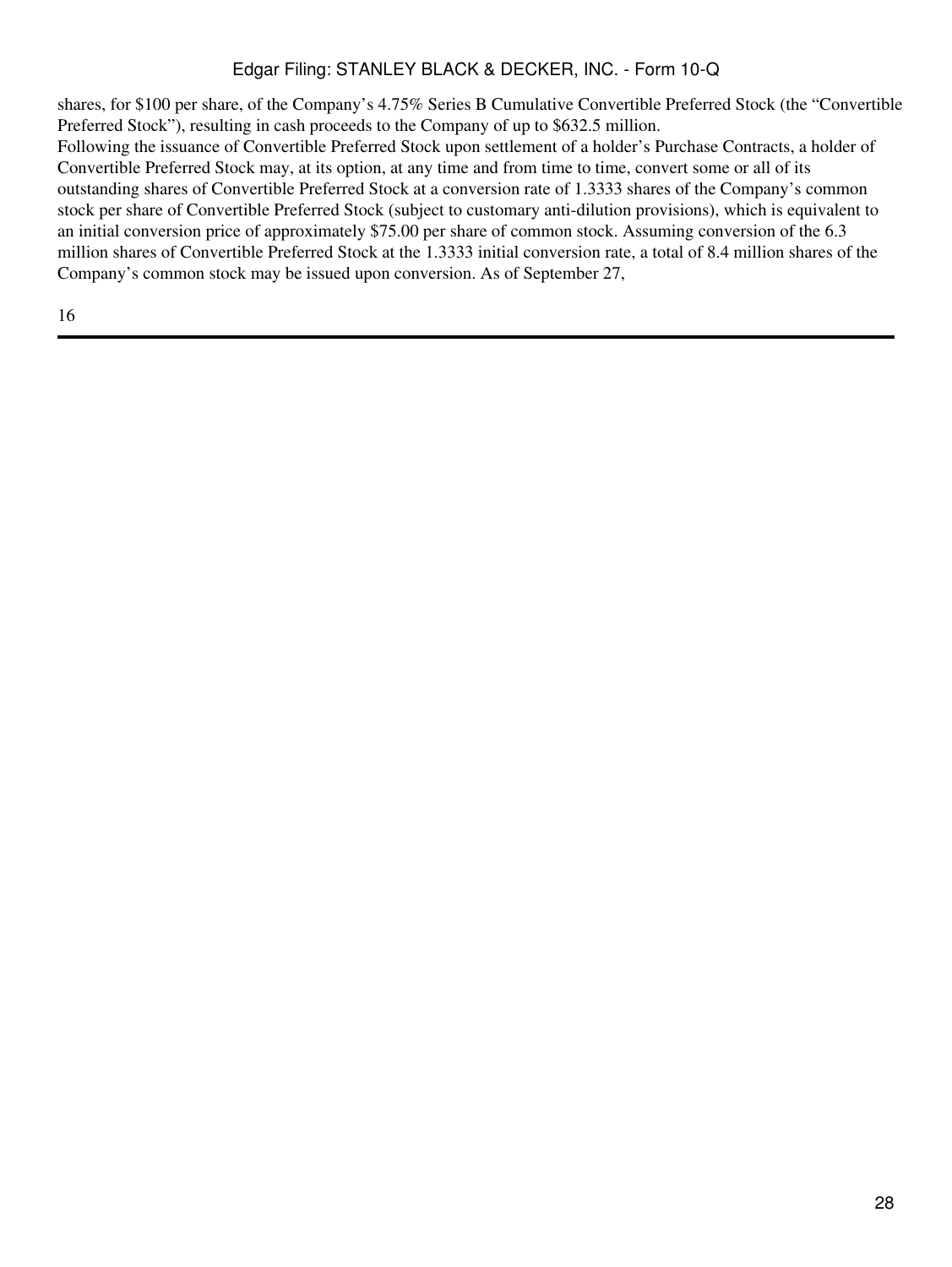2014, due to the customary anti-dilution provisions, the conversion rate on the Convertible Preferred Stock was 1.3658 (equivalent to a conversion price of approximately \$73.22 per common share). In the event that holders elect to settle their Purchase Contracts prior to November 17, 2015, the Company will deliver a number of shares of Convertible Preferred Stock equal to 85% of the Purchase Contracts tendered, together with cash in lieu of fractional shares. Upon a conversion on or after November 17, 2015 the Company may elect to pay or deliver, as the case may be, solely shares of common stock, together with cash in lieu of fractional shares ("physical settlement"), solely cash ("cash settlement"), or a combination of cash and common stock ("combination settlement"). The Company may redeem some or all of the Convertible Preferred Stock on or after December 22, 2015 at a redemption price equal to 100% of the \$100 liquidation preference per share plus accrued and unpaid dividends to the redemption date. In November 2010, contemporaneously with the issuance of the Convertible Preferred Units described above, the Company paid \$50.3 million, or an average of \$5.97 per option, to enter into capped call transactions (equity options) on 8.4 million shares of common stock with certain major financial institutions. The purpose of the capped call transactions is to offset the common shares that may be deliverable upon conversion of shares of Convertible Preferred Stock. With respect to the impact on the Company, the capped call transactions and the Convertible Preferred Stock, when taken together, result in the economic equivalent of having the conversion price on the Convertible Preferred Stock at \$95.62, the upper strike price of the capped call (as of September 27, 2014). Refer to Note H, Long-Term Debt and Financing Arrangements, and Note J, Capital Stock, of the Company's Form 10-K for the year ended December 28, 2013 for further discussion. In accordance with ASC 815-40 the \$50.3 million premium paid was recorded as a reduction to equity.

The capped call transactions cover, subject to customary anti-dilution adjustments, the number of shares of common stock equal to the number of shares of common stock underlying the maximum number of shares of Convertible Preferred Stock issuable upon settlement of the Purchase Contracts. Each of the capped call transactions has a term of approximately five years and initially had a lower strike price of \$75.00, which corresponded to the initial conversion price of the Convertible Preferred Stock, and an upper strike price of \$97.95, which was approximately 60% higher than the closing price of the common stock on November 1, 2010. The capped call transactions may be settled by net share settlement (the default settlement method) or, at the Company's option and subject to certain conditions, cash settlement, physical settlement or modified physical settlement. The aggregate fair value of the options at September 27, 2014 was \$112.9 million.

#### K. Accumulated Other Comprehensive Loss

The table below sets forth the changes to the components of accumulated other comprehensive loss for the nine months ended September 27, 2014 and September 28, 2013 (in millions):

|                                                                                                                   | Currency<br>translation<br>adjustment cash flow<br>and other | Unrealized<br>(losses)<br>gains on<br>hedges,<br>net of tax | Unrealized<br>(losses)<br>gains on<br>net<br>investment<br>hedges, net<br>of tax | Pension<br>(losses)<br>gains, net<br>of tax | Total                          |
|-------------------------------------------------------------------------------------------------------------------|--------------------------------------------------------------|-------------------------------------------------------------|----------------------------------------------------------------------------------|---------------------------------------------|--------------------------------|
| Balance - December 28, 2013                                                                                       | \$(70.5)                                                     | \$(77.3)                                                    | \$(76.8)                                                                         | \$(274.4)                                   | \$(499.0)                      |
| Other comprehensive (loss) income before<br>reclassifications                                                     | \$ (321.6)                                                   | \$13.6                                                      | \$2.2                                                                            | \$7.6                                       | \$(298.2)                      |
| Reclassification adjustments to earnings<br>Net other comprehensive (loss) income<br>Balance - September 27, 2014 | \$ (321.6)<br>$$$ (392.1)                                    | 6.7<br>\$20.3<br>\$ (57.0)                                  | \$2.2<br>\$(74.6)                                                                | 4.6<br>\$12.2<br>\$(262.2)                  | 11.3<br>\$(286.9)<br>\$(785.9) |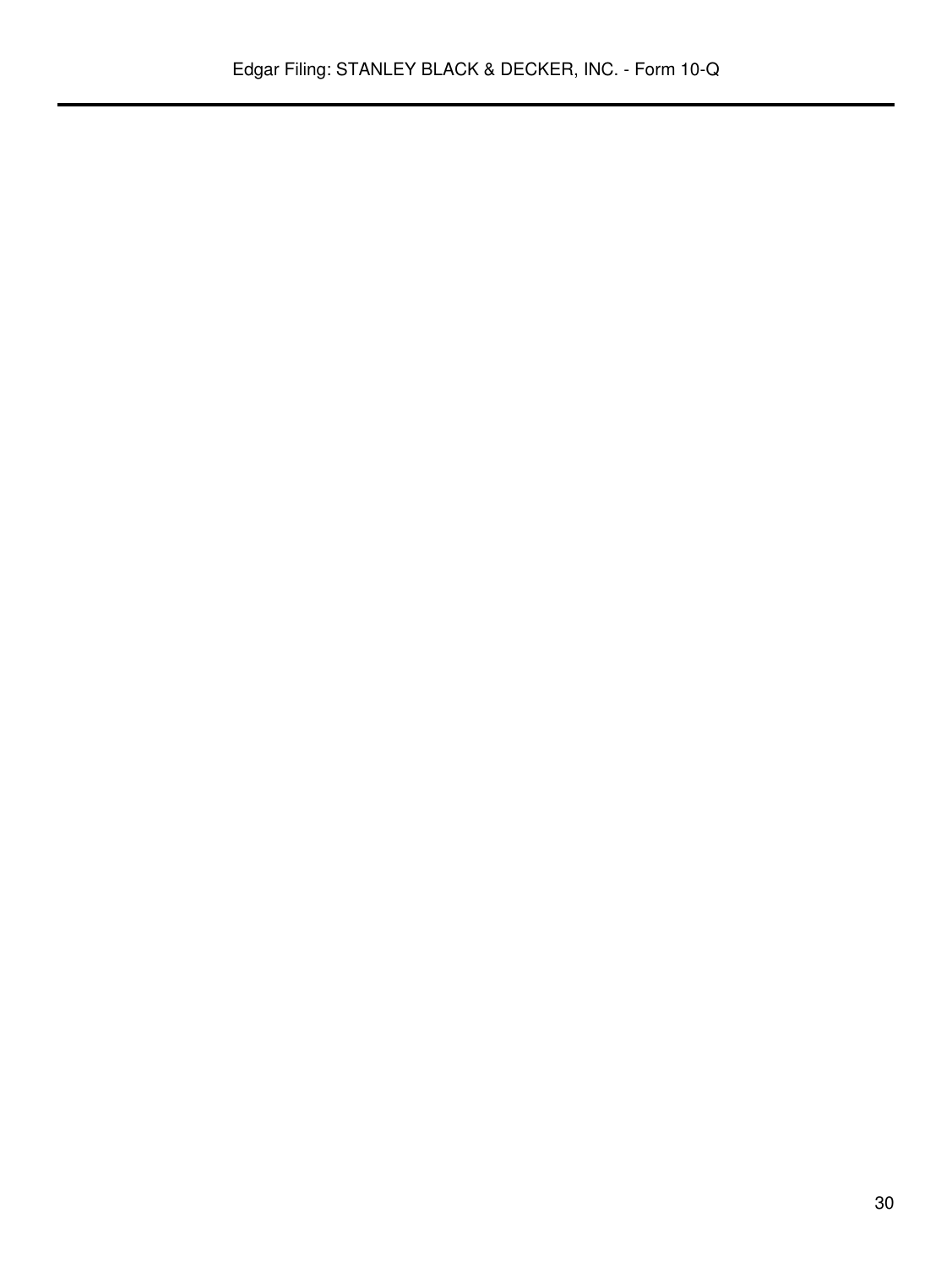|                                                               | Currency<br>translation<br>adjustment cash flow<br>and other | Unrealized<br>(losses)<br>gains on<br>hedges,<br>net of tax | Unrealized<br>(losses)<br>gains on<br>net<br>investment<br>hedges, net<br>of tax | Pension<br>(losses)<br>gains, net<br>of tax | Total      |               |
|---------------------------------------------------------------|--------------------------------------------------------------|-------------------------------------------------------------|----------------------------------------------------------------------------------|---------------------------------------------|------------|---------------|
| Balance - December 29, 2012                                   | \$29.4                                                       | \$(93.5)                                                    | \$ (63.3)                                                                        | $$^{(260.6)}$                               | \$(388.0)  |               |
| Other comprehensive (loss) income before<br>reclassifications | \$(111.2)                                                    | 3.9                                                         | \$3.1                                                                            | \$(1.2)                                     | \$(107.4)  |               |
| Reclassification adjustments to earnings                      |                                                              | 9.0                                                         |                                                                                  | 5.4                                         | 14.4       |               |
| Net other comprehensive (loss) income                         | \$(111.2)                                                    | \$10.9                                                      | \$3.1                                                                            | \$4.2                                       | \$(93.0)   |               |
| Balance - September 28, 2013                                  | \$ (81.8)                                                    | \$ (82.6)                                                   | \$ (60.2)                                                                        | $$^{(256.4)}$                               | \$ (481.0) | $\rightarrow$ |

The reclassifications out of accumulated other comprehensive loss for the nine months ended September 27, 2014 and September 28, 2013 were as follows (in millions):

| Reclassifications from accumulated other comprehensive<br>loss to earnings                        | 2014      | 2013        | Affected line item in<br><b>Consolidated Statements</b><br>of Operations And<br>Comprehensive Income |
|---------------------------------------------------------------------------------------------------|-----------|-------------|------------------------------------------------------------------------------------------------------|
| Realized losses on cash flow hedges                                                               | \$(12.1)  |             | Cost of sales                                                                                        |
| Tax effect                                                                                        | 5.4       | 5.3         | Income taxes on<br>continuing operations                                                             |
| Realized losses on cash flow hedges, net of tax<br>Amortization of defined benefit pension items: | \$ (6.7)  | \$(9.0)     |                                                                                                      |
| <b>Actuarial losses</b>                                                                           | $$$ (3.6) | 3(4.7)      | Cost of sales                                                                                        |
| <b>Actuarial losses</b>                                                                           | (2.4)     | $)$ (3.2)   | Selling, general and<br>administrative                                                               |
| Total before taxes                                                                                | \$(6.0    | $)$ \$(7.9) |                                                                                                      |
| Tax effect                                                                                        | 1.4       | 2.5         | Income taxes on<br>continuing operations                                                             |
| Amortization of defined benefit pension items, net of tax                                         | \$(4.6)   | \$ (5.4)    |                                                                                                      |

#### L. Net Periodic Benefit Cost — Defined Benefit Plans

Following are the components of net periodic benefit (income) cost for the three and nine months ended September 27, 2014 and September 28, 2013 (in millions:)

|                                             |            | <b>Third Quarter</b>    |        |                |                |           |  |
|---------------------------------------------|------------|-------------------------|--------|----------------|----------------|-----------|--|
|                                             |            | <b>Pension Benefits</b> |        |                | Other Benefits |           |  |
|                                             | U.S. Plans |                         |        | Non-U.S. Plans |                | All Plans |  |
|                                             | 2014       | 2013                    | 2014   | 2013           | 2014           | 2013      |  |
| Service cost                                | \$2.3      | \$1.9                   | \$3.3  | \$3.4          | \$0.3          | \$0.2\$   |  |
| Interest cost                               | 14.1       | 13.1                    | 15.0   | 11.4           | 0.7            | 0.7       |  |
| Expected return on plan assets              | (18.1)     | (16.3)                  | (15.4) | (10.5)         |                |           |  |
| Amortization of prior service cost (credit) | 0.2        | 0.2                     | 0.1    |                | (0.3)          | (0.3)     |  |
| Amortization of net loss (gain)             | 0.3        | 1.5                     | 1.7    | 1.5            | (0.1)          |           |  |
| Curtailment gain                            |            |                         |        |                |                |           |  |
| Net periodic benefit (income) cost          | \$(1.2)    | \$0.4                   | \$4.7  | \$5.8          | \$0.6          | \$0.6     |  |
|                                             |            |                         |        |                |                |           |  |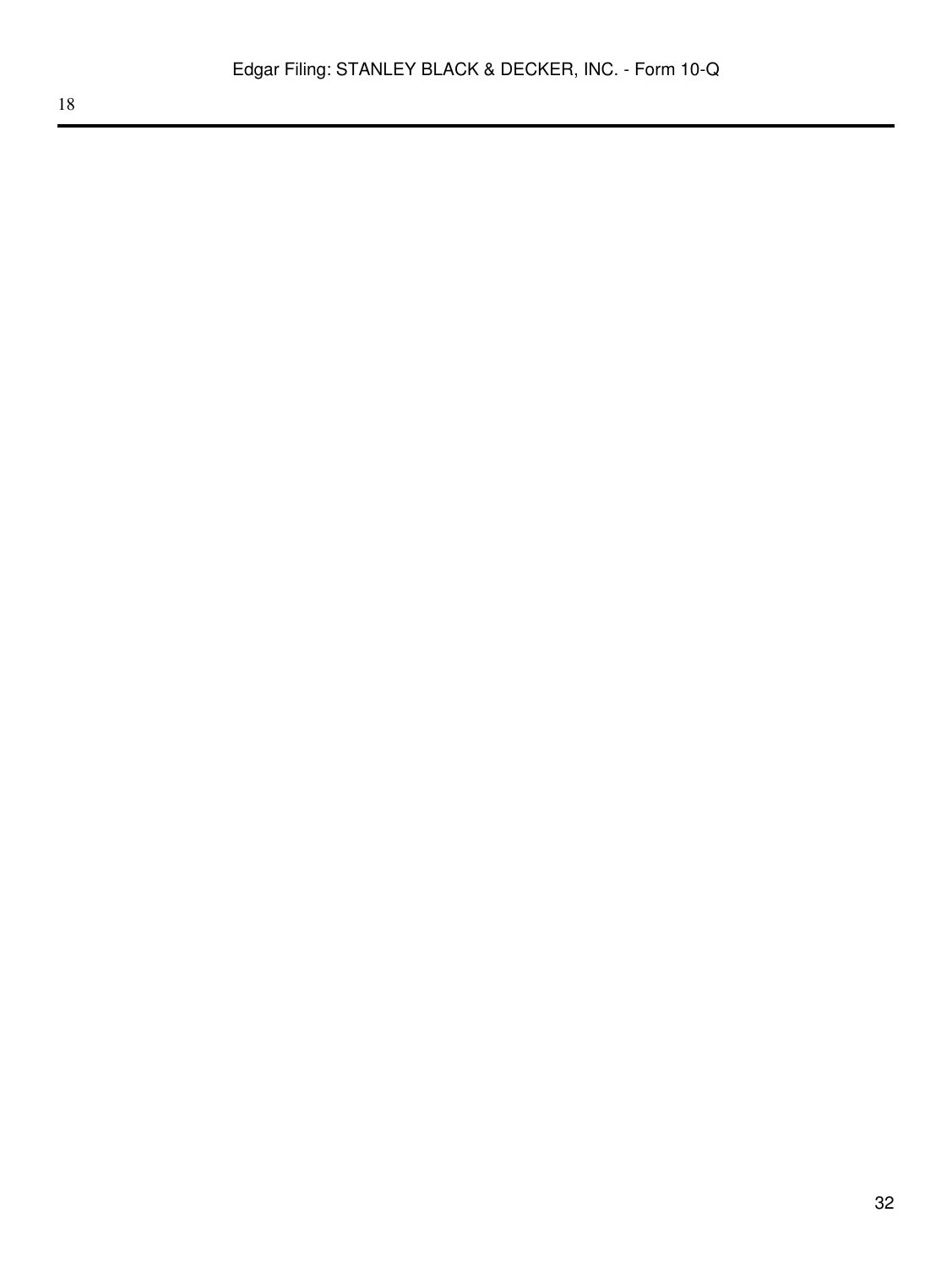|                                             | Year-to-Date |                         |        |                |                |           |  |
|---------------------------------------------|--------------|-------------------------|--------|----------------|----------------|-----------|--|
|                                             |              | <b>Pension Benefits</b> |        |                | Other Benefits |           |  |
|                                             | U.S. Plans   |                         |        | Non-U.S. Plans |                | All Plans |  |
|                                             | 2014         | 2013                    | 2014   | 2013           | 2014           | 2013      |  |
| Service cost                                | \$6.7        | \$5.8                   | \$10.0 | \$10.4         | \$0.8          | \$0.6     |  |
| Interest cost                               | 42.3         | 39.4                    | 45.1   | 33.3           | 2.0            | 1.9       |  |
| Expected return on plan assets              | (54.1)       | (48.8)                  | (46.1) | (31.4)         |                |           |  |
| Amortization of prior service cost (credit) | 0.8          | 0.8                     | 0.3    | 0.2            | (1.0)          | (1.0)     |  |
| Amortization of net loss (gain)             | 0.7          | 4.3                     | 5.3    | 3.8            | (0.1)          |           |  |
| Curtailment gain                            |              |                         |        | (0.2)          |                |           |  |
| Net periodic benefit (income) cost          | $$$ (3.6)    | \$1.5                   | \$14.6 | \$16.1         | \$1.7          | \$1.5     |  |

## M. Fair Value Measurements

FASB ASC 820, "Fair Value Measurement," defines, establishes a consistent framework for measuring, and expands disclosure requirements about fair value. ASC 820 requires the Company to maximize the use of observable inputs and minimize the use of unobservable inputs when measuring fair value. Observable inputs reflect market data obtained from independent sources, while unobservable inputs reflect the Company's market assumptions. These two types of inputs create the following fair value hierarchy:

Level 1 — Quoted prices for identical instruments in active markets.

Level 2 — Quoted prices for similar instruments in active markets; quoted prices for identical or similar instruments in markets that are not active; and model-derived valuations whose inputs and significant value drivers are observable. Level 3 — Instruments that are valued using unobservable inputs.

The Company holds various derivative financial instruments that are employed to manage risks, including foreign currency and interest rate exposures. These financial instruments are carried at fair value and are included within the scope of ASC 820. The Company determines the fair value of derivatives through the use of matrix or model pricing, which utilizes observable inputs such as market interest and currency rates. When determining the fair value of these financial instruments for which Level 1 evidence does not exist, the Company considers various factors including the following: exchange or market price quotations of similar instruments, time value and volatility factors, the Company's own credit rating and the credit rating of the counter-party.

The following table presents the Company's financial assets and liabilities that are measured at fair value on a recurring basis for each of the hierarchy levels (millions of dollars):

|                        | Value   | Total Carrying Level 1 |         |  |
|------------------------|---------|------------------------|---------|--|
| September 27, 2014:    |         |                        |         |  |
| Money market fund      | \$6.8   | \$6.8                  |         |  |
| Derivative assets      | \$82.5  | $s-$                   | \$82.5  |  |
| Derivative liabilities | \$95.8  | $\frac{1}{2}$          | \$95.8  |  |
| December 28, 2013:     |         |                        |         |  |
| Money market fund      | \$6.7   | \$6.7                  | $S-$    |  |
| Derivative assets      | \$91.7  | $s-$                   | \$91.7  |  |
| Derivative liabilities | \$212.3 | $S-$                   | \$212.3 |  |

The Company had no financial assets or liabilities measured using Level 3 inputs, nor any significant non-recurring fair value measurements during 2014 and 2013.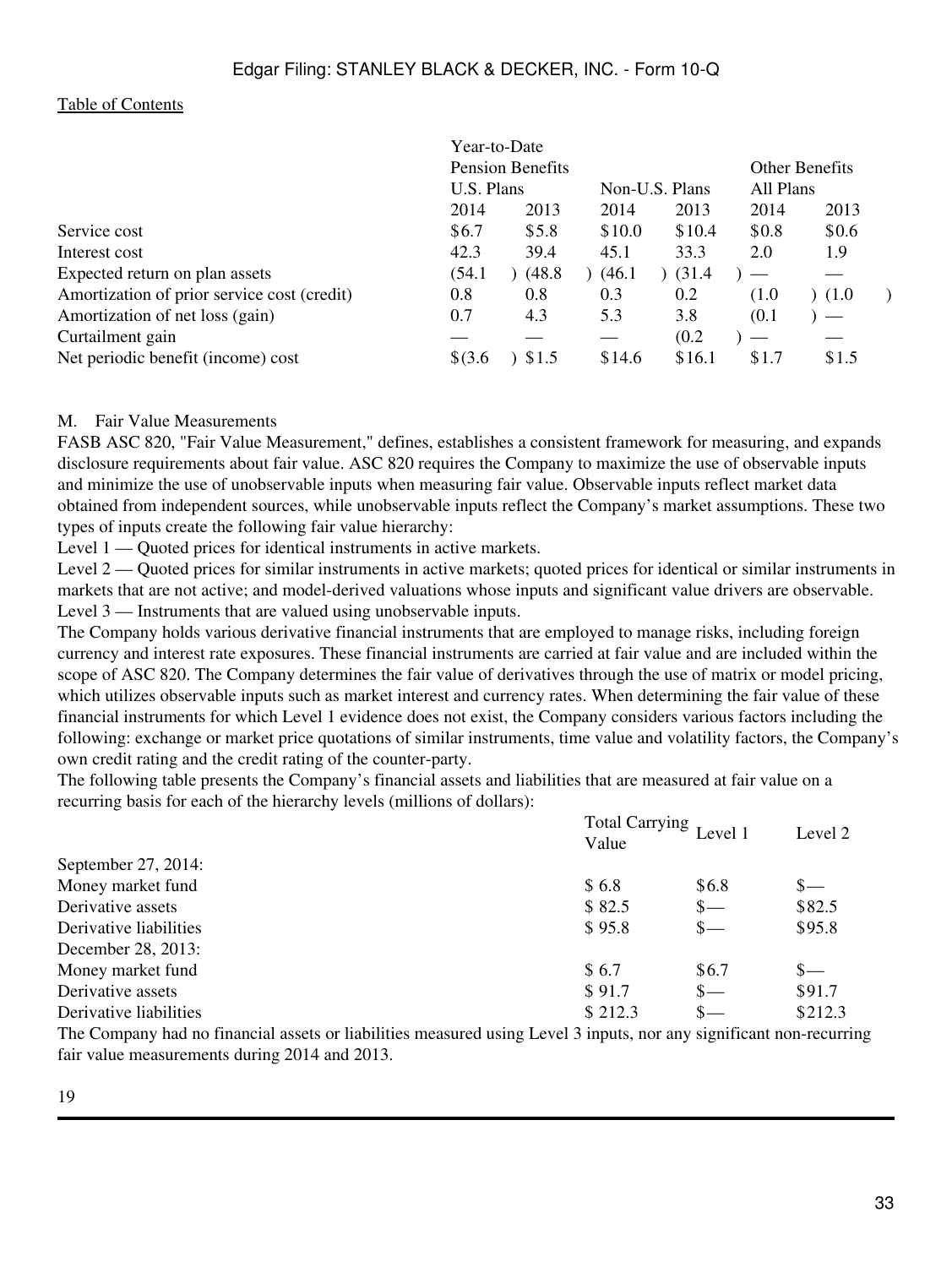The following table presents the carrying values and fair values of the Company's financial assets and liabilities, as well as the Company's debt, as of September 27, 2014 and December 28, 2013 (millions of dollars):

|                                           | September 27, 2014 |           | December 28, 2013 |           |  |
|-------------------------------------------|--------------------|-----------|-------------------|-----------|--|
|                                           | Fair<br>Carrying   |           | Carrying          | Fair      |  |
|                                           | Value              | Value     | Value             | Value     |  |
| Other investments                         | \$14.8             | \$14.9    | \$14.8            | \$14.7    |  |
| Derivative assets                         | \$82.5             | \$82.5    | \$91.7            | \$91.7    |  |
| Derivative liabilities                    | \$95.8             | \$95.8    | \$212.3           | \$212.3   |  |
| Long-term debt, including current portion | \$3,863.0          | \$4,253.7 | \$3,809.3         | \$3,889.4 |  |

The other investments relate to the West Coast Loading Corporation ("WCLC") trust and are considered Level 1 instruments within the fair value hierarchy. The long-term debt instruments are considered Level 2 instruments and are measured using a discounted cash flow analysis based on the Company's marginal borrowing rates. The differences between the carrying values and fair values of long-term debt are attributable to the stated interest rates differing from the Company's marginal borrowing rates. The fair values of the Company's variable rate short-term borrowings approximate their carrying values at September 27, 2014 and December 28, 2013. The fair values of foreign currency and interest rate swap agreements, comprising the derivative assets and liabilities in the table above, are based on current settlement values.

As discussed in Note D, Financing Receivables, the Company has a deferred purchase price receivable related to sales of trade receivables. The deferred purchase price receivable will be repaid in cash as receivables are collected, generally within 30 days, and as such the carrying value of the receivable approximates fair value.

Refer to Note I, Derivative Financial Instruments, for more details regarding derivative financial instruments, Note R, Commitments and Contingencies, for more details regarding the other investments related to the WCLC trust, and Note H, Long-Term Debt and Financing Arrangements, for more information regarding the carrying values of the long-term debt.

#### N.Other Costs and Expenses

Other-net is primarily comprised of intangible asset amortization expense, currency related gains or losses, environmental expense and merger and acquisition-related charges, primarily consisting of transaction costs. During the three and nine months ended September 27, 2014, Other-net included \$0.4 million and \$0.8 million in merger and acquisition-related costs, respectively. During the three and nine months ended September 28, 2013, Other-net included \$1.5 million and \$21.0 million in merger and acquisition-related costs, respectively.

#### O. Restructuring Charges (Credits)

A summary of the restructuring reserve activity from December 28, 2013 to September 27, 2014 is as follows (in millions):

|                             | December 28, Additions |                  | Usage     |  |              |  | September 27, |  |
|-----------------------------|------------------------|------------------|-----------|--|--------------|--|---------------|--|
|                             | 2013                   | (Reversals), net |           |  | Currency     |  | 2014          |  |
| 2014 Actions                |                        |                  |           |  |              |  |               |  |
| Severance and related costs | $S-$                   | \$ 5.1           | \$(3.1)   |  | $)$ \$(0.4)  |  | 3.51.6        |  |
| <b>Facility closures</b>    |                        | 0.8              | (0.4)     |  |              |  | 0.4           |  |
| Subtotal 2014 actions       | $S-$                   | \$5.9            | $$$ (3.5) |  | 3(0.4)       |  | 32.0          |  |
| Pre-2014 Actions            |                        |                  |           |  |              |  |               |  |
| Severance and related costs | \$172.2                | \$(11.3)         | \$ (69.1) |  | 3(4.5)       |  | 387.3         |  |
| <b>Facility closures</b>    | 21.6                   | (0.2)            | (3.6)     |  | (0.6)        |  | 17.2          |  |
| Subtotal Pre-2014 actions   | \$193.8                | \$(11.5)         | \$(72.7)  |  | 3(5.1)       |  | \$104.5       |  |
| Total                       | \$193.8                | \$ (5.6)         | \$(76.2)  |  | $\sqrt{5.5}$ |  | \$106.5       |  |
|                             |                        |                  |           |  |              |  |               |  |

For the nine months ended September 27, 2014, the Company recognized a net restructuring credit of \$5.6 million. This amount reflects \$5.1 million of net severance charges associated with the reduction of approximately 84 employees, which was more than offset by reversals of \$11.3 million which represent the elimination of excess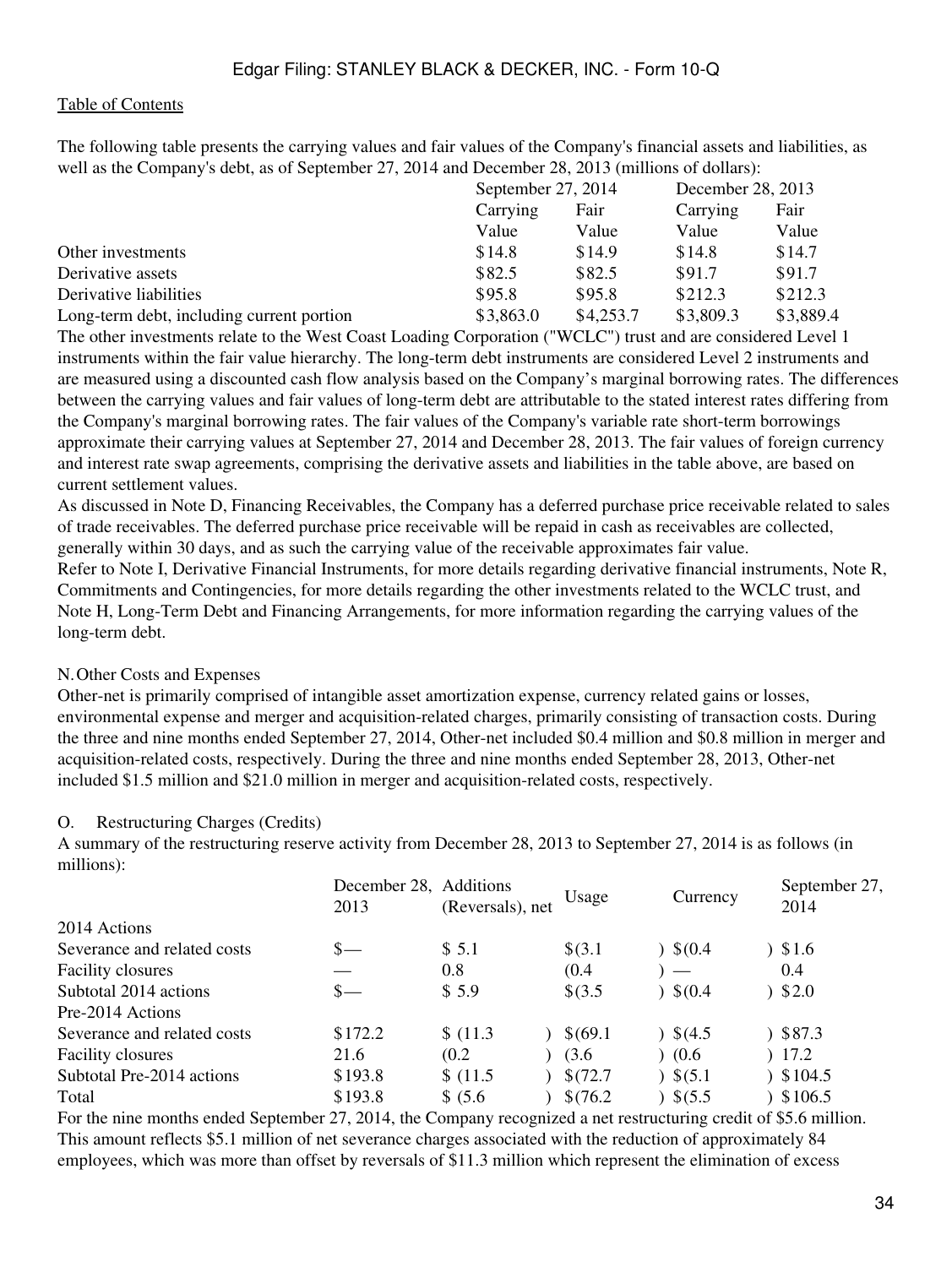severance accruals due to changes in initial estimates relating to prior year actions. The Company also had net facility closure costs of \$0.6 million.

For the three months ended September 27, 2014, the Company recognized a net restructuring credit of \$0.2 million. This amount reflects \$1.7 million of net severance charges associated with the reduction of approximately 52 employees in the third quarter of 2014, which was more than offset by reversals of \$1.8 million which represent the elimination of excess severance accruals due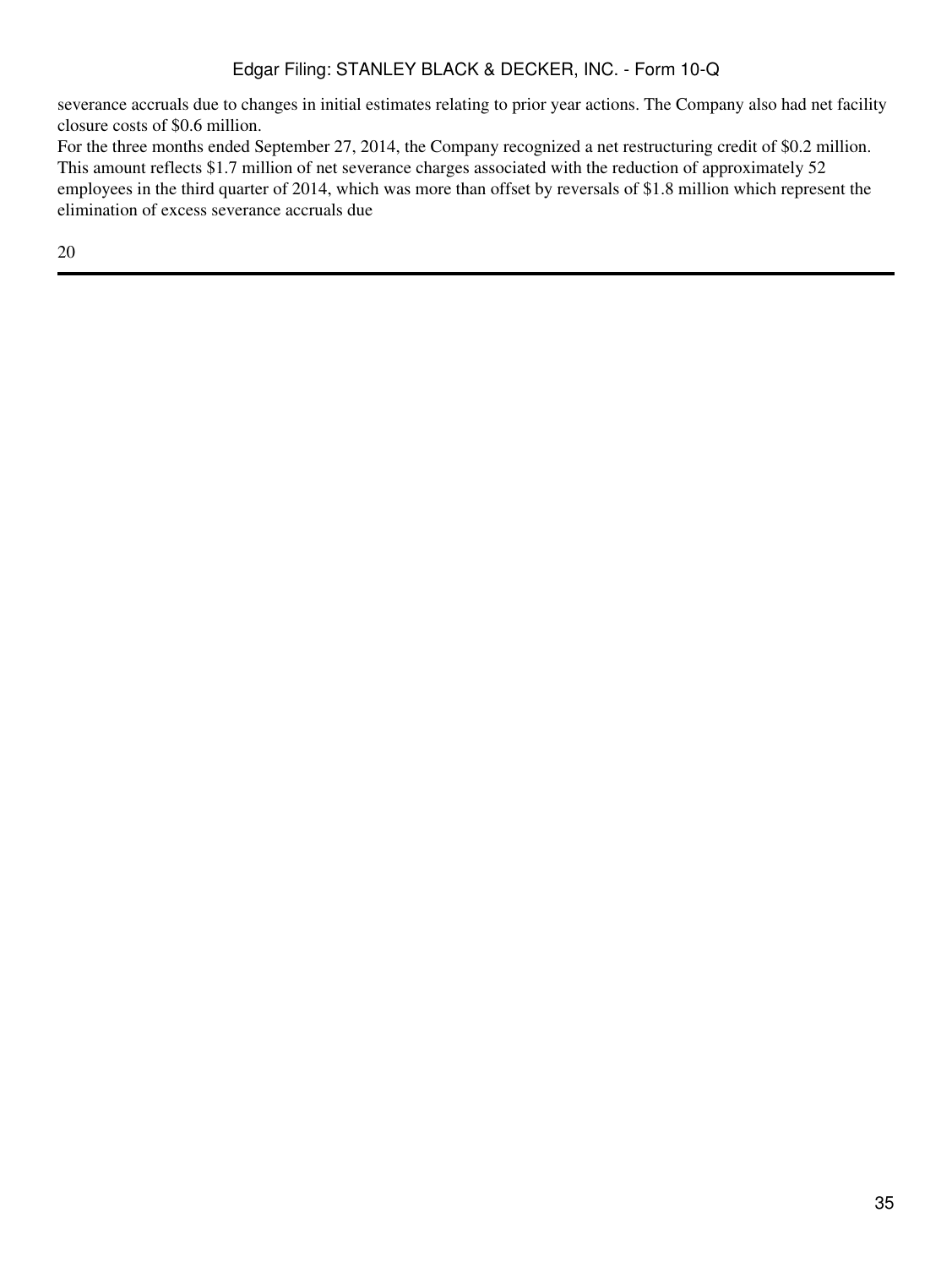to changes in initial estimates relating to prior year actions. The Company also had \$0.1 million of net facility closure reserve reductions in the third quarter of 2014.

The majority of the \$106.5 million of reserves remaining as of September 27, 2014 is expected to be utilized within the next 12 months.

Segments: The \$5.6 million net restructuring credit for the nine months ended September 27, 2014 includes: \$1.9 million of net reserve reductions pertaining to the CDIY segment; \$1.0 million of net charges pertaining to the Industrial segment; \$2.8 million of net reserve reductions pertaining to the Security segment; and \$1.9 million of net reserve reductions pertaining to Corporate. The \$0.2 million net restructuring credit for the three months ended September 27, 2014 includes: \$0.3 million of net charges pertaining to the CDIY segment; \$0.6 million of net charges pertaining to the Industrial segment; \$0.3 million of net reserve reductions pertaining to the Security segment; and \$0.8 million of net reserve reductions pertaining to Corporate.

## P.Income Taxes

The Company recognized income tax expense of \$56.8 million and \$177.3 million for the three and nine months ended September 27, 2014, respectively, resulting in effective tax rates of 19.1% and 22.0%, respectively. The effective tax rates differ from the U.S. statutory tax rate for the three and nine months ended September 27, 2014, primarily due to a portion of the Company's earnings being realized in lower-taxed foreign jurisdictions, the reversal of valuation allowances for certain foreign net operating losses which have become realizable and a \$29.9 million benefit relating to the reversal of foreign uncertain tax position reserves, largely due to statute expirations, and adjustments to existing reserves.

The Company recognized income tax expense of \$17.3 million and \$80.3 million for the three and nine months ended September 28, 2013, respectively, resulting in effective tax rates of 9.3% and, 15.1% respectively. The effective tax rates differ from the U.S. statutory tax rate for the three and nine months ended September 28, 2013, primarily due to a portion of the Company's earnings being realized in lower-taxed foreign jurisdictions, the acceleration of certain tax credits resulting in a tax benefit of \$18.5 million in the quarter, the recurring benefit of various foreign business integration structures and the reversal of certain foreign and U.S. state uncertain tax position reserves, related largely to statute expiration.

During the three months ended September 28, 2013, the Company completed the remaining material 2012 income tax return filings which included the final calculations of the tax gain on the HHI sale which took place in 2012. As a result of these tax return filings, the Company recorded an income tax benefit of approximately \$17.2 million within discontinued operations related to finalization of the taxable gain on the HHI sale. Changes to the original tax gain were driven primarily by the determination of the final purchase price allocation and the finalization of the U.S. tax basis calculation, both of which were finalized in the quarter.

The Company is subject to the examination of its income tax returns by the Internal Revenue Service and other taxing authorities both domestically and internationally. The final outcome of the future tax consequences of these examinations and legal proceedings, as well as the outcome of competent authority proceedings, changes and interpretation in regulatory tax laws, or expiration of statute of limitations, could impact the Company's financial statements. Accordingly, the Company has tax reserves recorded for which it is reasonably possible that the amount of the unrecognized tax benefit will increase or decrease which could have a material effect on the financial results for any particular fiscal quarter or year. However, based on the uncertainties associated with litigation and the status of examinations, including the protocols of finalizing audits by the relevant tax authorities which could include formal legal proceedings, it is not possible to estimate the impact of any such change.

# Q. Business Segments

The Company classifies its business into three reportable segments, which also represent its operating segments: Construction & Do-It-Yourself ("CDIY"), Industrial and Security.

The CDIY segment is comprised of the Professional Power Tool business, the Consumer Products Group, the Hand Tools & Storage business, and the Fastening & Accessories business. The Professional Power Tool business sells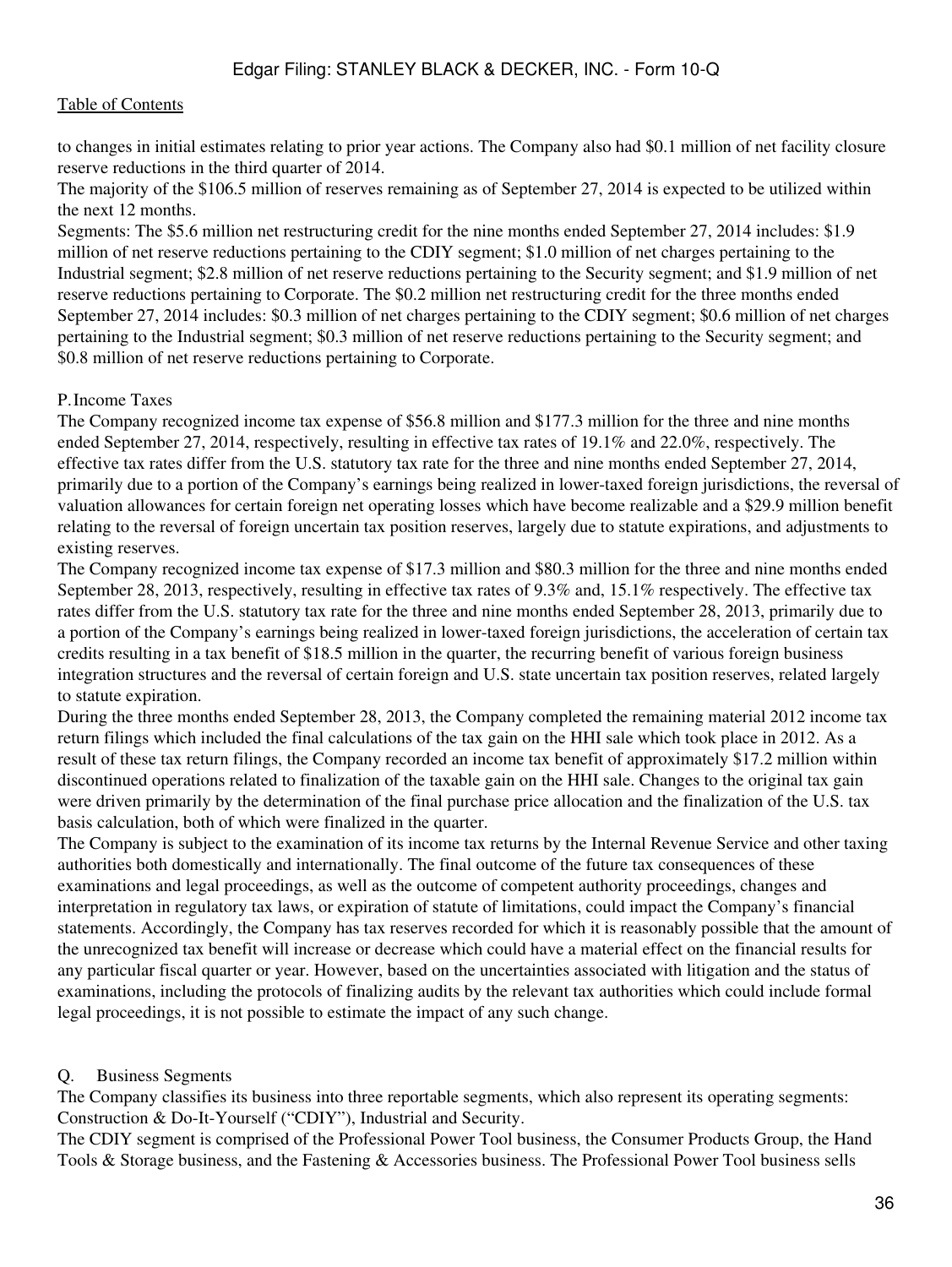professional grade corded and cordless electric power tools and equipment including drills, impact wrenches and drivers, grinders, saws, routers and sanders. The Consumer Products Group sells corded and cordless electric power tools sold primarily under the Black & Decker brand, lawn and garden products and home products. The Hand Tools & Storage business sells measuring, leveling and layout tools, planes, hammers, demolition tools, knives, saws, chisels, tool boxes, sawhorses, and storage units. The Fastening and Accessories business sells pneumatic tools and fasteners including nail guns, nails, staplers and staples, concrete and masonry anchors, as well as power tool accessories which include drill bits, router bits, abrasives and saw blades.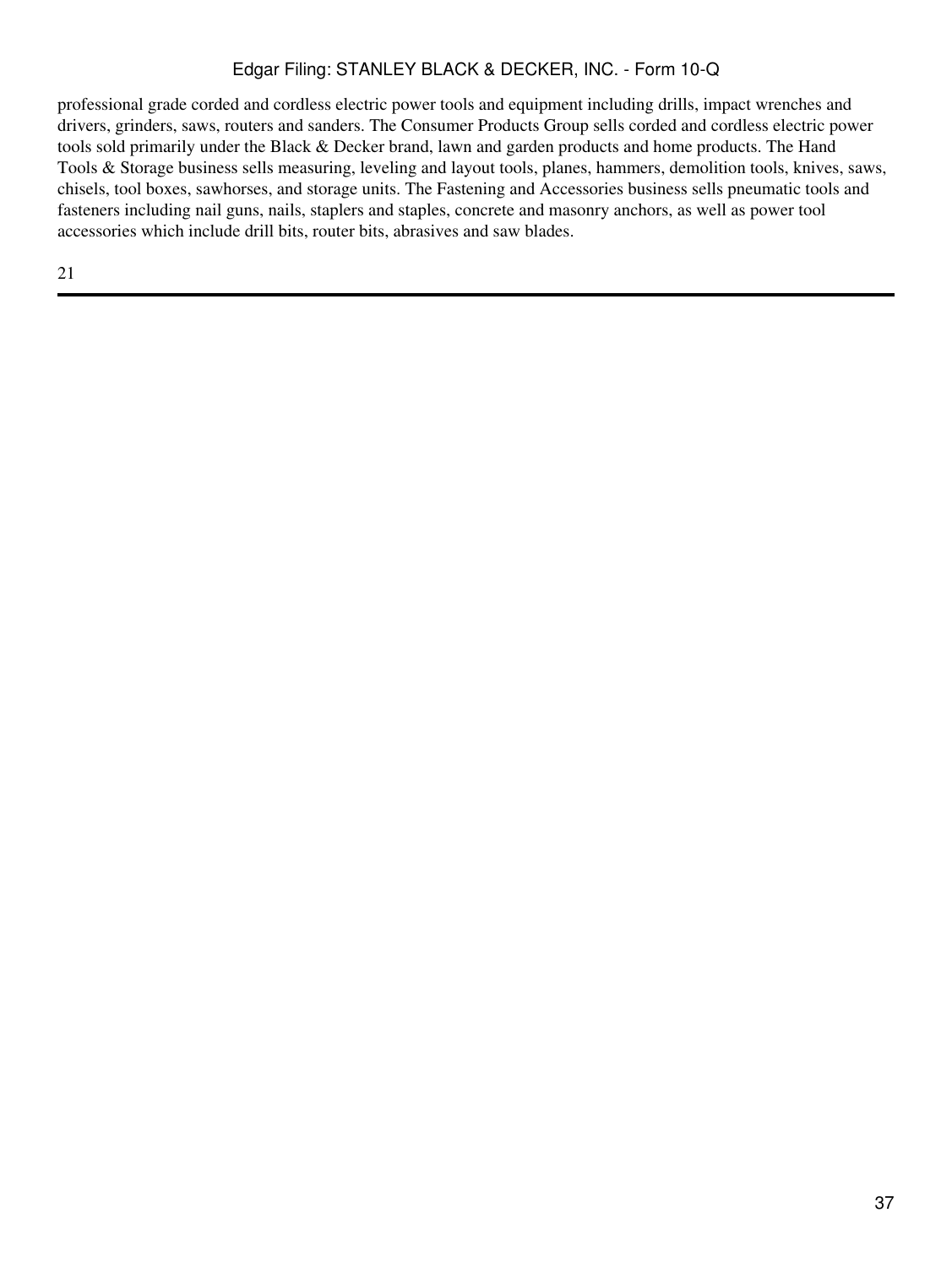The Industrial segment is comprised of the Industrial and Automotive Repair ("IAR"), Engineered Fastening and Infrastructure businesses. The IAR business sells professional hand tools, power tools, and engineered storage solution products. The Engineered Fastening business primarily sells engineered fastening products and systems designed for specific applications. The product lines include stud welding systems, blind rivets and tools, blind inserts and tools, drawn arc weld studs, engineered plastic and mechanical fasteners, self-piercing riveting systems and precision nut running systems, micro fasteners, and high-strength structural fasteners. The Infrastructure business consists of the Oil & Gas and Hydraulics businesses. The product lines include custom pipe handling machinery, joint welding and coating machinery, weld inspection services and hydraulic tools and accessories.

The Security segment is comprised of the Convergent Security Solutions ("CSS") and the Mechanical Access Solutions ("MAS") businesses. The CSS business designs, supplies and installs electronic security systems and provides electronic security services, including alarm monitoring, video surveillance, fire alarm monitoring, systems integration and system maintenance. Purchasers of these systems typically contract for ongoing security systems monitoring and maintenance at the time of initial equipment installation. The business also includes healthcare solutions, which markets medical cabinets, asset tracking, infant protection, pediatric protection, patient protection, wander management, fall management, and emergency call products. The MAS business sells automatic doors, commercial hardware, locking mechanisms, electronic keyless entry systems, keying systems, tubular and mortise door locksets.

The Company utilizes segment profit, which is defined as net sales minus cost of sales and SG&A inclusive of the provision for doubtful accounts (aside from corporate overhead expense), and segment profit as a percentage of net sales to assess the profitability of each segment. Segment profit excludes the corporate overhead expense element of SG&A, interest income, interest expense, other-net (inclusive of intangible asset amortization expense), restructuring, and income taxes. Refer to Note O, Restructuring Charges (Credits), for the amount of restructuring charges (credits) by segment. Corporate overhead is comprised of world headquarters facility expense, cost for the executive management team and cost for certain centralized functions that benefit the entire Company but are not directly attributable to the businesses, such as legal and corporate finance functions. Transactions between segments are not material. Segment assets primarily include cash, accounts receivable, inventory, other current assets, property, plant and equipment, intangible assets and other miscellaneous assets.

As previously discussed, the Company recast 2013 segment net sales and profit between the CDIY and Industrial segments to align reporting with the current management of the Company's operations in the emerging markets to be comparable with the current year presentation. As a result, the related assets and liabilities of these segments were adjusted accordingly to reflect the change. There is no impact to the Consolidated Financial Statements of the Company as a result of this segment realignment.

|                                 |           | Third Quarter           |           | Year-to-Date             |
|---------------------------------|-----------|-------------------------|-----------|--------------------------|
|                                 | 2014      | 2013                    | 2014      | 2013                     |
| <b>NET SALES</b>                |           |                         |           |                          |
| <b>CDIY</b>                     | \$1,453.5 | \$1,332.0               | \$4,062.9 | \$3,874.0                |
| Industrial                      | 866.2     | 825.9                   | 2,607.4   | 2,421.3                  |
| Security                        | 582.5     | 600.4                   | 1,756.9   | 1,796.4                  |
| Total                           | \$2,902.2 | \$2,758.3               | \$8,427.2 | \$8,091.7                |
| <b>SEGMENT PROFIT</b>           |           |                         |           |                          |
| <b>CDIY</b>                     | \$239.7   | \$198.4                 | \$627.0   | \$574.3                  |
| Industrial                      | 136.2     | 114.6                   | 416.8     | 321.6                    |
| Security                        | 63.9      | 61.4                    | 180.5     | 173.5                    |
| Segment profit                  | 439.8     | 374.4                   | 1,224.3   | 1,069.4                  |
| Corporate overhead              | (39.9)    | (56.4)                  | (121.5)   | (179.1)<br>$\rightarrow$ |
| Other-net                       | (61.8)    | (66.6)                  | (182.0)   | (208.8)<br>$\rightarrow$ |
| Restructuring credits (charges) | 0.2       | (28.5)                  | ) 5.6     | (40.6)                   |
| Interest expense                | (43.5)    | (39.1)<br>$\mathcal{L}$ | (131.1)   | (118.6)                  |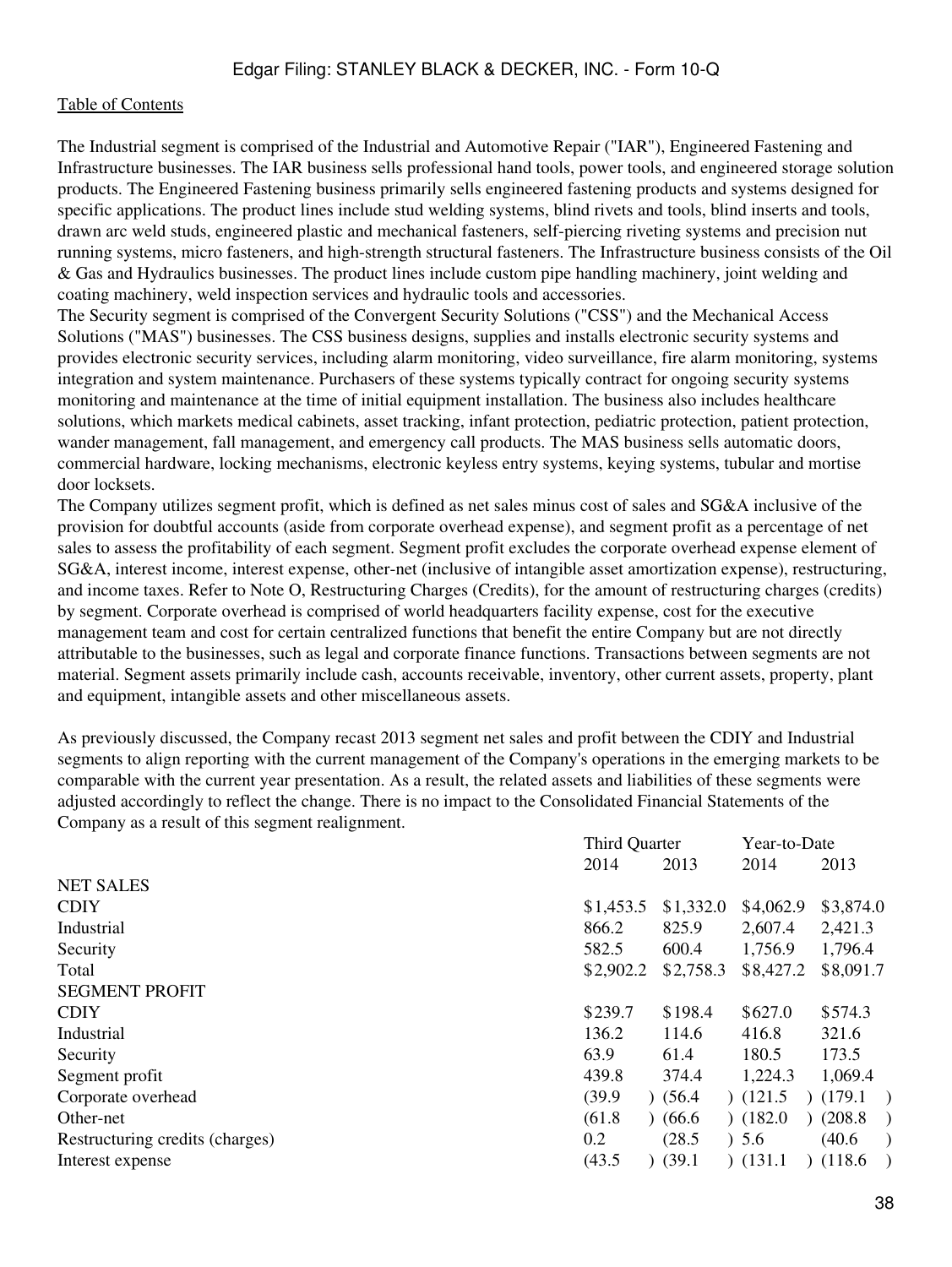| 3.1     | 30      | 9.5     | 9.5                                                                                                                                                                                                                                                                                                                                                                                                                                                                                                                                                                                                          |
|---------|---------|---------|--------------------------------------------------------------------------------------------------------------------------------------------------------------------------------------------------------------------------------------------------------------------------------------------------------------------------------------------------------------------------------------------------------------------------------------------------------------------------------------------------------------------------------------------------------------------------------------------------------------|
| \$297.9 | \$186.8 | \$804.8 | \$531.8                                                                                                                                                                                                                                                                                                                                                                                                                                                                                                                                                                                                      |
|         |         |         |                                                                                                                                                                                                                                                                                                                                                                                                                                                                                                                                                                                                              |
|         |         |         |                                                                                                                                                                                                                                                                                                                                                                                                                                                                                                                                                                                                              |
|         |         |         |                                                                                                                                                                                                                                                                                                                                                                                                                                                                                                                                                                                                              |
|         |         |         |                                                                                                                                                                                                                                                                                                                                                                                                                                                                                                                                                                                                              |
|         |         |         |                                                                                                                                                                                                                                                                                                                                                                                                                                                                                                                                                                                                              |
|         |         |         |                                                                                                                                                                                                                                                                                                                                                                                                                                                                                                                                                                                                              |
|         |         |         | During the nine months ended September 27, 2014, the Company recorded a total of \$1.3 million of merger and<br>acquisition-related charges, which reduced segment gross profit, and an additional \$1.6 million and \$7.8 million for<br>the three and nine months ended September 27, 2014, respectively, in SG&A primarily for integration costs associated<br>with merger and acquisition-related activities. There were no merger and acquisition-related charges that impacted<br>gross profit for the three months ended September 27, 2014. These charges reduced segment profit by \$0.1 million in |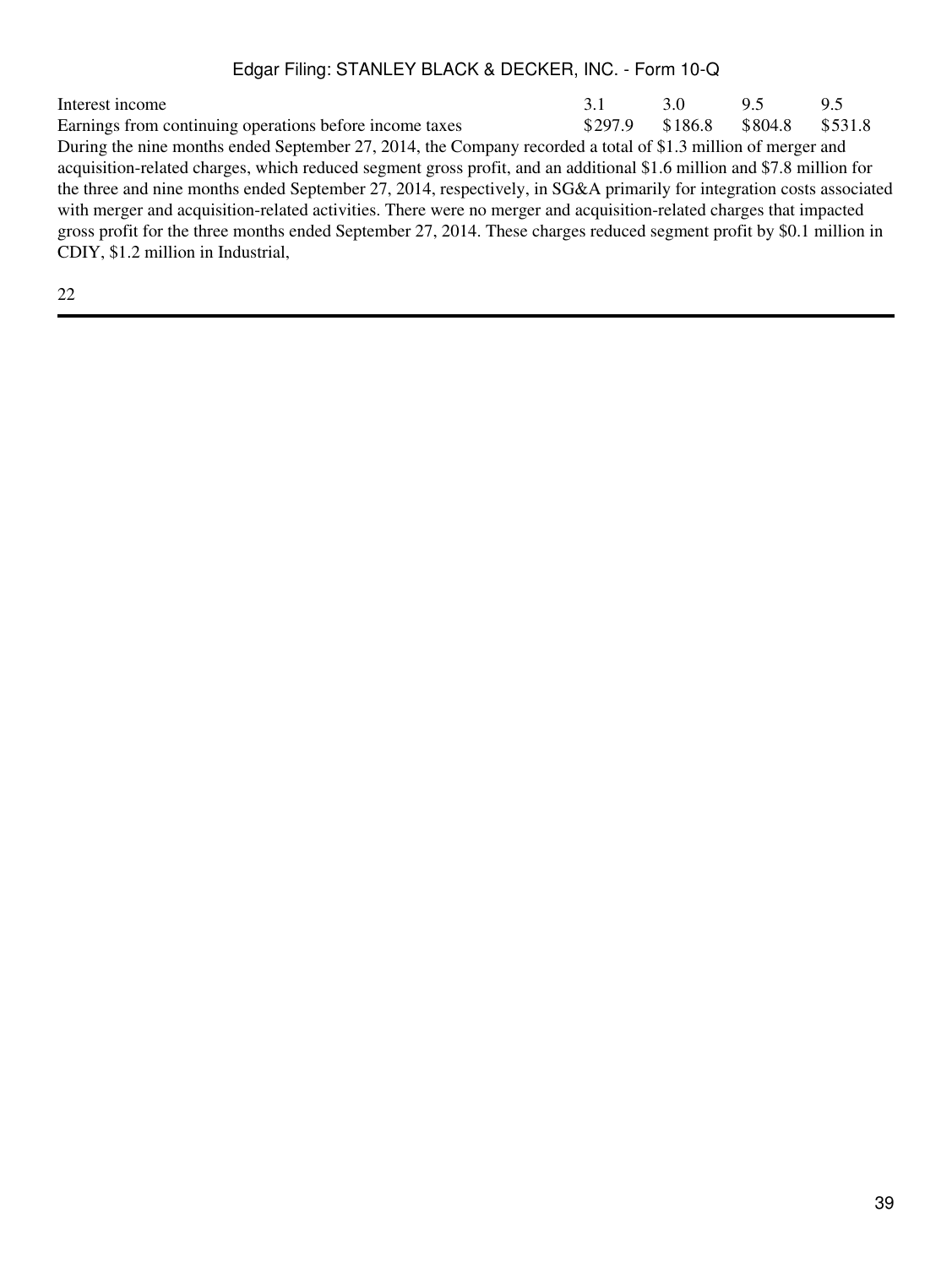and \$0.3 million in Security for the three months ended September 27, 2014, and \$0.7 million in CDIY, \$4.6 million in Industrial, and \$3.8 million in Security for the nine months ended September 27, 2014. During the three and nine months ended September 28, 2013, the Company recorded a total of \$5.1 million and \$26.2 million, respectively, of merger and acquisition-related charges which reduced segment gross profit, and an additional \$12.2 million and \$30.9 million, respectively, in SG&A primarily for integration costs associated with merger and acquisition-related activities. These charges reduced segment profit by \$3.1 million in CDIY, \$2.3 million in Industrial, and \$11.9 million in Security for the three months ended September 28, 2013, and \$9.2 million in CDIY, \$20.8 million in Industrial, and \$27.1 million in Security for the nine months ended September 28, 2013. Corporate overhead for the three and nine months ended September 27, 2014 includes \$6.6 million and \$12.1 million, respectively, of merger and acquisition-related charges pertaining primarily to integration and consulting costs, as well as employee-related matters. Corporate overhead for the three and nine months ended September 28, 2013 includes \$19.9 million and \$59.6 million, respectively, of charges pertaining primarily to merger and acquisition-related employee charges and integration costs.

The following table is a summary of total assets by segment as of September 27, 2014 and December 28, 2013:

| September 27, | December 28, |  |
|---------------|--------------|--|
| 2014          | 2013         |  |
| \$7,649.6     | \$7,357.9    |  |
| 5,282.5       | 5,302.0      |  |
| 4,302.1       | 4,495.6      |  |
| 17,234.2      | 17,155.5     |  |
| 4.7           | 10.1         |  |
| (505.1)       | (630.5)      |  |
| \$16,733.8    | \$16,535.1   |  |
|               |              |  |

Corporate assets primarily consist of cash, deferred taxes and property, plant and equipment. Based on the nature of the Company's cash pooling arrangements, at times corporate-related cash accounts will be in a net liability position.

### R.Commitments and Contingencies

The Company is involved in various legal proceedings relating to environmental issues, employment, product liability, workers' compensation claims and other matters. The Company periodically reviews the status of these proceedings with both inside and outside counsel, as well as an actuary for risk insurance. Management believes that the ultimate disposition of these matters will not have a material adverse effect on operations or financial condition taken as a whole.

In connection with the 2010 merger with Black & Decker, the Company assumed certain commitments and contingent liabilities. Black & Decker is a party to litigation and administrative proceedings with respect to claims involving the discharge of hazardous substances into the environment. Some of these assert claims for damages and liability for remedial investigations and clean-up costs with respect to sites that have never been owned or operated by Black & Decker but at which Black & Decker has been identified as a potentially responsible party ("PRP"). Other matters involve current and former manufacturing facilities.

The Environmental Protection Agency ("EPA") has asserted claims in federal court in Rhode Island against certain current and former affiliates of Black & Decker related to environmental contamination found at the Centredale Manor Restoration Project Superfund ("Centredale") site, located in North Providence, Rhode Island. The EPA has discovered a variety of contaminants at the site, including but not limited to, dioxins, polychlorinated biphenyls, and pesticides. The EPA alleges that Black & Decker and certain of its current and former affiliates are liable for site clean-up costs under the Comprehensive Environmental Response, Compensation, and Liability Act ("CERCLA") as successors to the liability of Metro-Atlantic, Inc., a former operator at the site, and demanded reimbursement of the EPA's costs related to this site. Black & Decker and certain of its current and former affiliates contest the EPA's allegation that they are responsible for the contamination, and have asserted contribution claims, counterclaims and cross-claims against a number of other PRPs, including the federal government as well as insurance carriers. The EPA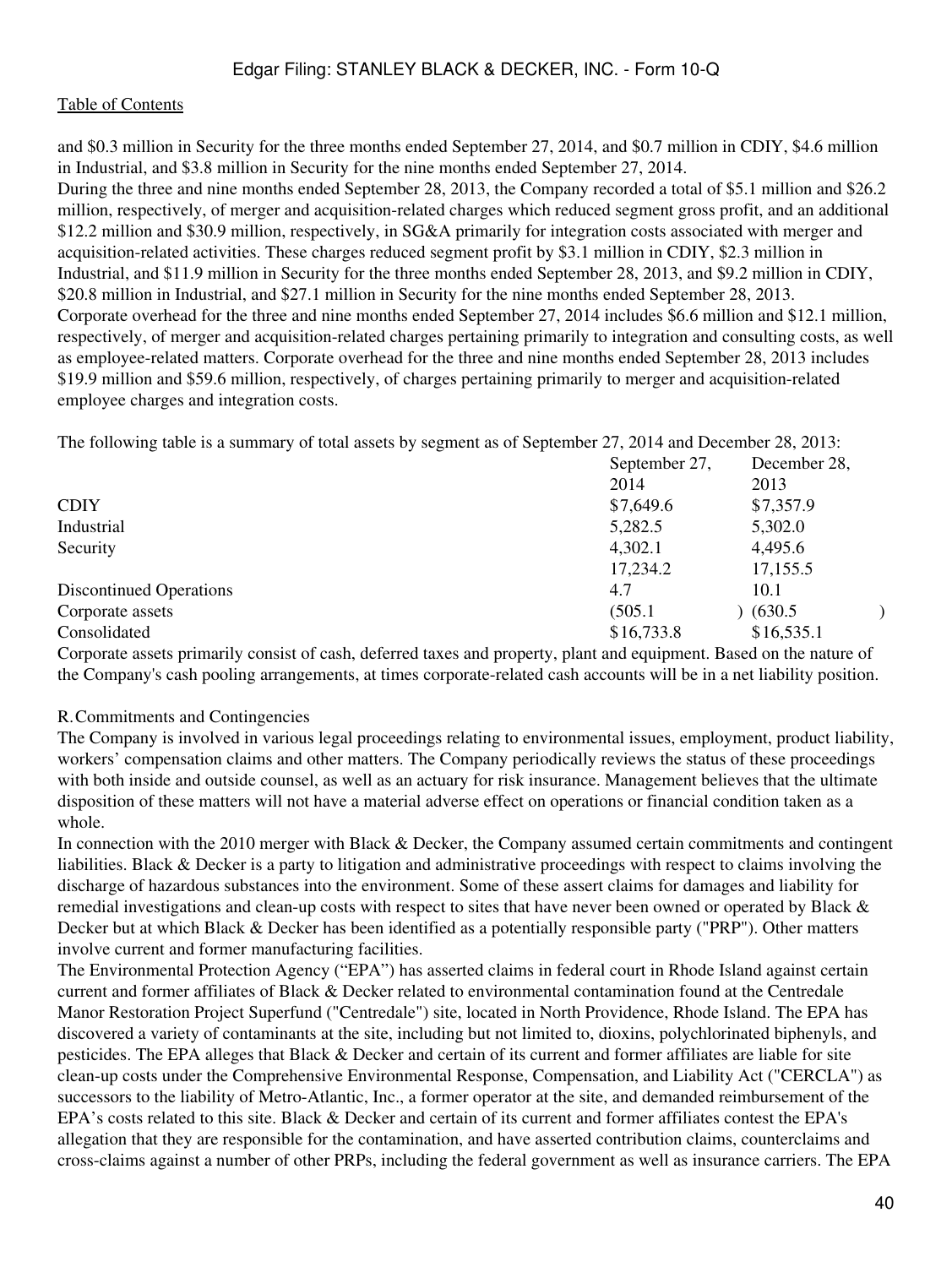released its Record of Decision ("ROD") in September 2012, which identified and described the EPA's selected remedial alternative for the site. Black & Decker and certain of its current and former affiliates are contesting the EPA's selection of the remedial alternative set forth in the ROD, on the grounds that the EPA's actions were arbitrary and capricious and otherwise not in accordance with law, and have proposed other equally-protective, more cost-effective alternatives. On June 10, 2014, the EPA issued an Administrative Order under Sec. 106 of CERCLA, instructing Emhart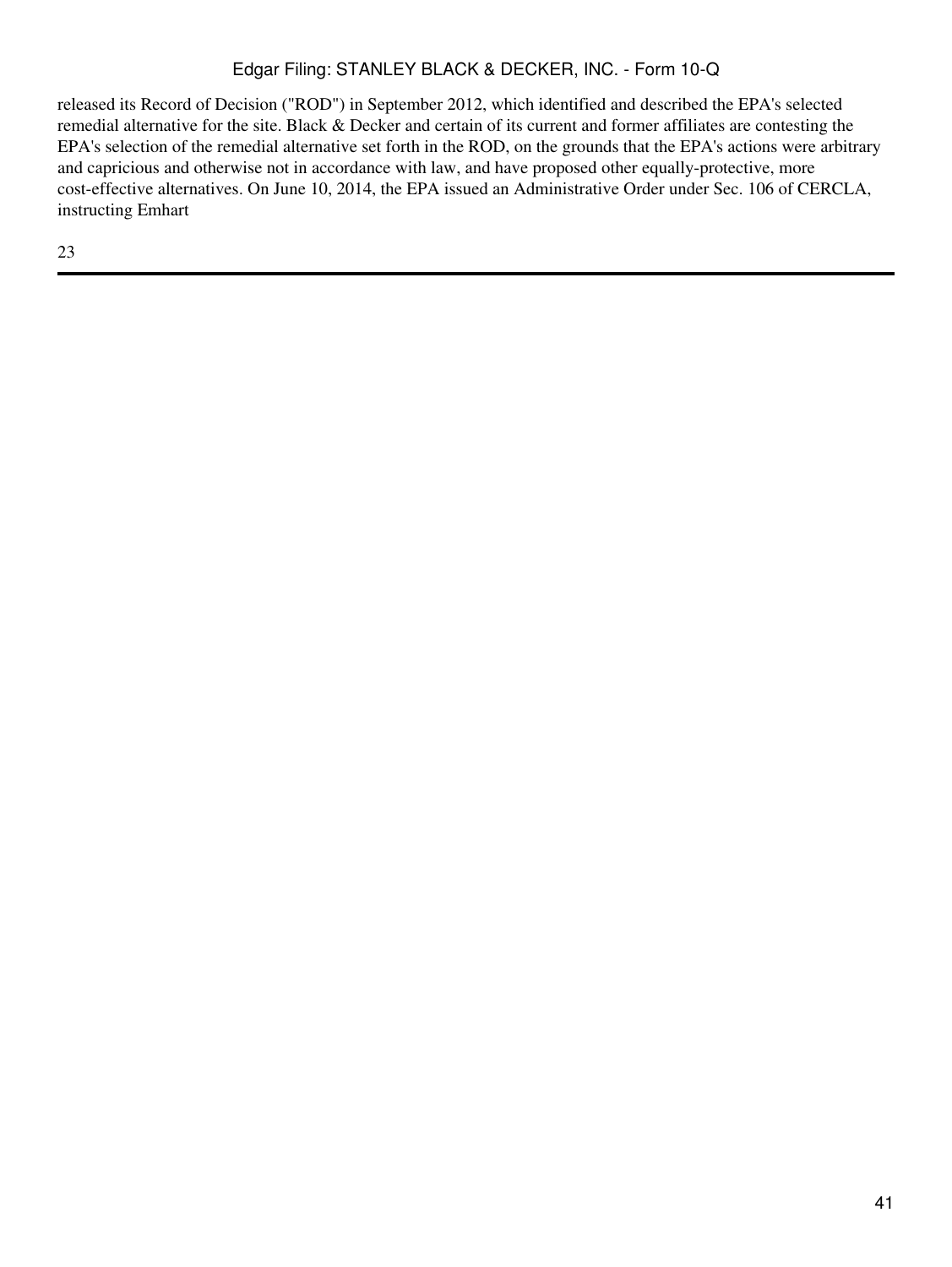Industries, Inc. and Black & Decker to perform the remediation of Centredale pursuant to the ROD. Black & Decker and Emhart Industries, Inc. dispute the factual, legal and scientific bases cited by the EPA for such an Order and have provided EPA with numerous good-faith bases for Black & Decker's and Emhart Industries, Inc.'s declination to comply with the Order at this time. Black & Decker and Emhart Industries, Inc. continue to vigorously litigate the issue of their liability for environmental conditions at the Centredale site. If either or both entities are found liable, the Company's estimated remediation costs related to the Centredale site (including the EPA's past costs as well as costs of additional investigation, remediation, and related costs such as EPA's oversight costs, less escrowed funds contributed by primary PRPs who have reached settlement agreements with the EPA), which the Company considers to be probable and reasonably estimable, range from approximately \$68.1 million to \$139.7 million, with no amount within that range representing a more likely outcome until such time as the litigation is resolved through judgment or compromise. The Company's reserve for this environmental remediation matter of \$68.1 million reflects the fact that the EPA considers Metro-Atlantic, Inc. to be a primary source of contamination at the site. As the specific nature of the environmental remediation activities that may be mandated by the EPA at this site have not yet been finally determined through the on-going litigation, the ultimate remedial costs associated with the site may vary from the amount accrued by the Company at September 27, 2014.

In the normal course of business, the Company is involved in various lawsuits and claims. In addition, the Company is a party to a number of proceedings before federal and state regulatory agencies relating to environmental remediation. Also, the Company, along with many other companies, has been named as a PRP in a number of administrative proceedings for the remediation of various waste sites, including 31 active Superfund sites. Current laws potentially impose joint and several liabilities upon each PRP. In assessing its potential liability at these sites, the Company has considered the following: whether responsibility is being disputed, the terms of existing agreements, experience at similar sites, and the Company's volumetric contribution at these sites.

The Company's policy is to accrue environmental investigatory and remediation costs for identified sites when it is probable that a liability has been incurred and the amount of loss can be reasonably estimated. In the event that no amount in the range of probable loss is considered most likely, the minimum loss in the range is accrued. The amount of liability recorded is based on an evaluation of currently available facts with respect to each individual site and includes such factors as existing technology, presently enacted laws and regulations, and prior experience in remediation of contaminated sites. The liabilities recorded do not take into account any claims for recoveries from insurance or third parties. As assessments and remediation progress at individual sites, the amounts recorded are reviewed periodically and adjusted to reflect additional technical and legal information that becomes available. As of September 27, 2014 and December 28, 2013 the Company had reserves of \$178.8 million and \$184.1 million, respectively, for remediation activities associated with Company-owned properties, as well as for Superfund sites, for losses that are probable and estimable. Of the 2014 amount, \$14.2 million is classified as current and \$164.6 million as long-term which is expected to be paid over the estimated remediation period. As of September 27, 2014, the Company has recorded \$21.6 million in other assets related to funding received by the EPA and placed in a trust in accordance with the final settlement with the EPA, embodied in a Consent Decree approved by the United States District Court for the Central District of California on July 3, 2013. Per the Consent Decree, Emhart Industries, Inc. (a dissolved, former indirectly wholly-owned subsidiary of The Black & Decker Corporation) ("Emhart") has agreed to be responsible for an interim remedy at a site located in Rialto, California and formerly operated by West Coast Loading Corporation ("WCLC"), a defunct company for which Emhart was alleged to be liable as a successor. The remedy will be funded by (i) the amounts received from the EPA as gathered from multiple parties, and, to the extent necessary, (ii) Emhart's affiliate. The interim remedy requires the construction of a water treatment facility and the filtering of ground water at or around the site for a period of approximately 30 years or more. Accordingly, as of September 27, 2014, the Company's cash obligation associated with the aforementioned remediation activities including WCLC is \$157.2 million. The range of environmental remediation costs that is reasonably possible is \$136.9 million to \$270.3 million which is subject to change in the near term. The Company may be liable for environmental remediation of sites it no longer owns. Liabilities have been recorded on those sites in accordance with policy. The Company and 66 other companies comprise the Lower Passaic Cooperating Parties Group (the "CPG") and are parties to a May 2007 Administrative Settlement Agreement and Order on Consent ("AOC") with the EPA to perform a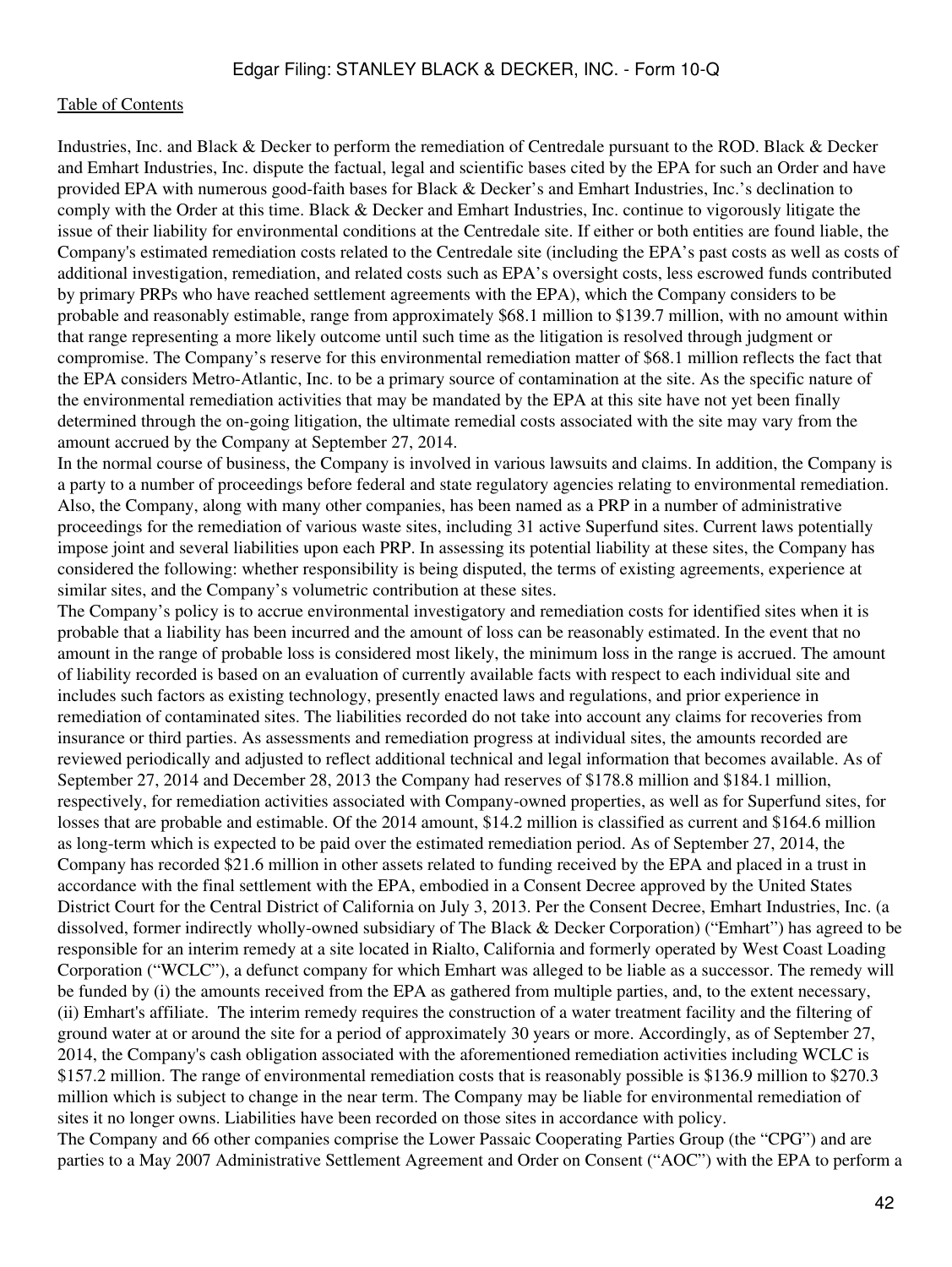remedial investigation/feasibility study ("RI/FS") of the lower seventeen miles of the Lower Passaic River in New Jersey (the "River"). The Company's potential liability stems from former operations in Newark, New Jersey. As an interim step related to the 2007 AOC, the CPG voluntarily entered into an AOC on June 18, 2012 with the EPA for remediation actions focused solely at mile 10.9 of the River. The Company's estimated costs related to the RI/FS and focused remediation action at mile 10.9, based on an interim allocation, are included in environmental reserves as of September 27, 2014 and December 28, 2013. On April 11, 2014, the EPA issued a Focused Feasibility Study ("FFS") and proposed plan which addressed various early action remediation alternatives for the River. The proposed plan describes the remedial alternatives considered to address contaminated sediments in the River and identifies the EPA's preferred alternative - the removal of sediments bank to bank in the lower 8.3 miles of the River and constructing an engineered cap over the dredged area. The preferred alternative would include the removal and disposal of 4.3 million cubic yards of sediment, would cost approximately \$1.7 billion according to EPA's estimate, and take 5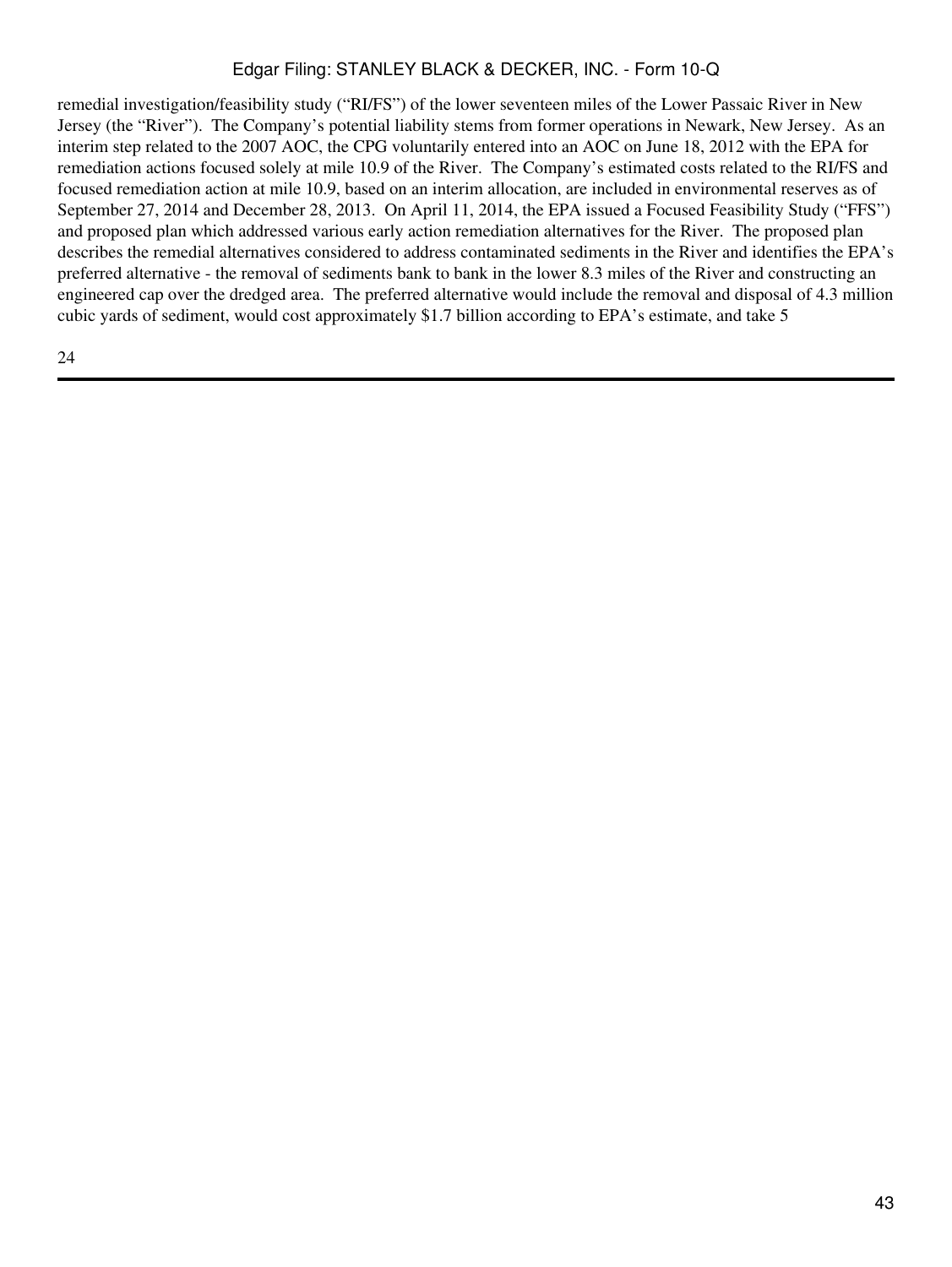years to complete. EPA has received public comment on the FFS and proposed plan which public comment period ended on August 20, 2014. EPA's final decision whether to adopt the proposed plan or a different alternative will be made after EPA has taken into consideration the public comments. At this time, the Company cannot reasonably estimate its liability related to the remediation efforts, excluding the RI/FS and remediation actions at mile 10.9, as the RI/FS is ongoing, the ultimate remedial approach and associated cost has not yet been determined, and the parties that will participate in funding the remediation and their respective allocations are not yet known.

The amount recorded for identified contingent liabilities is based on estimates. Amounts recorded are reviewed periodically and adjusted to reflect additional technical and legal information that becomes available. Actual costs to be incurred in future periods may vary from the estimates, given the inherent uncertainties in evaluating certain exposures. Subject to the imprecision in estimating future contingent liability costs, the Company does not expect that any sum it may have to pay in connection with these matters in excess of the amounts recorded will have a materially adverse effect on its financial position, results of operations or liquidity.

#### S. Guarantees

The Company's financial guarantees at September 27, 2014 are as follows:

|                                                        |                   | Maximum   | Carrying  |
|--------------------------------------------------------|-------------------|-----------|-----------|
| (Millions of Dollars)                                  | Term              | Potential | Amount of |
|                                                        |                   | Payment   | Liability |
| Guarantees on the residual values of leased properties | One to five years | \$33.9    | $S-$      |
| Standby letters of credit                              | Up to three years | 91.1      |           |
| Commercial customer financing arrangements             | Up to six years   | 35.3      | 12.9      |
| Total                                                  |                   | \$160.3   | \$12.9    |

The Company has guaranteed a portion of the residual values of leased properties arising from its synthetic lease program. The lease guarantees are for an amount up to \$33.9 million while the fair value of the underlying buildings is estimated at \$38.6 million. The related assets would be available to satisfy the guarantee obligations and therefore it is unlikely the Company will incur any future loss associated with these guarantees.

The Company has issued \$91.1 million in standby letters of credit that guarantee future payments which may be required under certain insurance programs.

The Company provides various limited and full recourse guarantees to financial institutions that provide financing to Mac Tool distributors for their initial purchase of the inventory and trucks necessary to function as a distributor. In addition, the Company provides limited and full recourse guarantees to financial institutions that extend credit to certain end retail customers of its U.S. Mac Tool distributors. The gross amount guaranteed in these arrangements is \$35.3 million and the \$12.9 million carrying value of the guarantees issued is recorded in debt and other liabilities as appropriate in the Condensed Consolidated Balance Sheets.

The Company provides product and service warranties which vary across its businesses. The types of warranties offered generally range from one year to limited lifetime, while certain products carry no warranty. Further, the Company sometimes incurs discretionary costs to service its products in connection with product performance issues. Historical warranty and service claim experience forms the basis for warranty obligations recognized. Adjustments are recorded to the warranty liability as new information becomes available.

The changes in the carrying amount of product and service warranties for the nine months ended September 27, 2014 and September 28, 2013 are as follows:

| (Millions of Dollars)            | 2014    | 2013    |
|----------------------------------|---------|---------|
| Balance beginning of period      | \$121.8 | \$124.0 |
| Warranties and guarantees issued | 70.8    | 67.3    |
| Warranty payments and currency   | (79.6)  | (71.0)  |
| Balance end of period            | \$113.0 | \$120.3 |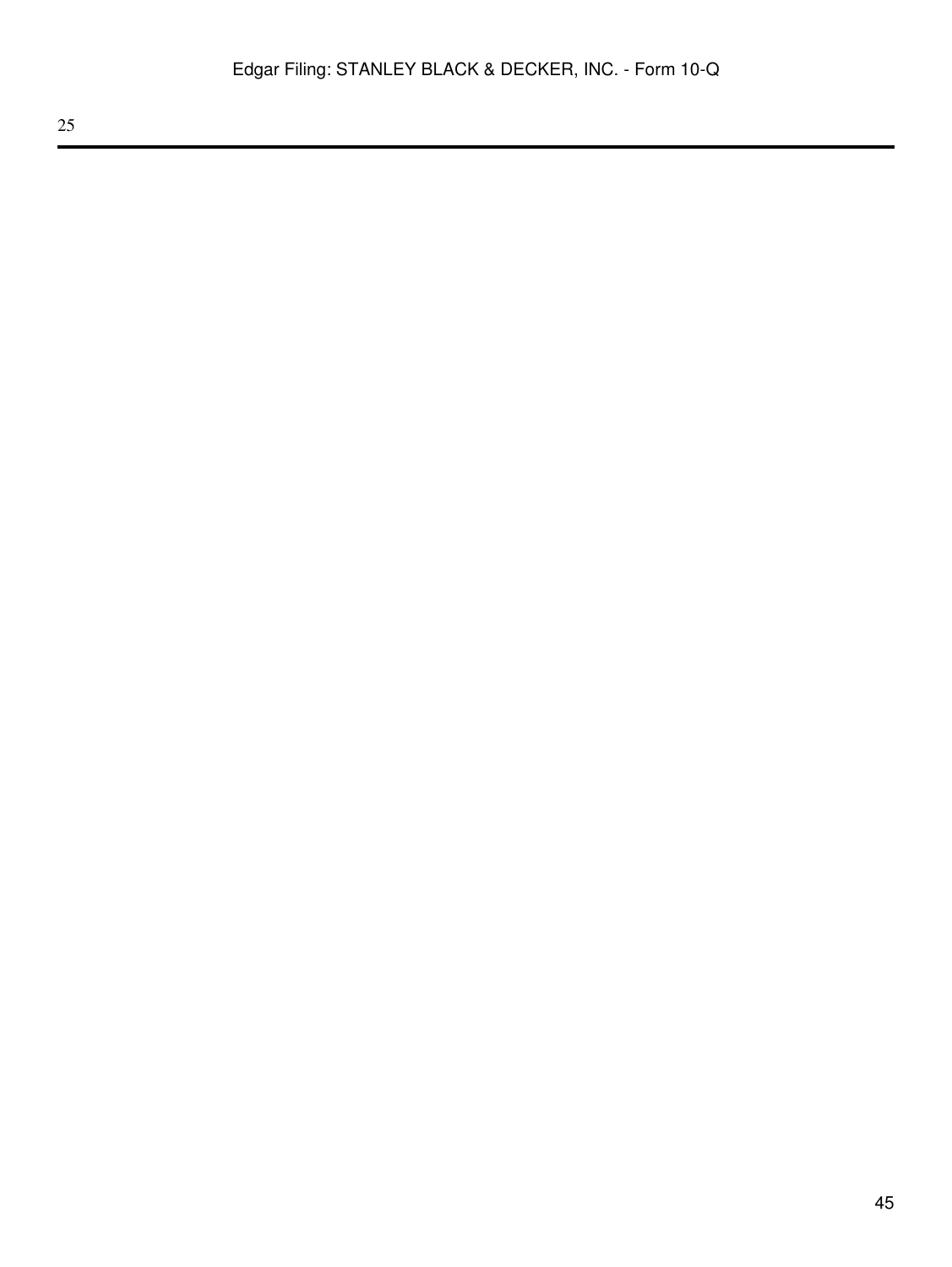### ITEM 2. MANAGEMENT'S DISCUSSION AND ANALYSIS OF FINANCIAL CONDITION AND RESULTS OF OPERATIONS

The following discussion contains statements reflecting the Company's views about its future performance that constitute "forward-looking statements" under the Private Securities Litigation Act of 1995. There are a number of important factors that could cause actual results to differ materially from those indicated by such forward-looking statements. Please read the information under the caption entitled "Cautionary Statement under the Private Securities Litigation Reform Act of 1995."

Throughout this Management's Discussion and Analysis ("MD&A"), references to Notes refer to the "Notes To (Unaudited) Condensed Consolidated Financial Statements" in Part 1, Item 1 of this Form 10-Q, unless otherwise indicated.

BUSINESS OVERVIEW Strategy

The Company is a diversified global provider of power and hand tools, products and services for various industrial applications, mechanical access solutions (i.e. automatic doors and commercial locking systems), and electronic security and monitoring systems. The Company is continuing to pursue a diversification strategy that involves industry, geographic and customer diversification to foster sustainable revenue, earnings and cash flow growth. The Company has developed key acquisition growth platforms within the Industrial and Security segments. Furthermore, two aspects of the Company's vision are to be a consolidator within the tool industry and to increase its presence in emerging markets, with a goal of ultimately generating greater than 20% of annual revenues from emerging markets. The Company has made investments in its organic growth initiatives in order to drive growth across all of its businesses, and anticipates the majority of acquisition-related investments being within the three growth platforms previously mentioned. During 2013, the Company elected to place a temporary moratorium on acquisitions to focus on its near-term priorities of operational improvement, deleveraging through improved credit metrics and returning capital to shareholders.

As mentioned previously, the Company has decided to intensify its focus on increasing organic growth, concentrated in five major areas during the next few years: (1) increase presence in emerging markets in the Power Tools, Hand Tools and Commercial Hardware mid-price point categories, (2) create a "smart" tools and storage market using radio frequency identification ("RFID") and real-time locating system ("RTLS") technology, (3) utilize technology to create differentiated solutions to satisfy vertical market demand for the electronic security business (focus on Banking, Retail, Healthcare & Education), (4) expand offshore oil and gas pipeline service revenue in the Company's Oil & Gas business, and (5) continue to identify and realize revenue synergies associated with several acquisitions and the Black & Decker Merger. From 2013 - 2015, the Company plans to invest approximately \$150 million (\$100 million of recurring operating expense and \$50 million of capital) to support these initiatives. The Company expects that investment and achievement in these growth areas will generate approximately \$850 million of incremental revenue and should increase its organic growth rate commensurately.

In the near-term, the Company is focused on improving the operating results of its Security business and improving the Company's operating leverage. In terms of capital allocation, the Company plans to return a significant amount of capital to shareholders through 2015 by extending its pause in strategic M&A activity, continued dividend growth, and repurchasing up to \$1 billion in stock.

Refer to the "Strategic Objectives" section of Management's Discussion and Analysis of Financial Condition and Results of Operations in the Company's Form 10-K for the year ended December 28, 2013 for additional strategic discussions. Segments

The Company classifies its business into three reportable segments, which also represent its operating segments: Construction & Do-It-Yourself ("CDIY"), Industrial and Security. CDIY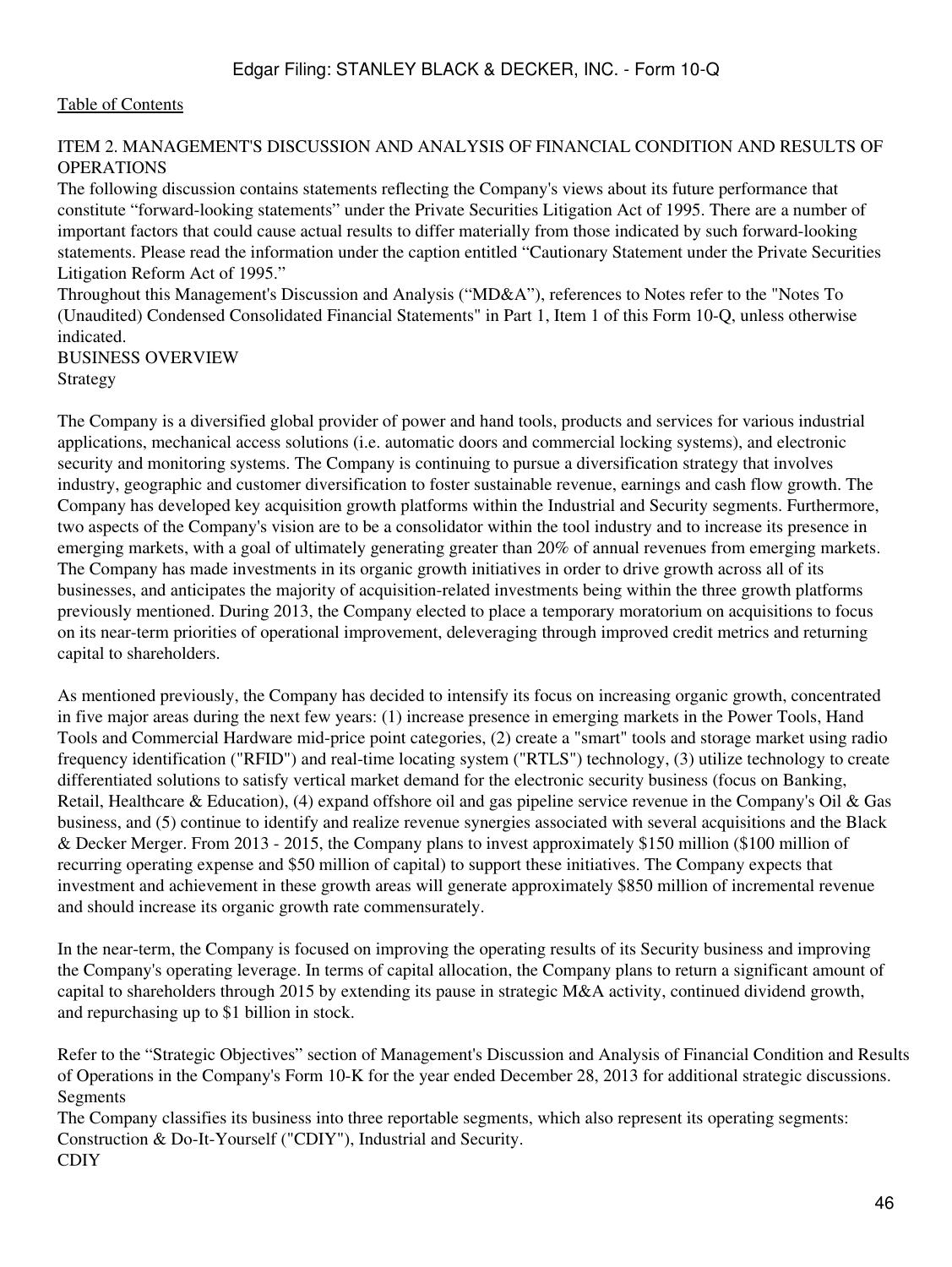The CDIY segment is comprised of the Professional Power Tool business, the Consumer Products Group, which includes outdoor products, the Hand Tools & Storage business, and the Fastening & Accessories business. Revenues in the CDIY segment were \$4.063 billion for the first nine months of 2014, representing 48% of the Company's total revenues.

The Professional Power Tool business sells professional grade corded and cordless electric power tools and equipment including drills, impact wrenches and drivers, grinders, saws, routers and sanders.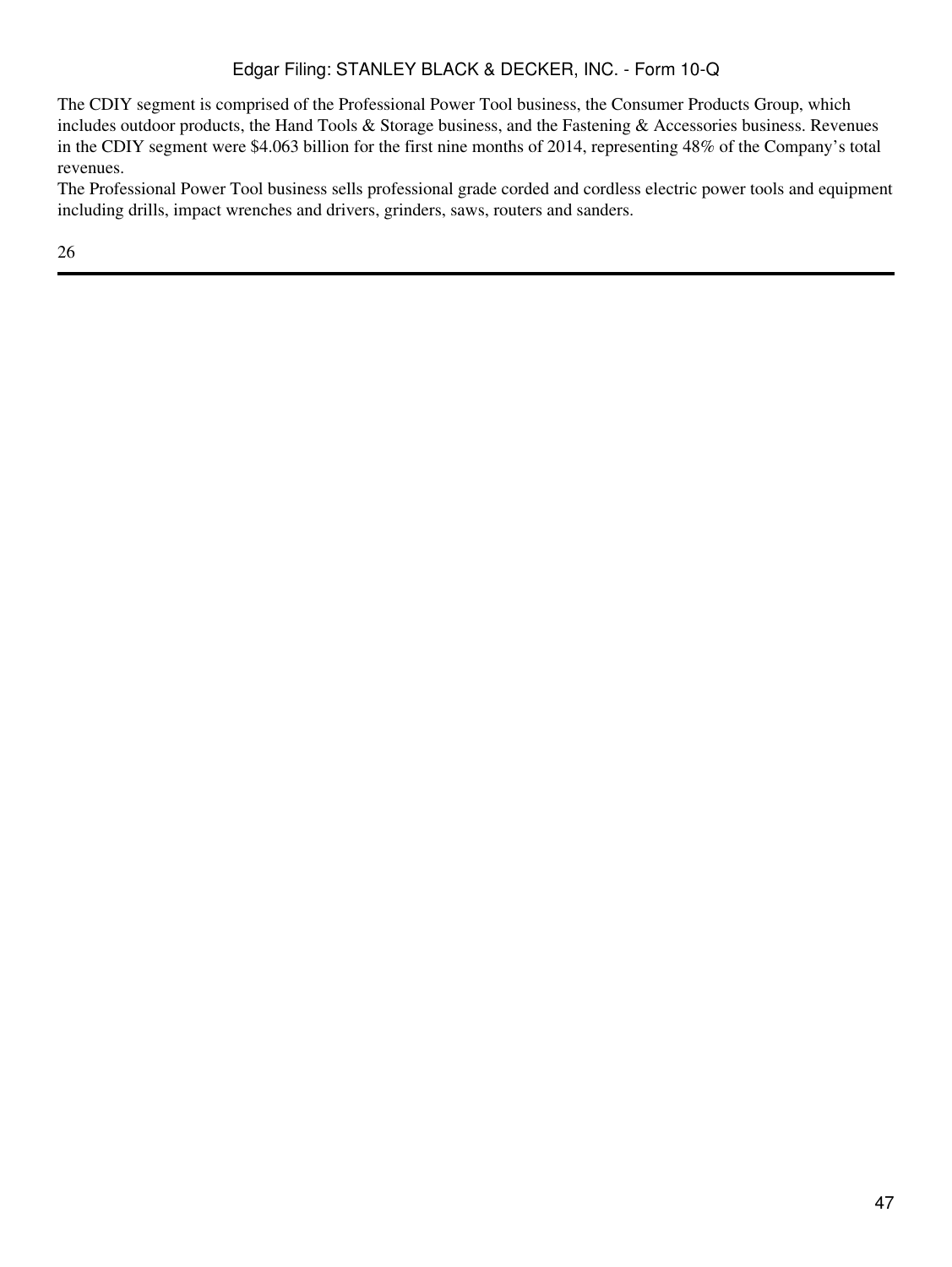#### [Table of Contents](#page-1-0)

The Consumer Products Group sells corded and cordless electric power tools sold primarily under the Black & Decker brand, lawn and garden products and home products. Lawn and garden products include hedge trimmers, string trimmers, lawn mowers, edgers, and related accessories. Home products include hand held vacuums, paint tools and cleaning appliances.

The Hand Tools & Storage business sells measuring, leveling and layout tools, planes, hammers, demolition tools, knives, saws and chisels. Storage products include tool boxes, sawhorses and storage units.

The Fastening and Accessories business sells pneumatic tools and fasteners including nail guns, nails, staplers and staples, concrete and masonry anchors, as well as power tool accessories which include drill bits, router bits, abrasives and saw blades.

Industrial

The Industrial segment is comprised of the Industrial and Automotive Repair ("IAR"), Engineered Fastening and Infrastructure businesses. Industrial segment revenues were \$2.607 billion for the first nine months of 2014, representing 31% of the Company's total revenues.

The IAR business sells professional hand tools, power tools and engineered storage solution products. The Engineered Fastening business primarily sells engineered fastening products and systems designed for specific applications. The product lines include stud welding systems, blind rivets and tools, blind inserts and tools, drawn arc weld studs, engineered plastic and mechanical fasteners, self-piercing riveting systems, precision nut running systems, micro fasteners, and high-strength structural fasteners.

The Infrastructure business consists of the Oil & Gas and Hydraulics businesses. The product lines within the Infrastructure business include custom pipe handling machinery, joint welding and coating machinery, weld inspection services and hydraulic tools and accessories.

Security

The Security segment is comprised of the Convergent Security Solutions ("CSS") and Mechanical Access Solutions ("MAS") businesses. Revenues in the Security segment were \$1.757 billion for the first nine months of 2014, representing 21% of the Company's total revenues.

The CSS business designs, supplies and installs electronic security systems and provides electronic security services, including alarm monitoring, video surveillance, fire alarm monitoring, systems integration and system maintenance. Purchasers of these systems typically contract for ongoing security systems monitoring and maintenance at the time of initial equipment installation. The business also sells healthcare solutions, which markets medical cabinets, asset tracking, infant protection, pediatric protection, patient protection, wander management, fall management, and emergency call products.

The MAS business sells automatic doors, commercial hardware, locking mechanisms, electronic keyless entry systems, keying systems, tubular and mortise door locksets.

Acquisitions

2013 Acquisitions

In May 2013, the Company purchased a 60% controlling share in Jiangsu Guoqiang Tools Co., Ltd. ("GQ") for a total purchase price of \$48.5 million, net of cash acquired. GQ is a manufacturer and seller of power tools, armatures and stators in both domestic and foreign markets. The acquisition of GQ complements the Company's existing power tools product offerings and further diversifies the Company's operations and international presence. GQ is headquartered in Qidong, China and has been consolidated into the Company's CDIY segment.

In February 2013, the Company acquired a 100% ownership interest in Infastech for a total purchase price of \$826.4 million, net of cash acquired. Infastech designs, manufactures and distributes highly-engineered fastening

technologies and applications for a diverse blue-chip customer base in the industrial, electronics, automotive, construction and aerospace end markets. The acquisition of Infastech adds to the Company's strong positioning in specialty engineered fastening, an industry with solid growth prospects, and further expands the Company's global footprint with its strong concentration in fast-growing emerging markets. Infastech is headquartered in Hong Kong and has been consolidated into the Company's Industrial segment.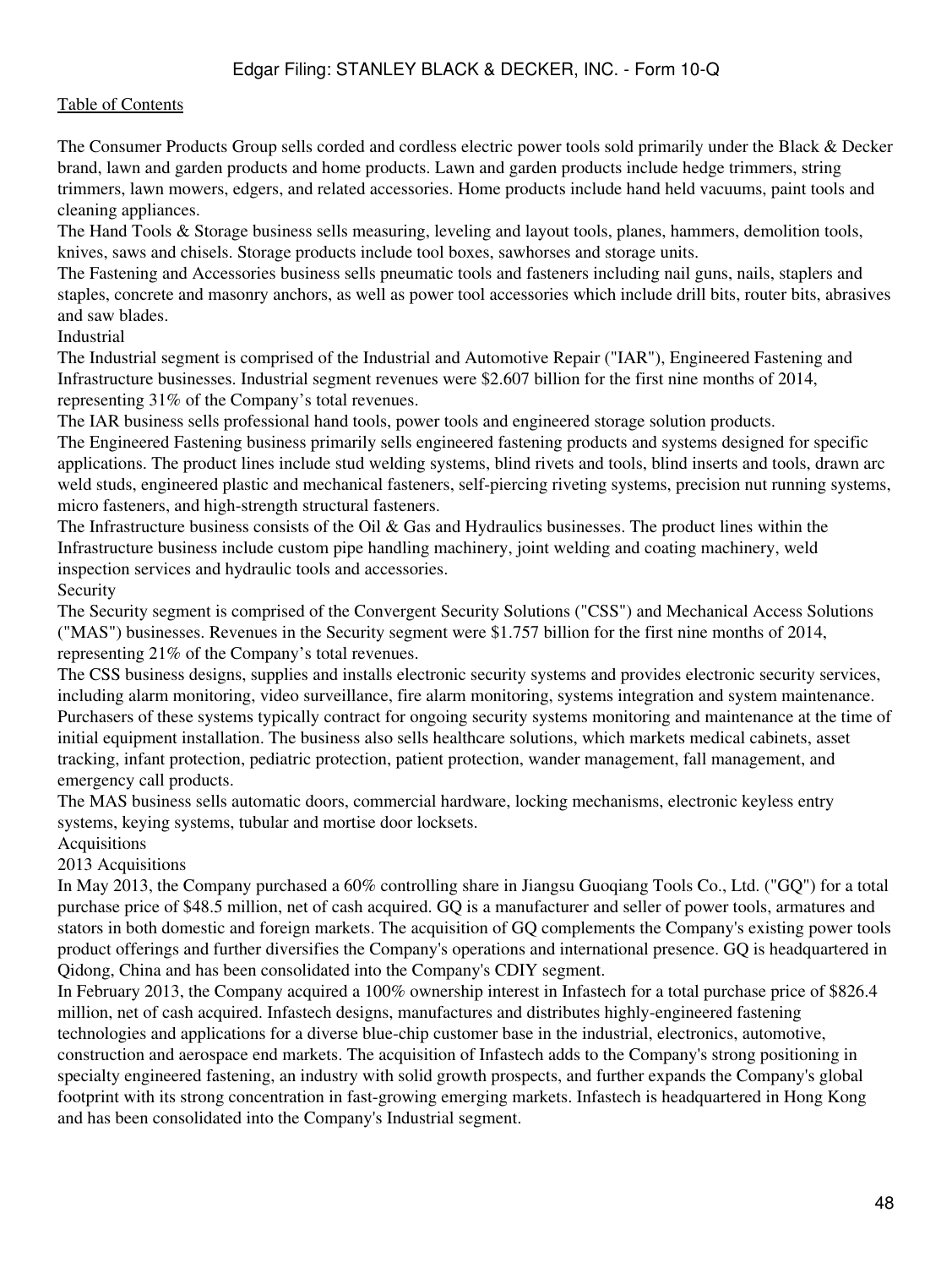Refer to Note F, Acquisitions of the Notes to (Unaudited) Condensed Consolidated Financial Statements for further discussion of the Company's acquisitions.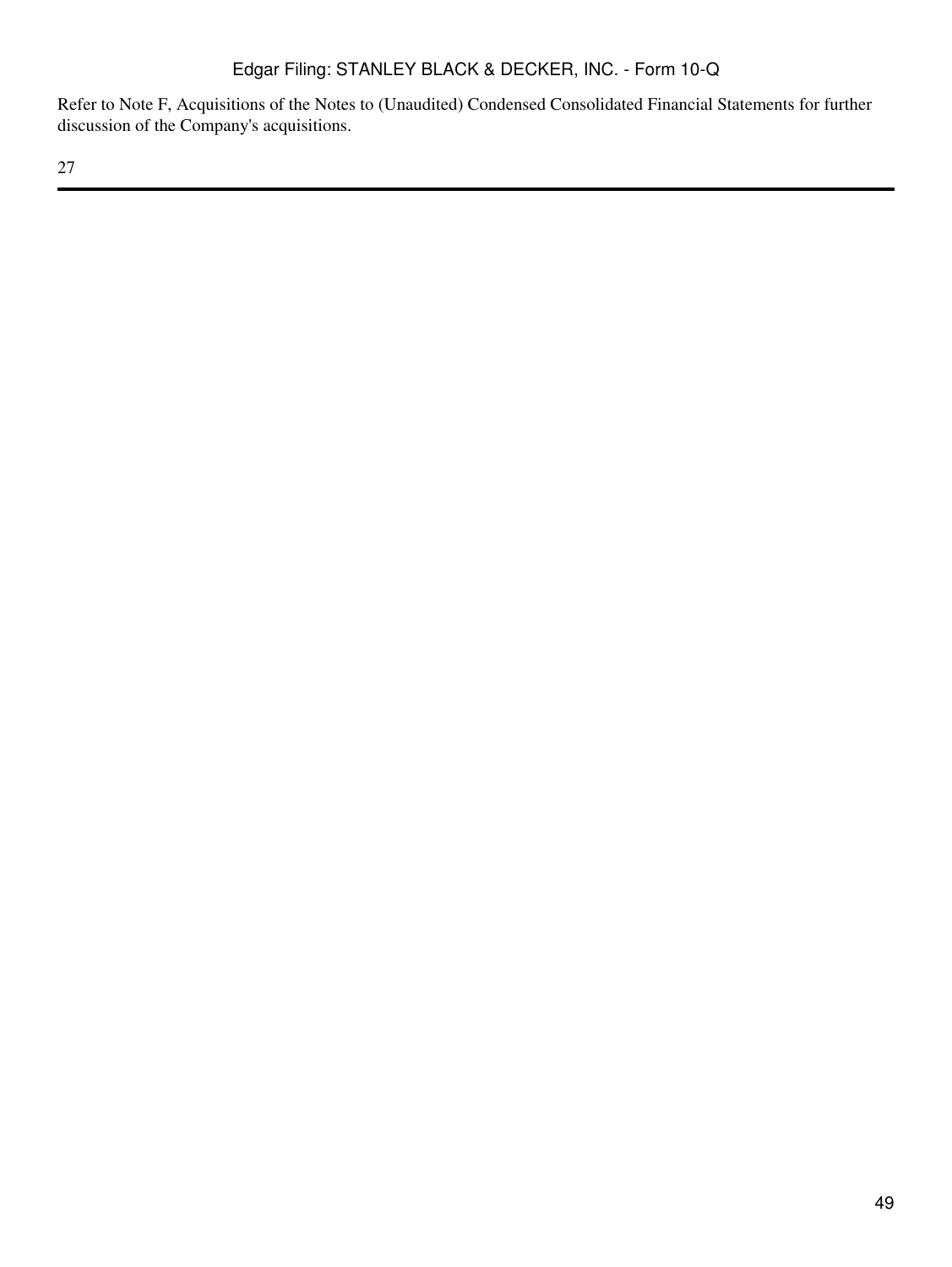#### Divestitures

HHI and Tong Lung Residential Divestiture

In December 2012, the Company sold HHI, including the residential portion of Tong Lung, to Spectrum for approximately \$1.4 billion in cash. HHI is a provider of residential locksets, residential builders hardware and plumbing products marketed under the Kwikset, Weiser, Baldwin, Stanley, National and Pfister brands. The majority of the HHI business was part of the Company's Security segment, while the remainder was part of the Company's CDIY segment. The divestiture of the HHI business is part of the continued diversification of the Company's revenue streams and geographic footprint consistent with the Company's strategic framework.

The purchase and sale agreement stipulated that the sale occur in a First and Second Closing, for approximately \$1.3 billion and approximately \$94 million, respectively. The First Closing, which excluded the residential portion of the Tong Lung business, occurred on December 17, 2012. The Second Closing, which related to the residential portion of the Tong Lung business, occurred on April 8, 2013. The operating results of the residential portion of Tong Lung have been reported as discontinued operations in the Consolidated Financial Statements through the date of the sale. The net proceeds from this divestiture were used to repurchase \$850 million of the Company's common stock and for debt reduction, to ensure the Company's leverage ratios remained in its target range. The Company used existing sources of liquidity to fund the Infastech acquisition described above.

During the third quarter of 2013, the Company classified two small businesses within the Security and Industrial segments as held for sale based on management's intention to sell these businesses. The business within the Industrial segment was sold during the first quarter of 2014 and its operating results have been reported as discontinued operations through the date of the sale and for the three and nine months ended September 28, 2013. During the third quarter of 2014, the Company reached an agreement to sell the business within the Security segment and expects to close in the fourth quarter of 2014. The operating results of that business have been reported as discontinued operations for all periods presented.

Certain Items Impacting Earnings

Throughout MD&A, the Company has provided a discussion of the outlook and results both inclusive and exclusive of the merger and acquisition-related charges. Merger and acquisition-related charges relate primarily to the Black  $\&$ Decker merger and Niscayah and Infastech acquisitions. The amounts and measures, including gross profit and segment profit, on a basis excluding such charges are considered relevant to aid analysis and understanding of the Company's results aside from the material impact of these charges, which have decreased significantly in 2014 as planned. In addition, these measures are utilized internally by management to understand business trends, as once the anticipated cost synergies from these acquisitions are realized, such charges are not expected to recur. The merger and acquisition-related and other charges are as follows:

Third Quarter and Year-to-Date 2014 Merger and Acquisition-Related Charges

The Company reported \$8.4 million and \$16.4 million in pre-tax charges in the third quarter and year-to-date 2014 periods, respectively, pertaining to merger and acquisition-related charges, which were comprised of the following: po. Finally to integration-related matters; \$0.1 million and \$1.5 million for the third quarter and year-to-date 2014 periods, respectively, reducing Gross Profit

For integration-related administrative costs and consulting fees; \$8.1 million and \$19.7 million for the third quarter and year-to-date 2014 periods, respectively, in SG&A primarily

for deal transactions costs; and \$0.4 million and \$0.8 million for the third quarter and year-to-date 2014 periods, respectively, in Other, net primarily

• credits primarily related to the elimination of excess severance accruals due to changes in initial estimates relating to \$0.2 million and \$5.6 million for the third quarter and year-to-date 2014 periods, respectively, in net restructuring prior year actions, partially offset by nominal severance and facility closure costs.

The tax effect on the above net charges during the third quarter of 2014 was \$0.7 million, resulting in after-tax charges of \$7.7 million, or \$0.05 per diluted share. On a year-to-date basis, the tax effect on the above net charges was \$3.2 million, resulting in after-tax charges of \$19.6 million, or \$0.13 per diluted share. The \$3.2 million tax expense was primarily driven by a change in the estimated tax benefit recognized on certain charges during the fourth quarter of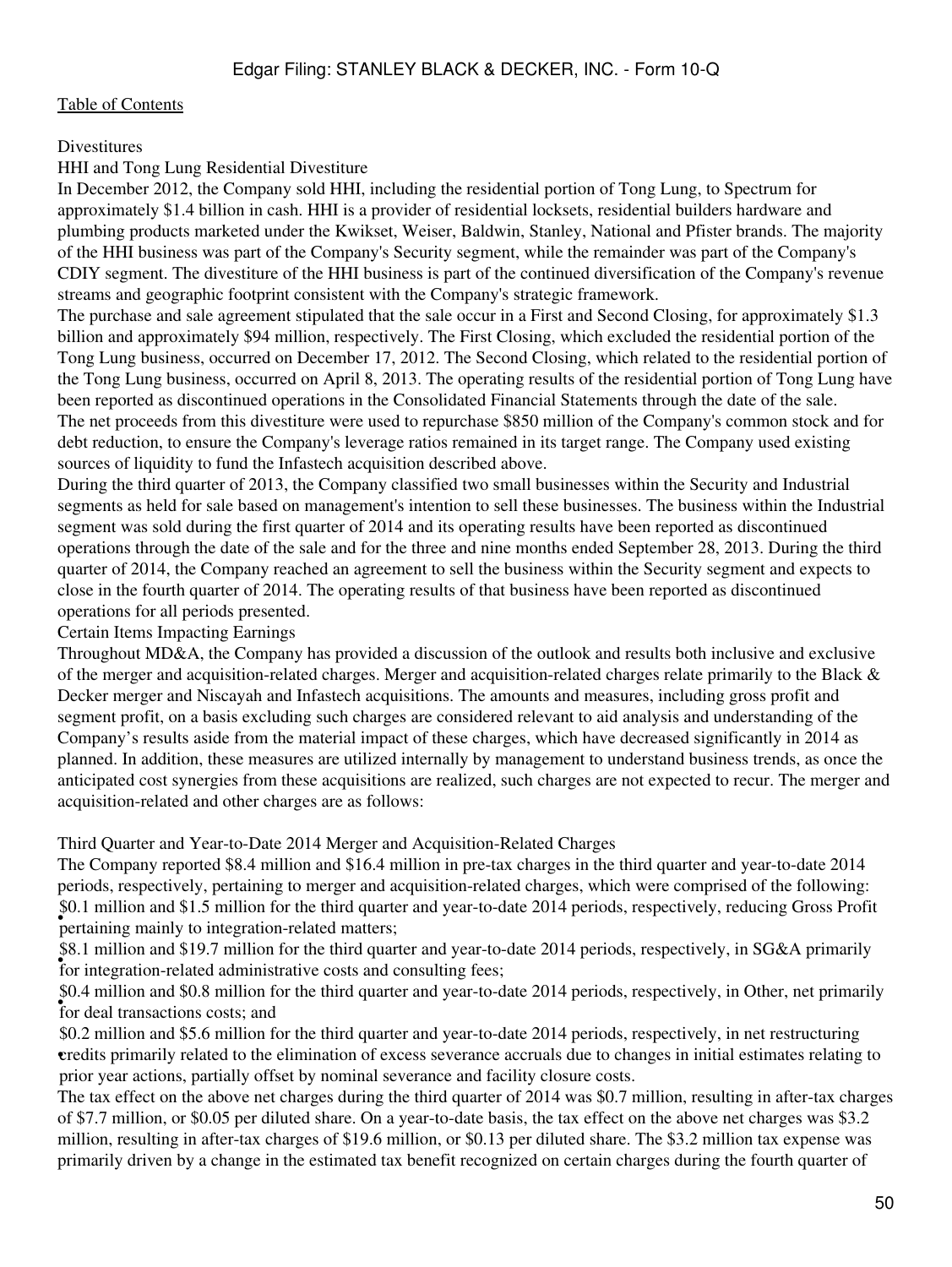2013.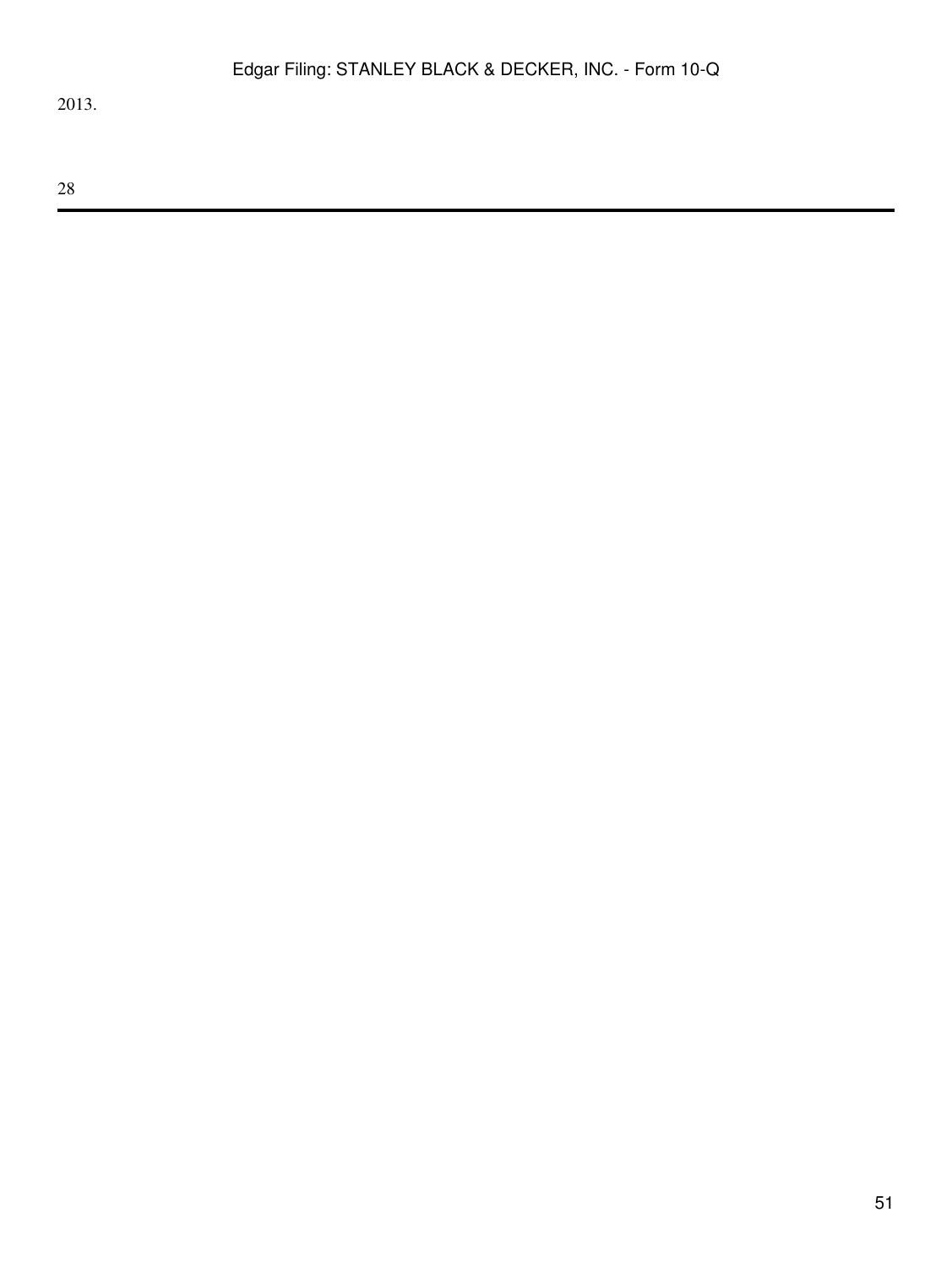#### [Table of Contents](#page-1-0)

Third Quarter and Year-to-Date 2013 Merger and Acquisition-Related Charges

The Company reported \$67.2 million and \$178.6 million in pre-tax charges in the third quarter and year-to-date 2013 periods, respectively, pertaining to merger and acquisition-related charges which were comprised of the following: • pertaining mainly to integration-related matters and amortization of the inventory step-up adjustment for the Infastech \$5.3 million and \$26.4 million for the third quarter and year-to-date 2013 periods, respectively, reducing Gross Profit acquisition;

For integration-related administrative costs and consulting fees, as well as employee related matters; \$31.9 million and \$90.3 million for the third quarter and year-to-date 2013 periods, respectively, in SG&A primarily

predominately for deal transaction costs; and \$1.5 million and \$21.3 million for the third quarter and year-to-date 2013 periods, respectively, in Other, net

severance of employees, which were partially offset by a \$44 million reversal in the second quarter of 2013 from the \$28.5 million and \$40.6 million for the third quarter and year-to-date 2013 periods, respectively, in restructuring charges primarily for Niscayah-related restructuring charges and cost containment actions associated with the termination of a previously approved restructuring action due to a shifting political and economic landscape in certain European countries.

The tax effect on the above net charges during the third quarter of 2013 was \$16.0 million, resulting in after-tax charges of \$51.3 million, or \$0.32 per diluted share. On a year-to-date basis, the tax effect on the above net charges was \$50.0 million, resulting in after-tax charges of \$128.6 million, or \$0.81 per diluted share. 2014 Outlook

This outlook discussion is intended to provide broad insight into the Company's near-term earnings and cash flow generation prospects. The Company has maintained the midpoint of the diluted earnings per share outlook and tightened the range to \$5.40 to \$5.46 (\$5.52 to \$5.58 excluding merger and acquisition-related charges). The Company has raised its expectation of free cash flow to approximately \$800 million due primarily to lower one-time restructuring payments, improved working capital performance and slightly lower levels of capital expenditures.

### RESULTS OF OPERATIONS

Net Sales: Net sales were \$2.902 billion in the third quarter of 2014 compared to \$2.758 billion in the third quarter of 2013, representing an increase of \$143.9 million, or 5%. Overall, the increase was attributable to a 5% increase in volume and a 1% increase in price, partially offset by a 1% decrease due to foreign currency. The CDIY segment achieved 10% organic sales growth due to strong results in North America and Europe. In the Industrial segment, organic sales grew 5% compared to the third quarter of 2013 primarily due to higher volumes in the IAR and Engineered Fastening businesses. Net sales declined 3% in the Security segment as organic growth of 1% in North America and emerging markets was offset by a 7% organic decline in Europe due to continued lower installation and recurring revenues in various regions, most notably Southern Europe.

On a year-to-date basis, net sales totaled \$8.427 billion, an increase of 4% compared to \$8.092 billion for the first nine months of 2013. Organic sales and acquisitions (primarily Infastech) provided increases of 3% and 2%, respectively, while unfavorable effects of foreign currency fluctuations resulted in a 1% decrease. Organic sales growth of 3% in the first nine months of 2014 was mainly driven by CDIY, which achieved 5% organic growth due to higher volumes in North America and Europe, and the Industrial segment, which grew 4% organically as a result of strong performances across all businesses.

Gross Profit: Gross profit was \$1.050 billion, or 36.2% of net sales, in the third quarter of 2014 compared to \$987.6 million, or 35.8% of net sales, in the third quarter of 2013. Merger and acquisition-related charges, which reduced gross profit, were \$0.1 million in the third quarter of 2014 and \$5.3 million in the third quarter of 2013. Excluding these charges, gross profit was 36.2% of net sales in 2014 compared to 36.0% of net sales in the prior year. The increase in the profit rate reflects favorable impacts from volume, price, supply chain productivity and indirect cost management, which more than offset negative impacts from currency fluctuations and lower Security margins.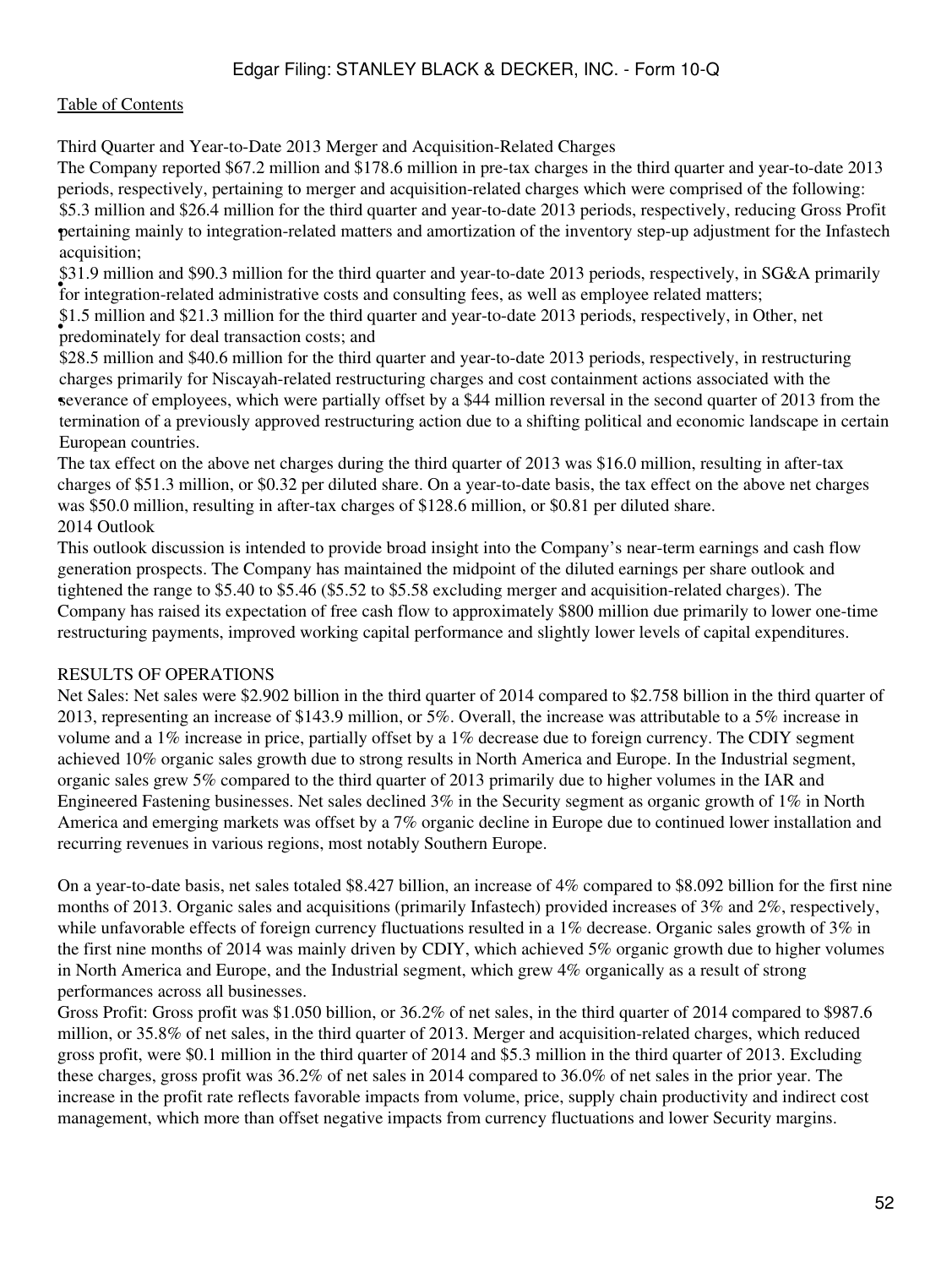Year-to-date gross profit was \$3.064 billion, or 36.4% of net sales, compared to \$2.902 billion, or 35.9% of net sales, for the nine month periods ended September 27, 2014 and September 28, 2013, respectively. Merger and acquisition-related charges were \$1.5 million in the first nine months of 2014 and \$26.4 million in the first nine months of 2013. Excluding these charges, gross profit was 36.4% of net sales in 2014 and 36.2% of net sales in 2013. The increase in the profit rate year over year was driven by the same factors that impacted the third quarter profit rates described above.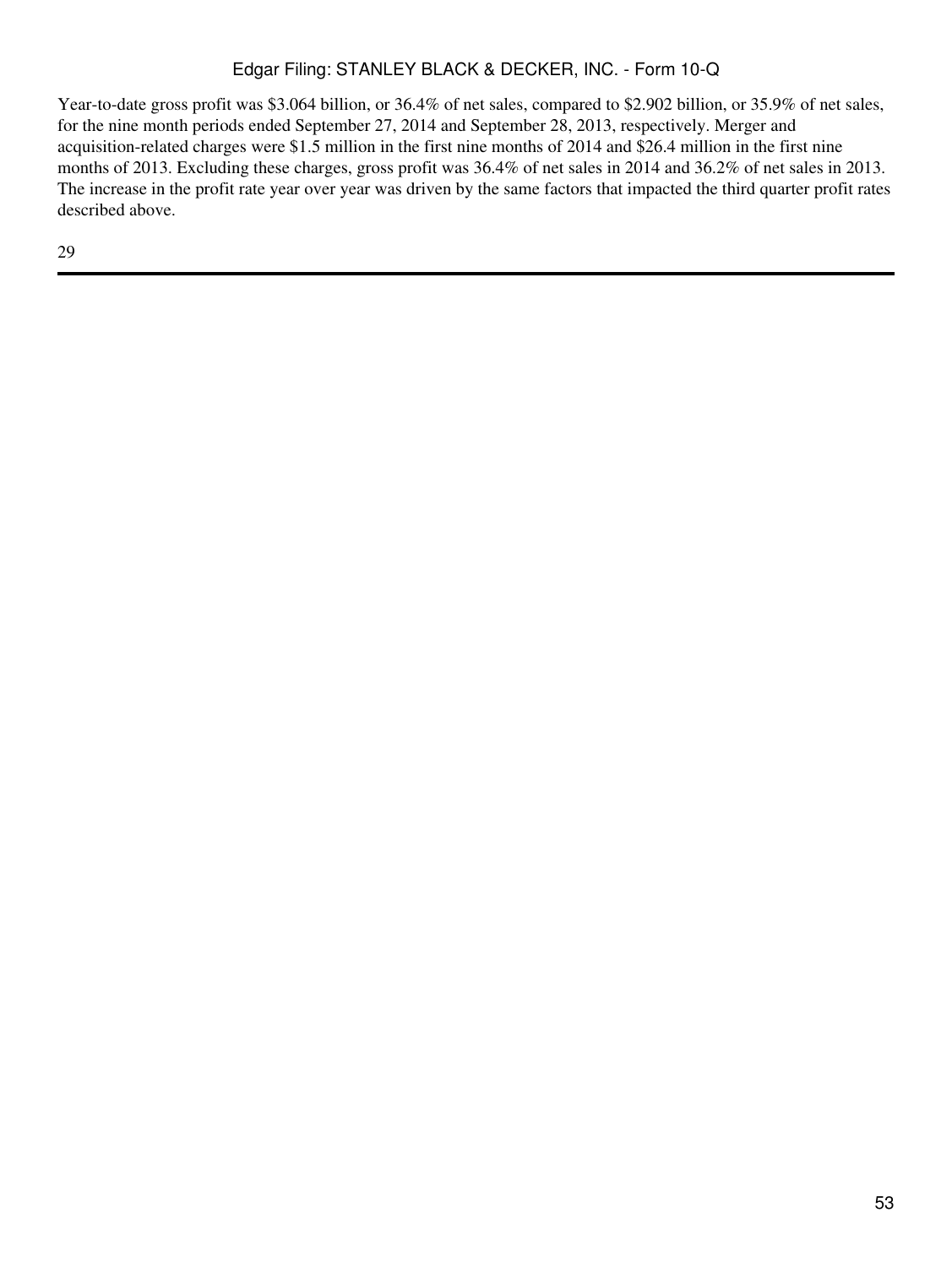#### [Table of Contents](#page-1-0)

SG&A Expenses: SG&A, inclusive of the provision for doubtful accounts, was \$650.2 million, or 22.4% of net sales, in the third quarter of 2014 compared to \$669.6 million, or 24.3% of net sales, in the third quarter of 2013. Within SG&A, merger and acquisition-related compensation costs and integration-related expenses totaled \$8.1 million in the third quarter of 2014 and \$31.9 million in the third quarter of 2013. Excluding these charges, SG&A was 22.1% of net sales in 2014 compared to 23.1% of net sales in the prior year. The decrease in the rate reflects the impacts of increased volume during the third quarter of 2014 as well as the positive impacts from the Company's effort to permanently reduce certain indirect expenses.

On a year-to-date basis, SG&A, inclusive of the provision for doubtful accounts, was \$1.961 billion, or 23.3% of net sales, in 2014 compared to \$2.012 billion, or 24.9% of net sales, in 2013. Excluding merger and acquisition-related costs and integration-related expenses of \$19.7 million and \$90.3 million during the first nine months of 2014 and 2013, respectively, SG&A was 23.0% and 23.7% of net sales, respectively. The decrease in the rate reflects the impacts of increased volume as well as the positive impacts from the Company's effort to permanently reduce certain indirect expenses.

Distribution center costs (i.e. warehousing and fulfillment facility and associated labor costs) are classified within SG&A. This classification may differ from other companies who may report such expenses within cost of sales. Due to diversity in practice, to the extent the classification of these distribution costs differs from other companies, the Company's gross margins may not be comparable.

Corporate Overhead: The corporate overhead element of SG&A, which is not allocated to the business segments, amounted to \$39.9 million, or 1.4% of net sales, in the third quarter of 2014 compared to \$56.4 million, or 2.0% of net sales, in the third quarter of 2013. Excluding merger and acquisition-related charges, the corporate overhead element of SG&A was \$33.3 million, or 1.1% of net sales, in the third quarter of 2014 compared to \$36.5 million, or 1.3% of net sales, in the third quarter of 2013. The decrease in the rate reflects the positive impacts from the Company's effort to permanently reduce certain indirect expenses.

On a year-to-date basis, the corporate overhead element of SG&A amounted to \$121.5 million, or 1.4% of net sales, in 2014 compared to \$179.1 million, or 2.2% of net sales, in the corresponding period of 2013. Excluding merger and acquisition-related charges, the corporate overhead element of SG&A was \$109.4 million, or 1.3% of net sales, and \$119.5 million, or 1.5% of net sales, for the first nine months of 2014 and 2013, respectively. The decrease in the rate reflects the positive impacts from the Company's effort to permanently reduce certain indirect expenses.

Other, net: Other, net expense amounted to \$61.8 million in the third quarter of 2014 compared to \$66.6 million in the third quarter of 2013. On a year-to-date basis, Other, net expense amounted to \$182.0 million in 2014 compared to \$208.8 million in 2013. These decreases were primarily driven by lower amortization expense and acquisition-related costs in 2014 as compared to 2013.

Interest, net: Net interest expense in the third quarter of 2014 was \$40.4 million compared to \$36.1 million in 2013. On a year-to-date basis, net interest expense was \$121.6 million in 2014 as compared with \$109.1 million in 2013. These increases in net interest expense were primarily attributable to the outstanding debt carrying higher interest rates during 2014 as compared to 2013.

Income Taxes: The Company recognized income tax expense of \$56.8 million and \$177.3 million for the three and nine months ended September 27, 2014, respectively, resulting in effective tax rates of 19.1% and 22.0%, respectively. The effective tax rates differ from the U.S. statutory tax rate for the three and nine months ended September 27, 2014, primarily due to a portion of the Company's earnings being realized in lower-taxed foreign jurisdictions, the reversal of valuation allowances for certain foreign net operating losses which have become realizable and a \$29.9 million benefit relating to the reversal of foreign uncertain tax position reserves, largely due to statute expirations, and adjustments to existing reserves.

The Company recognized income tax expense of \$17.3 million and \$80.3 million for the three and nine months ended September 28, 2013 resulting in effective tax rates of 9.3% and 15.1%, respectively. The effective tax rates differ from the U.S. statutory tax rate primarily due to a portion of the Company's earnings realized in lower-taxed foreign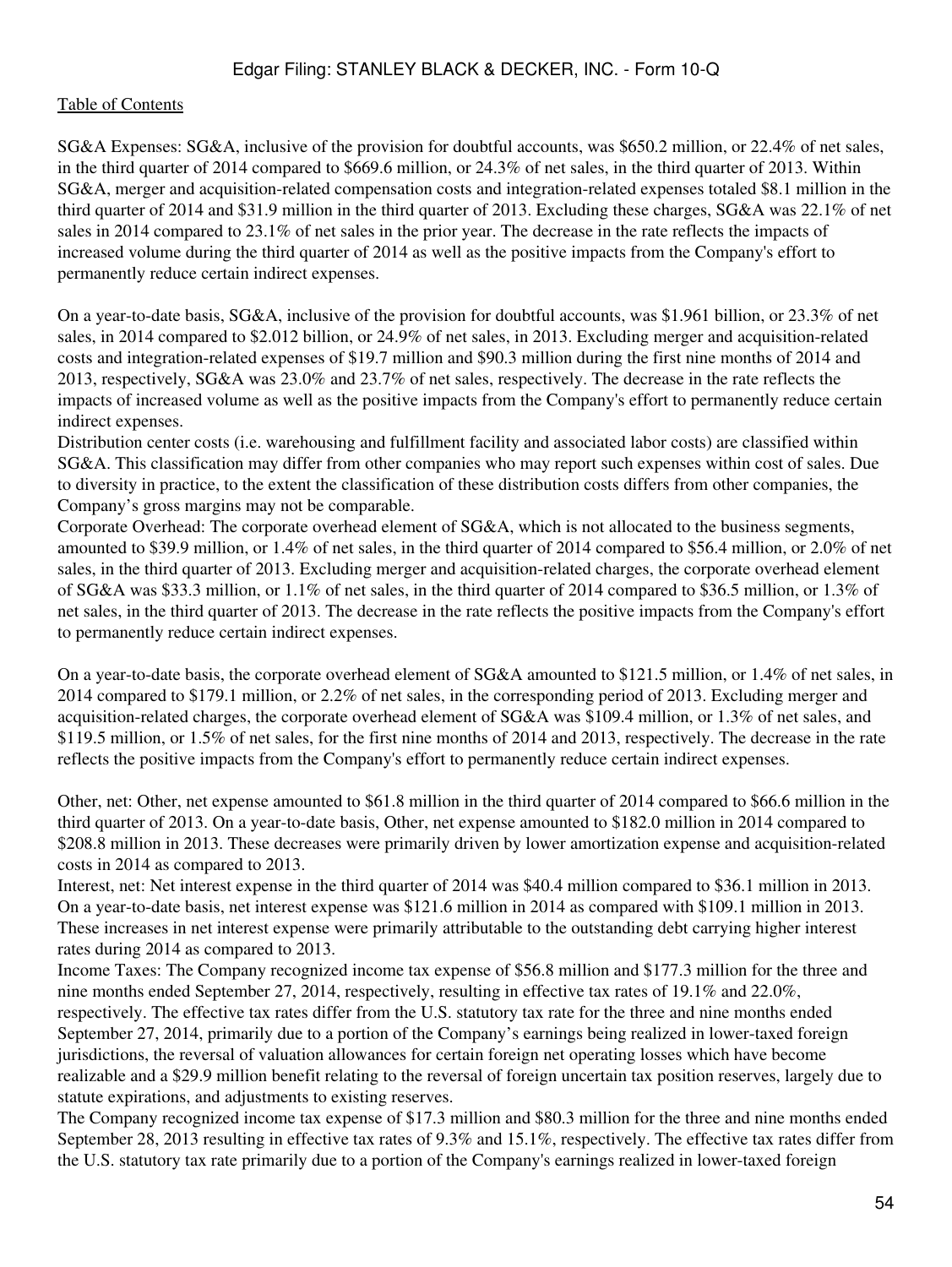jurisdictions, the acceleration of certain tax credits resulting in a tax benefit of \$18.5 million in the quarter, the recurring benefit of various foreign business integration structures and the reversal of certain foreign and U.S state uncertain tax position reserves, related largely to statute expiration.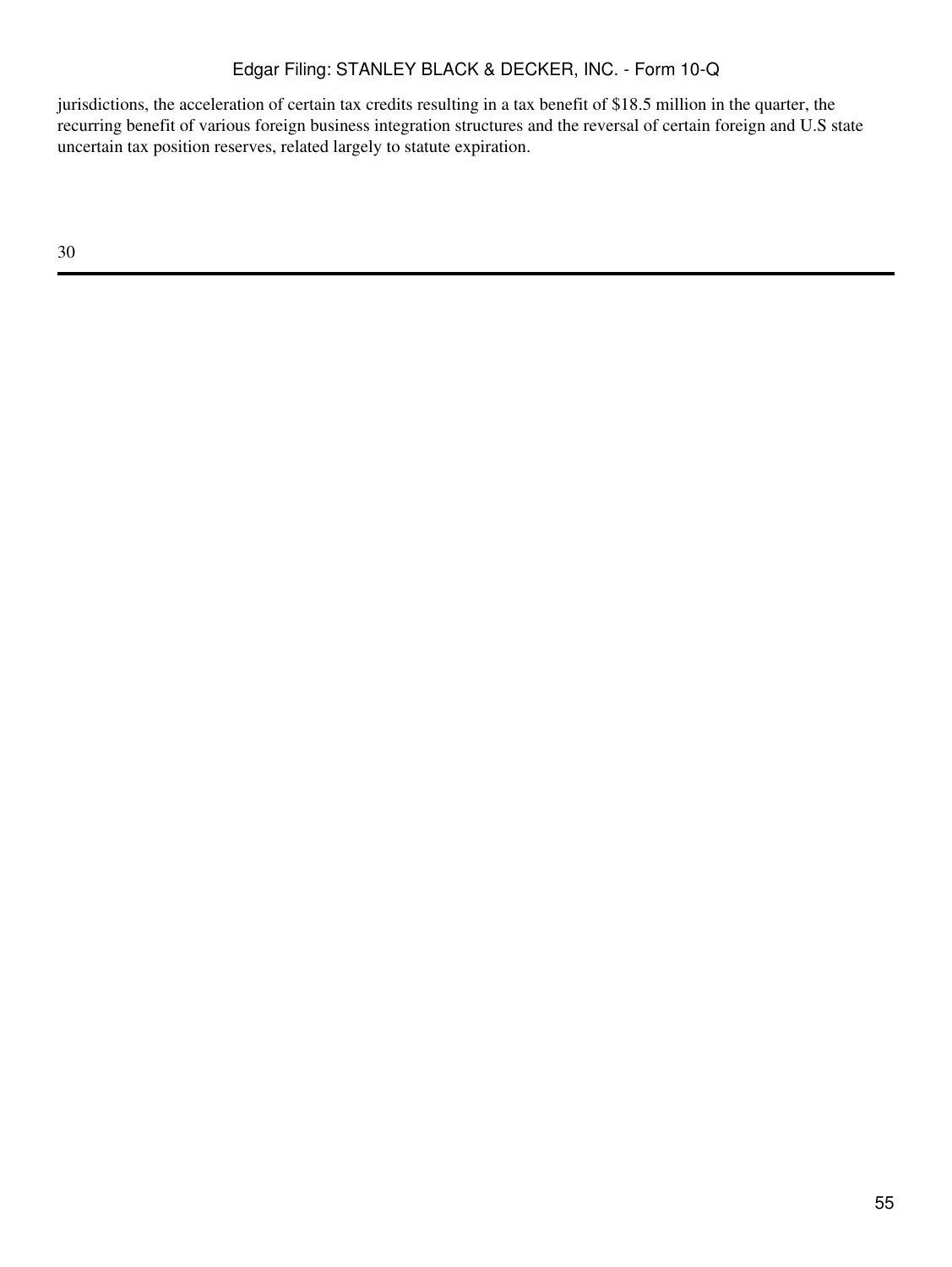#### Business Segment Results

The Company's reportable segments are aggregations of businesses that have similar products, services and end markets, among other factors. The Company utilizes segment profit (which is defined as net sales minus cost of sales and SG&A aside from corporate overhead expense), and segment profit as a percentage of net sales to assess the profitability of each segment. Segment profit excludes the corporate overhead expense element of SG&A, Other-net (inclusive of intangible asset amortization expense), restructuring charges (credits), interest income, interest expense, and income tax expense. Corporate overhead is comprised of world headquarters facility expense, cost for the executive management team and the expense pertaining to certain centralized functions that benefit the entire Company but are not directly attributable to the businesses, such as legal and corporate finance functions. Refer to Note O, Restructuring Charges (Credits) of the Notes to (Unaudited) Condensed Consolidated Financial Statements for the amount of restructuring charges (credits), if applicable, attributable to each segment. As discussed previously, the Company's operations are classified into three business segments: CDIY, Industrial and Security. During the first quarter of 2014, the Company recast segment results for prior periods to align reporting with the current management of the Company's operations in the emerging markets to be comparable with the current year presentation. Accordingly, segment net sales and segment profit have been recast between the CDIY and Industrial segments. There is no impact to the Consolidated Financial Statements of the Company as a result of this segment realignment.

CDIY:

|                       | THILL OUNTLY |           | r var to Date |           |      |
|-----------------------|--------------|-----------|---------------|-----------|------|
| (Millions of Dollars) | 2014         | 2013      | 2014          | 2013      |      |
| Net sales             | \$1,453.5    | \$1,332.0 | \$4,062.9     | \$3,874.0 |      |
| Segment profit        | \$239.7      | \$198.4   | \$627.0       | \$574.3   |      |
| % of Net sales        | 16.5         | $\%$ 14.9 | $\%$ 15.4     | %14.8     | $\%$ |
|                       |              |           |               |           |      |

Third Quarter Year-to-Date

CDIY net sales increased \$121.5 million, or 9%, in the third quarter of 2014 compared to the third quarter of 2013. The increase was driven by 12% organic growth in North America, which was mainly due to strong tool demand driven by new product introductions as well as expanded retail offerings and partnerships, and 11% organic growth in Europe, primarily due to continued market share gains from successful new product introductions and an expanded retail footprint. Emerging markets grew 2% organically despite persistent challenges in certain economic and political environments.

On a year-to-date basis, net sales increased \$188.9 million, or 5%, in the first nine months of 2014 compared to the first nine months of 2013. Organic sales increased 5% primarily due to strong results in Europe and North America, which recovered from challenging weather conditions in the first half of 2014, as well as solid growth in emerging markets. Acquisitions contributed 1% of sales growth, which was offset by a 1% decline due to unfavorable changes in foreign currency.

Segment profit for the third quarter of 2014 was \$239.7 million, or 16.5% of net sales, compared to \$198.4 million, or 14.9% of net sales, in the third quarter of 2013. Excluding merger and acquisition-related charges of \$0.1 million, segment profit totaled \$239.8 million, or 16.5% of net sales, for the third quarter of 2014 compared to \$201.5 million, or 15.1% of net sales, in the third quarter of 2013 (excluding \$3.1 million in merger and acquisition-related charges). The increase in the segment profit rate was attributed to volume leverage, price, supply chain productivity and indirect cost management, which more than offset the negative impacts from foreign currency fluctuations.

Year-to-date segment profit for CDIY was \$627.0 million, or 15.4% of net sales, compared to \$574.3 million, or 14.8% of net sales, for the corresponding 2014 period. Excluding \$0.7 million in merger and acquisition-related charges, segment profit amounted to \$627.7 million, or 15.4% of net sales, in 2014 compared to \$583.5 million, or 15.1% of net sales, in 2013 (excluding \$9.2 million in merger and acquisition-related charges). The segment profit increase was primarily a result of the positive impacts during 2014 from volume, productivity and SG&A cost reductions, which more than offset the continued foreign currency pressures and carryover investments in organic growth initiatives.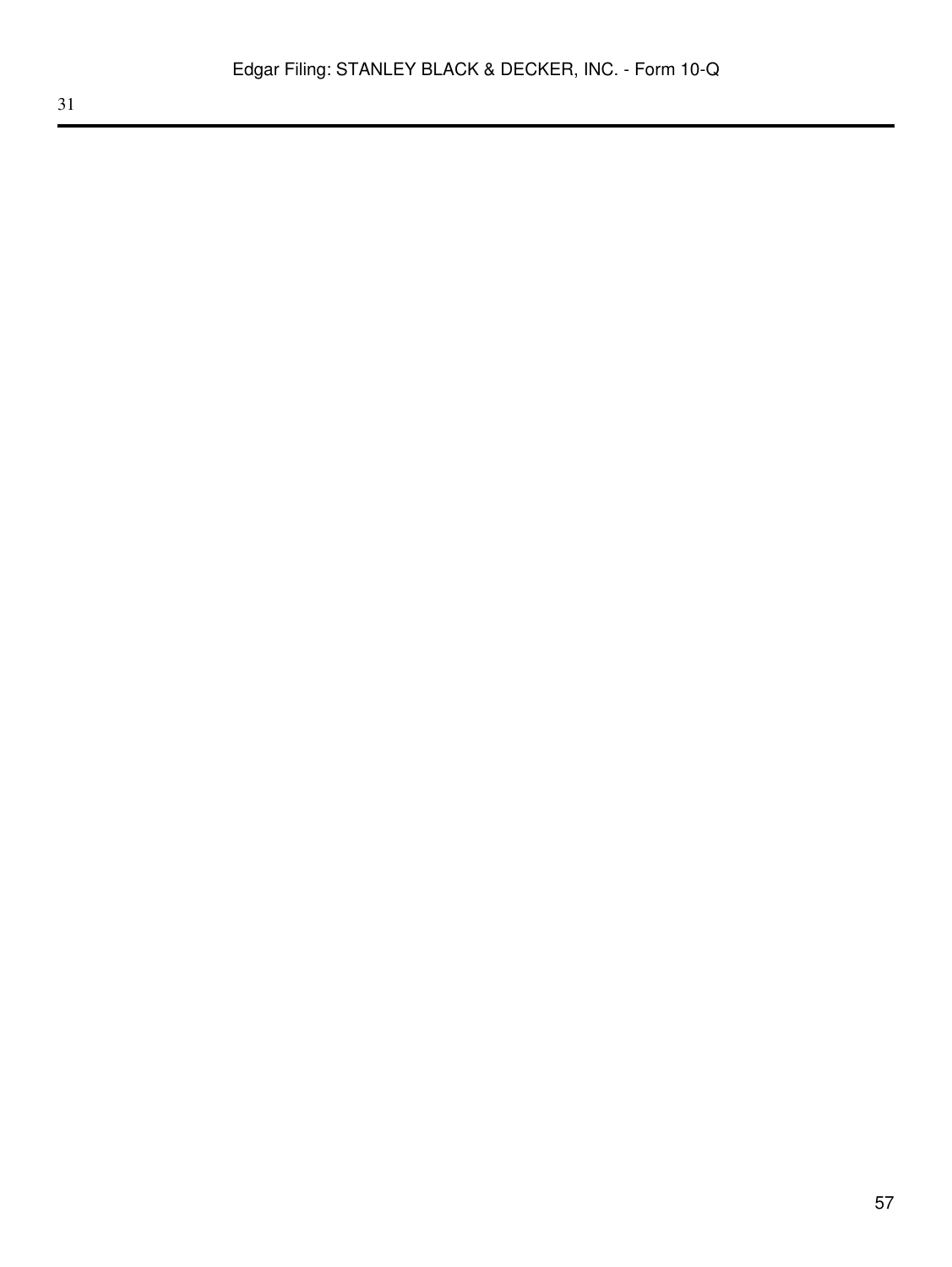Industrial:

|                       | Third Quarter |           | Year-to-Date |           |      |
|-----------------------|---------------|-----------|--------------|-----------|------|
| (Millions of Dollars) | 2014          | 2013      | 2014         | 2013      |      |
| Net sales             | \$866.2       | \$825.9   | \$2,607.4    | \$2,421.3 |      |
| Segment profit        | \$136.2       | \$114.6   | \$416.8      | \$321.6   |      |
| % of Net sales        | 15.7          | $\%$ 13.9 | %16.0        | $\%$ 13.3 | $\%$ |

Industrial net sales increased \$40.3 million, or 5%, in the third quarter of 2014 from \$825.9 million in the third quarter of 2013. The increase was primarily driven by a 4% increase in volume and a  $1\%$  increase in price. The IAR business grew 7% organically due to strong volumes in North America and Europe. Engineered Fastening achieved organic growth of 5% driven primarily by strong global automotive revenues, particularly in the U.S. and Europe. Infrastructure organic sales declined 1% as solid hydraulic tools growth was offset by the expected slowdown in on-shore Oil and Gas activity and project delays due to the geopolitical situations in Russia, Ukraine and the Middle East.

On a year-to-date basis, net sales increased \$186.1 million, or 8%, in the first nine months of 2014 compared to the first nine months of 2013. Acquisitions (primarily Infastech) contributed 4% of sales growth while organic sales increased 4% primarily due to higher volumes across all of the Industrial businesses. Price increased slightly year over year but was offset by currency headwinds.

Industrial segment profit for the third quarter of 2014 was \$136.2 million, or 15.7% of net sales, compared to \$114.6 million, or 13.9% of net sales, in the third quarter of 2013. Excluding \$1.2 million in merger and acquisition-related charges, segment profit was \$137.4 million, or 15.9% of net sales, in the third quarter of 2014 compared to \$116.9 million, or 14.2% of net sales, in the third quarter of 2013 (excluding \$2.3 million in merger and acquisition-related charges). The year over year increase in segment profit rate was primarily due to favorable volume leverage, price, supply chain productivity gains and SG&A cost controls, partially offset by negative impacts from foreign currency fluctuations.

Year-to-date segment profit for Industrial was \$416.8 million, or 16.0% of net sales, compared to \$321.6 million, or 13.3% of net sales, for the corresponding 2013 period. Excluding \$4.6 million in merger and acquisition-related charges, segment profit amounted to \$421.4 million, or 16.2% of net sales, in 2014 compared to \$342.4 million, or 14.1% of net sales, in 2013 (excluding \$20.8 million in merger and acquisition-related charges). The segment profit rate improved on a year-to-date basis primarily due to the same factors that impacted the third quarter. Security:

|                       | Third Quarter |           | Year-to-Date |                  |
|-----------------------|---------------|-----------|--------------|------------------|
| (Millions of Dollars) | 2014          | 2013      | 2014         | 2013             |
| Net sales             | \$582.5       | \$600.4   | \$1,756.9    | \$1,796.4        |
| Segment profit        | \$63.9        | \$61.4    | \$180.5      | \$173.5          |
| % of Net sales        | 11.0          | $\%$ 10.2 | $\%$ 10.3    | $\%$<br>$\%$ 9.7 |

Security net sales decreased \$17.9 million, or 3%, in the third quarter of 2014 from \$600.4 million in the third quarter of 2013. The decrease was primarily due to a 2% decline in organic sales and a 1% decline from foreign currency fluctuations. Organic sales within North America and emerging markets increased 1% due primarily to performance within the commercial electronics and automatic doors businesses. Organic sales in Europe declined 7% due to continued lower installation and recurring revenues, most notably in the Southern region.

On a year-to-date basis, net sales decreased \$39.5 million, or 2%, in the first nine months of 2014 compared to the first nine months of 2013. The decrease was driven by a 3% decline in volume, primarily due to lower installation and recurring revenues in Europe, partially offset by a 1% increase in price.

Segment profit for the third quarter of 2014 was \$63.9 million, or 11.0% of net sales, compared to \$61.4 million, or 10.2% of net sales, in the third quarter of 2013. Excluding merger and acquisition-related charges of \$0.3 million, segment profit amounted to \$64.2 million, or 11.0% of net sales, in the third quarter of 2014 compared to \$73.3 million, or 12.2% of net sales, in the third quarter of 2013 (excluding \$11.9 million in merger and acquisition-related charges). The year over year decrease in segment profit relates mainly to the impact of lower volumes, primarily in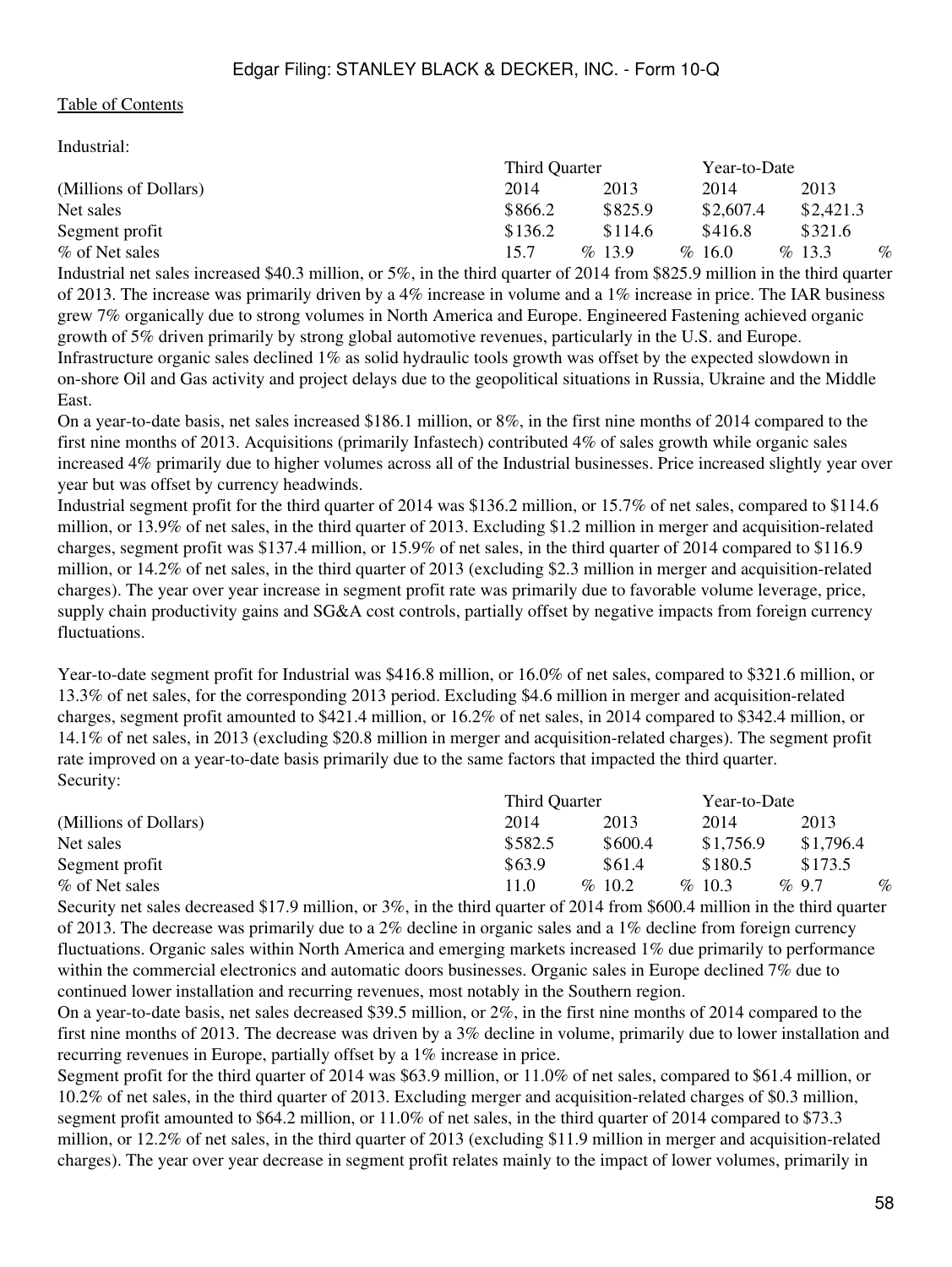Europe, as well as project mix within North America. Southern Europe's results adversely impacted the year over year rate decline for the overall Security segment by approximately 70 basis points.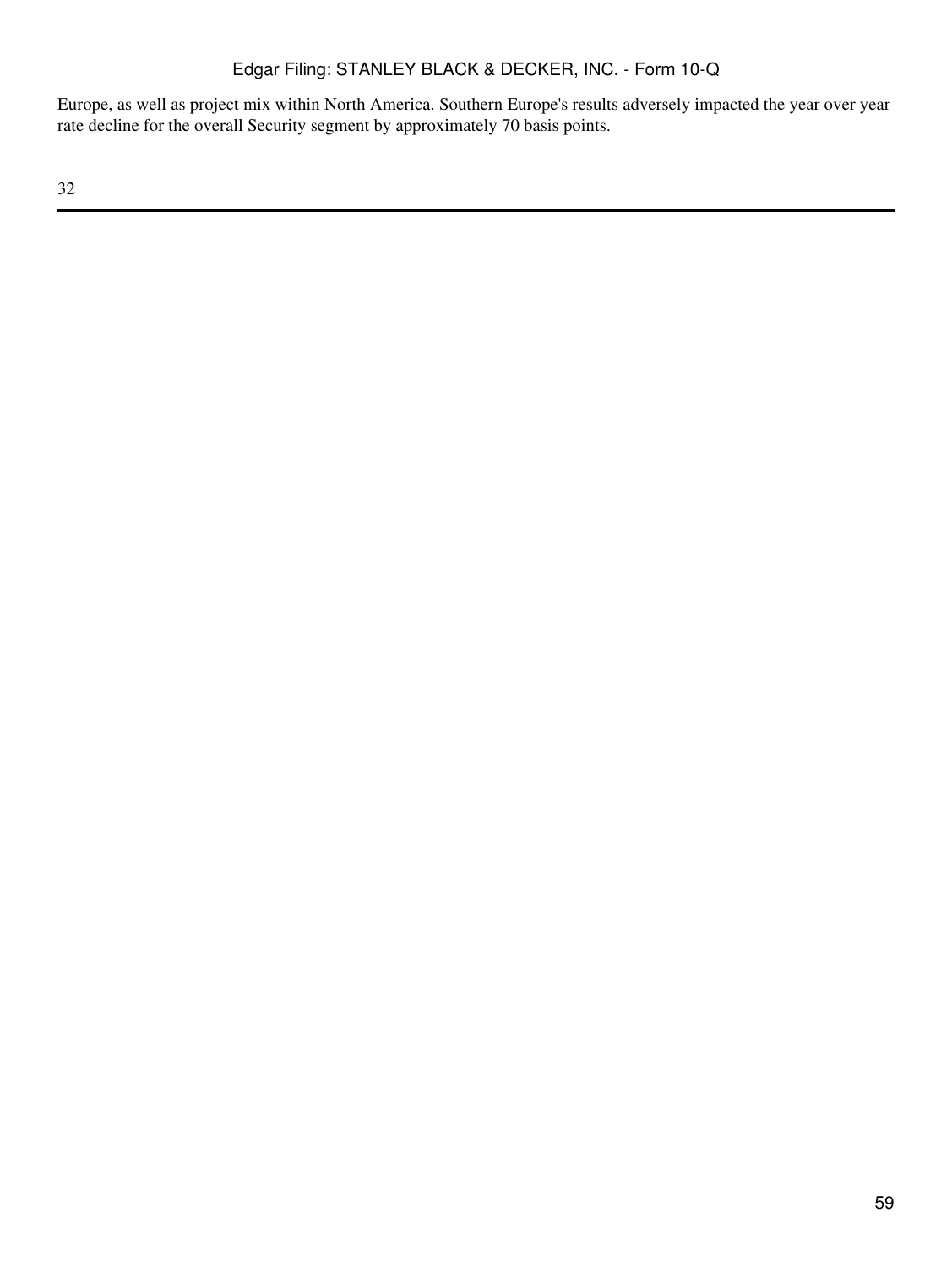Year-to-date segment profit for Security was \$180.5 million, or 10.3% of net sales, compared to \$173.5 million, or 9.7% of net sales, for the corresponding 2013 period. Excluding \$3.8 million in merger and acquisition-related charges, segment profit amounted to \$184.3 million, or 10.5% of net sales, in 2014 compared to \$200.6 million, or 11.2% of net sales, in 2013 (excluding \$27.1 million in merger and acquisition-related charges). The decrease in segment profit rate was primarily attributable to installation field inefficiencies and lower volumes in the Security Europe business, which more than offset improved operating performance within North America and emerging markets.

# RESTRUCTURING ACTIVITIES

A summary of the restructuring reserve activity from December 28, 2013 to September 27, 2014 is as follows (in millions):

|                             | December 28, Additions<br>2013 | (Reversals), net | Usage     | Currency | September 27,<br>2014 |
|-----------------------------|--------------------------------|------------------|-----------|----------|-----------------------|
| 2014 Actions                |                                |                  |           |          |                       |
| Severance and related costs | $S-$                           | \$5.1            | $$$ (3.1) | 3(0.4)   | 3.51.6                |
| <b>Facility closures</b>    |                                | 0.8              | (0.4)     |          | 0.4                   |
| Subtotal 2014 actions       | $\mathcal{S}-$                 | \$5.9            | \$ (3.5)  | 3(0.4)   | 32.0                  |
| Pre-2014 Actions            |                                |                  |           |          |                       |
| Severance and related costs | \$172.2                        | \$(11.3)         | \$ (69.1) | 3(4.5)   | $)$ \$87.3            |
| <b>Facility closures</b>    | 21.6                           | (0.2)            | (3.6)     | (0.6)    | 17.2                  |
| Subtotal Pre-2014 actions   | \$193.8                        | \$(11.5)         | \$(72.7)  | 3(5.1)   | 3104.5                |
| Total                       | \$193.8                        | \$ (5.6)         | \$(76.2)  | \$ (5.5) | 3106.5                |

For the nine months ended September 27, 2014, the Company recognized a net restructuring credit of \$5.6 million. This amount reflects \$5.1 million of net severance charges associated with the reduction of approximately 84 employees, which was more than offset by reversals of \$11.3 million which represent the elimination of excess severance accruals due to changes in initial estimates relating to prior year actions. The Company also had net facility closure costs of \$0.6 million.

For the three months ended September 27, 2014, the Company recognized a net restructuring credit of \$0.2 million. This amount reflects \$1.7 million of net severance charges associated with the reduction of approximately 52 employees in the third quarter of 2014, which was more than offset by reversals of \$1.8 million which represent the elimination of excess severance accruals due to changes in initial estimates relating to prior year actions. The Company also had \$0.1 million of net facility closure reserve reductions in the third quarter of 2014. The majority of the \$106.5 million of reserves remaining as of September 27, 2014 is expected to be utilized within the next 12 months.

Segments: The \$5.6 million net restructuring credit for the nine months ended September 27, 2014 includes: \$1.9 million of net reserve reductions pertaining to the CDIY segment; \$1.0 million of net charges pertaining to the Industrial segment; \$2.8 million of net reserve reductions pertaining to the Security segment; and \$1.9 million of net reserve reductions pertaining to Corporate. The \$0.2 million net restructuring credit for the three months ended September 27, 2014 includes: \$0.3 million of net charges pertaining to the CDIY segment; \$0.6 million of net charges pertaining to the Industrial segment; \$0.3 million of net reserve reductions pertaining to the Security segment; and \$0.8 million of net reserve reductions pertaining to Corporate.

# FINANCIAL CONDITION

Liquidity, Sources and Uses of Capital: The Company's primary sources of liquidity are cash flows generated from operations and available lines of credit under various credit facilities. The Company's cash flows are presented on a consolidated basis and include cash flows from discontinued operations.

Operating Activities: Cash flow provided by operations was \$249.1 million in the third quarter of 2014 and \$99.6 million in the third quarter of 2013. Overall, operating cash flows were higher in the third quarter of 2014 primarily due to an increase in earnings, lower one-time payments and improvements in working capital (accounts receivable,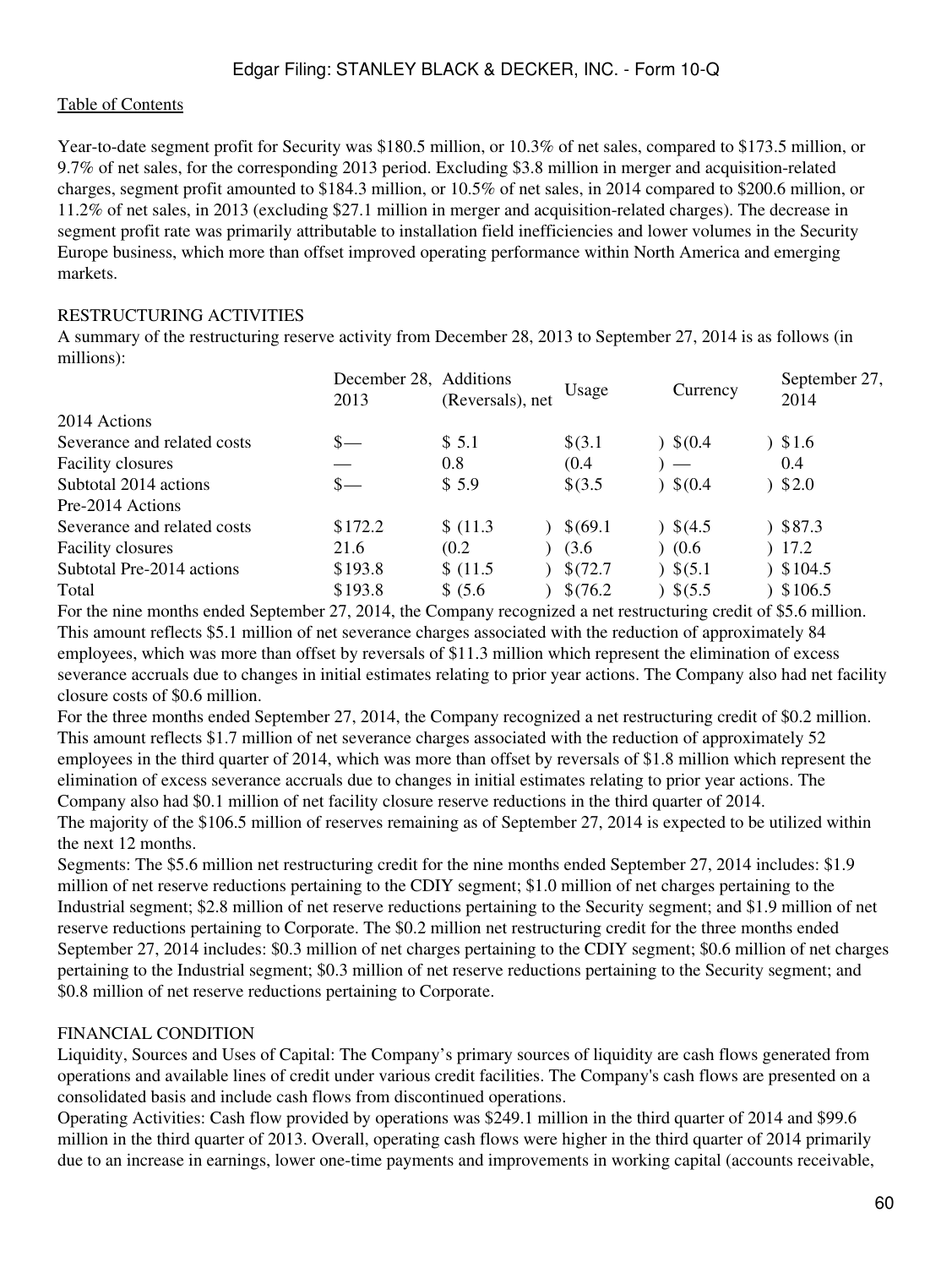inventory, accounts payable and deferred revenue), which was largely driven by a decrease in inventory purchases year over year.

Year-to-date cash flow provided by operations was \$534.3 million in the first nine months of 2014 compared to \$136.3 million in the corresponding period of 2013. The overall increase in operating cash flows in 2014 was primarily due to an increase in earnings and lower one-time payments, partially offset by increases in inventory balances due to higher year over year backlog predominantly in CDIY.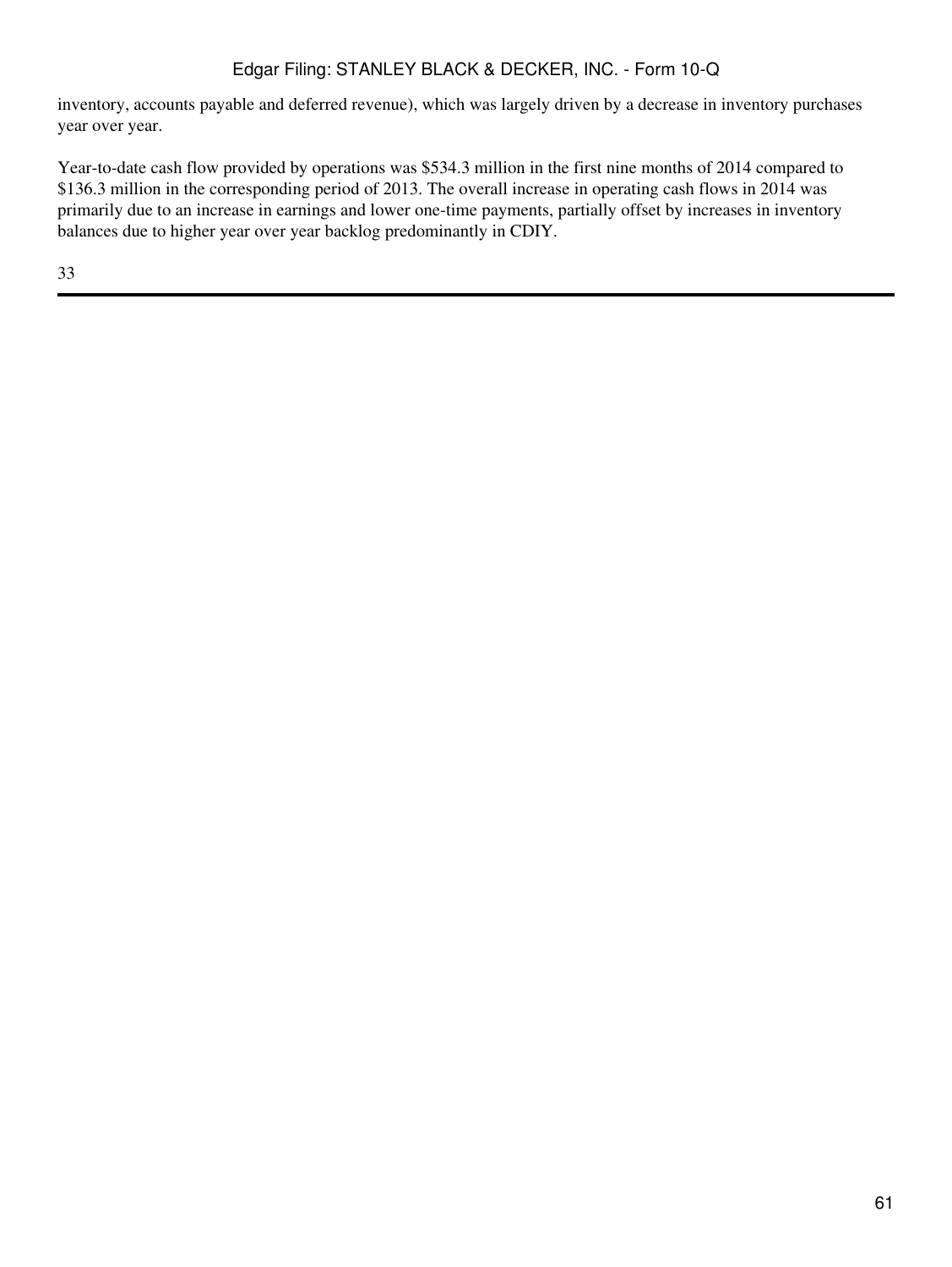Free Cash Flow: Free cash inflow, as defined in the following table, was \$188.9 million in the third quarter of 2014 compared to \$10.9 million in the corresponding 2013 period. Free cash inflow on a year-to-date basis was \$354.9 million in 2014 compared to an outflow of \$109.0 million in 2013. Management considers free cash flow an important indicator of its liquidity, as well as its ability to fund future growth and provide a dividend to shareowners. Free cash flow does not include deductions for mandatory debt service, other borrowing activity, discretionary dividends on the Company's common stock and business acquisitions, among other items.

|                                           | Third Quarter     | Year-to-Date                 |
|-------------------------------------------|-------------------|------------------------------|
| (Millions of Dollars)                     | 2013<br>2014      | 2013<br>2014                 |
| Net cash provided by operating activities | \$249.1           | \$99.6<br>\$136.3<br>\$534.3 |
| Less: capital expenditures                | (60.2)            | (179.4) (245.3)<br>(88.7     |
| Free cash inflow (outflow)                | \$10.9<br>\$188.9 | \$(109.0)<br>\$354.9         |
|                                           |                   |                              |

Included in free cash flow are merger and acquisition-related charges and payments of \$29.5 million and \$116.1 million for the three and nine months ended September 27, 2014, respectively, and \$65.6 million and \$282.3 million for the three and nine months ended September 28, 2013, respectively.

Based on its potential to generate cash flow from operations on an annual basis and credit position at September 27, 2014, the Company believes over the long term it has the financial flexibility to deploy capital to its shareowners' advantage through a combination of acquisitions, dividends and potential future share repurchases.

Investing Activities: Cash flow used in investing activities was \$98.6 million in the third quarter of 2014 compared to \$104.6 million in the third quarter of 2013. Year-to-date cash flow used in investing activities was \$260.4 million and \$1,085.2 million in the first nine months of 2014 and 2013, respectively. Cash outflows for business acquisitions were \$926.6 million in the first nine months of 2013, primarily relating to the purchases of Infastech for \$826.4 million, net of cash acquired, and GQ for \$48.5 million, net of cash acquired. During the second quarter of 2013, the Company received \$93.5 million in cash proceeds relating to the sale of the residential portion of the Tong Lung business. Capital and software expenditures were \$60.2 million and \$179.4 million for the three and nine months ended September 27, 2014, respectively, compared to \$88.7 million and \$245.3 million for the three and nine months ended September 28, 2013, respectively.

Financing Activities: Cash flow used in financing activities was \$113.1 million in the third quarter of 2014 compared to \$106.5 million in the third quarter of 2013. Year-to-date cash flow used in financing activities was \$220.2 million in the first nine months of 2014 compared to net proceeds of \$735.3 million in the first nine months of 2013. Net proceeds from short-term borrowings under the Company's commercial paper program amounted to \$33.8 million in 2014 compared to \$1.2 billion in 2013. The higher borrowings in 2013 were primarily as a result of the Infastech acquisition. Cash proceeds from the issuances of common stock were \$51.0 million and \$138.7 million in the first nine months of 2014 and 2013, respectively. The Company paid \$30.3 million related to the termination of interest rate swaps in February 2014. In January 2013, the Company elected to prepay the \$350.0 million forward share purchase contract.

Credit Ratings & Liquidity:

The Company maintains strong investment grade credit ratings from the major U.S. rating agencies on its senior unsecured debt (average A-), as well as its short-term commercial paper borrowings. There have been no changes to any of the ratings during 2014.

The Company's debt capacity for its current ratings is impacted by the level of long (including current maturities) and short-term debt, as presented in its financial statements as well as other obligations that ratings agencies and fixed income investors deem to increase the level of financial burden on the Company. Those other obligations include, among other things, post-retirement benefits, as presented in its financial statements. Post-retirement benefit obligations, and thereby the Company's debt capacity and its credit rating, could potentially be impacted by significant reductions in interest rates and expected revisions to mortality tables in 2014, as well as any corrections in the equity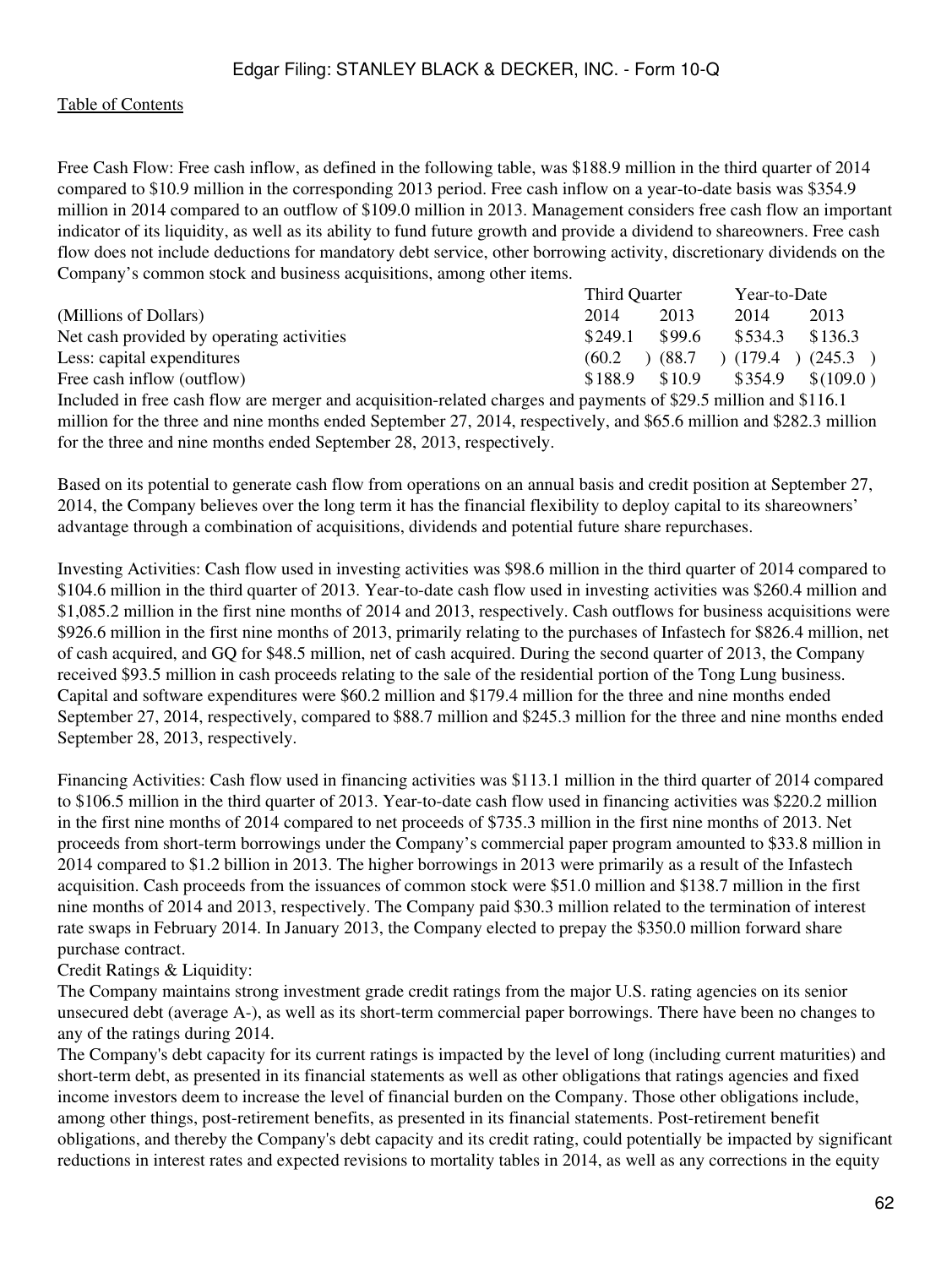markets.

Failure to maintain strong investment grade rating levels could adversely affect the Company's cost of funds, liquidity and access to capital markets, but would not have an adverse effect on the Company's ability to access committed credit facilities.

On December 3, 2013, the Company issued \$400.0 million 5.75% fixed-to-floating rate junior subordinated debentures maturing December 15, 2053 ("2053 Junior Subordinated Debentures") that bear interest at a fixed rate of 5.75% per annum, up to, but excluding December 15, 2018. From and including December 15, 2018, the 2053 Junior Subordinated Debentures will bear interest at an annual rate equal to three-month LIBOR plus 4.304%. The debentures subordination and long tenor provides significant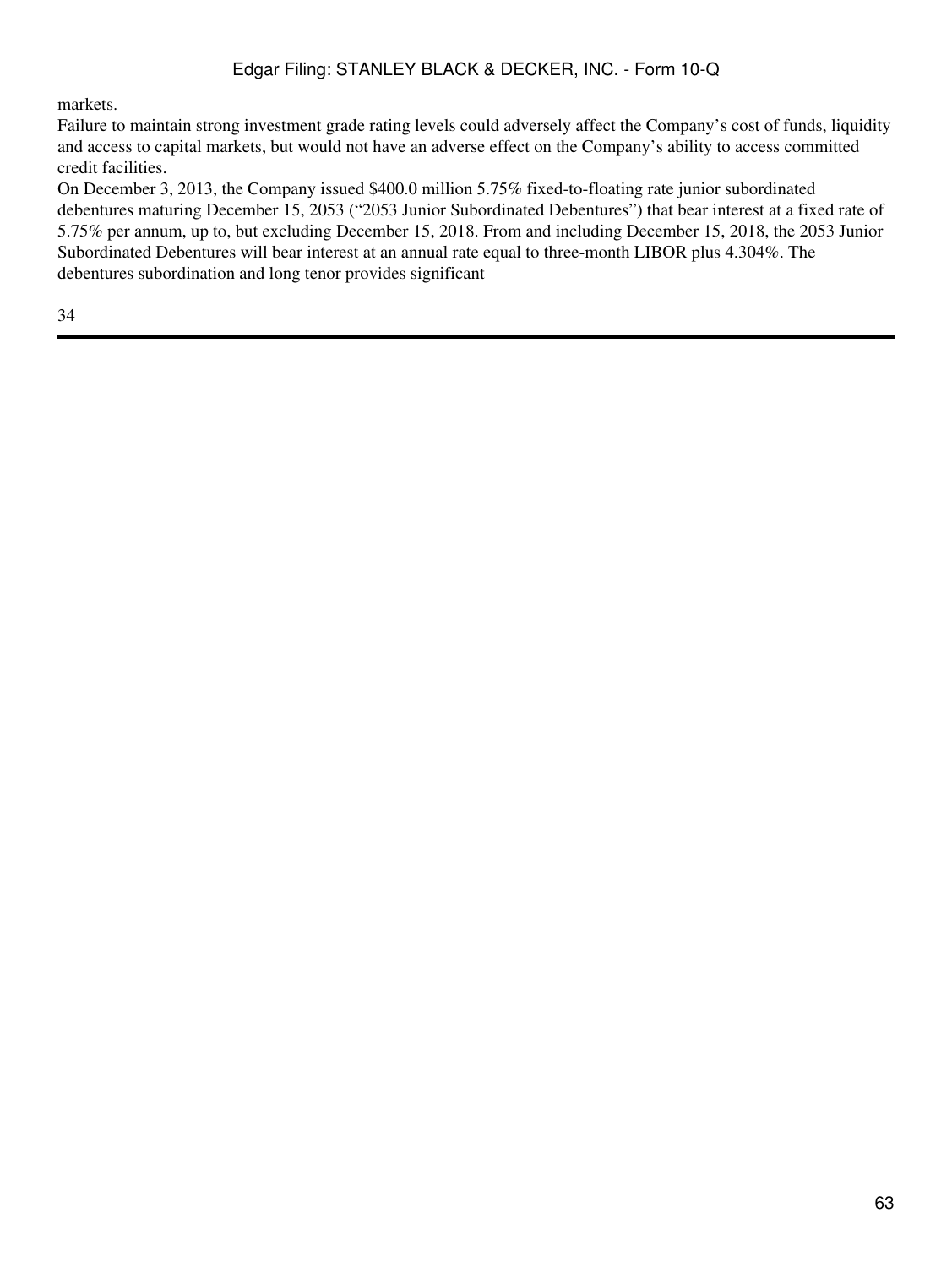credit protection measures for senior creditors and as a result, the debentures were awarded a 50% equity credit by S&P and Fitch, and a 25% equity credit by Moody's. The net proceeds of \$392.0 million from the offering were primarily used to repay commercial paper borrowings.

On December 3, 2013, the Company issued 3,450,000 Equity Units (the "Equity Units"), each with a stated value of \$100 which are initially comprised of a 1/10, or 10%, undivided beneficial ownership in a \$1,000 principal amount 2.25% junior subordinated note due 2018 and a forward common stock purchase contract (the "Equity Purchase Contract"). Each Equity Purchase Contract obligates the holders to purchase approximately 3.5 to 4.3 million common shares. The subordination of the notes in the Equity Units combined with the Equity Purchase Contracts resulted in the Equity Units being awarded a 100% equity credit by S&P, and a 50% equity credit by Moody's. The Company received approximately \$334.7 million in cash proceeds from the Equity Units, net of underwriting discounts and commission, before offering expenses, and recorded \$345.0 million in long-term debt. The proceeds were used primarily to repay commercial paper borrowings.

In the fourth quarter of 2013, the Company extinguished \$300 million of its Black & Decker Corporation 5.75% senior notes due 2016.

The Company has a five year \$1.5 billion committed credit facility (the "Credit Agreement"). Borrowings under the Credit Agreement may include U.S. Dollars up to the \$1.5 billion commitment or in Euro or Pounds Sterling subject to a foreign currency sublimit of \$400.0 million and bear interest at a floating rate dependent upon the denomination of the borrowing. Repayments must be made on June 27, 2018 or upon an earlier termination date of the Credit Agreement, at the election of the Company. In June 2014, the Company's \$500.0 million 364 day committed credit facility (the "Facility") expired. The Facility was designated to be part of a liquidity back-stop for the Company's commercial paper program. Following an evaluation of the Company's liquidity position, the Company elected not to negotiate a new 364 day committed credit facility. The Company's \$2.0 billion commercial paper program is still backed by its \$1.5 billion Credit Agreement. As of September 27, 2014, the Company has not drawn on the Credit Agreement.

Refer to Note H, Long-Term Debt and Financing Arrangements, and Note J, Equity Arrangements, in the Notes to (Unaudited) Condensed Consolidated Financial Statements for further discussion of the Company's financing arrangements.

Cash and cash equivalents totaled \$487 million as of September 27, 2014, comprised of \$48 million in the U.S. and \$439 million in foreign jurisdictions. As of December 29, 2013, cash and cash equivalents totaled \$496 million, comprised of \$57 million in the U.S. and \$439 million in foreign jurisdictions. Concurrent with the Black & Decker merger, the Company made a determination to repatriate certain legacy Black & Decker foreign earnings, on which U.S. income taxes had not previously been provided. As a result of this repatriation decision, the Company has recorded approximately \$408.5 million and \$418.8 million of associated deferred tax liabilities at September 27, 2014 and December 28, 2013, respectively. Current plans and liquidity requirements do not demonstrate a need to repatriate other foreign earnings. Accordingly, all other undistributed foreign earnings of the Company are considered to be permanently reinvested, or will be remitted substantially free of additional tax, consistent with the Company's overall growth strategy internationally, including acquisitions and long-term financial objectives. No provision has been made for taxes that might be payable upon remittance of these undistributed foreign earnings. However, should management determine at a later point to repatriate additional foreign earnings, the Company would be required to accrue and pay taxes at that time.

### OTHER MATTERS

Critical Accounting Estimates: There have been no significant changes in the Company's critical accounting estimates during the third quarter of 2014. Refer to the "Other Matters" section of Management's Discussion and Analysis of Financial Condition and Results of Operations in the Company's Form 10-K for the year ended December 28, 2013 for a discussion of the Company's critical accounting estimates.

ITEM 3. QUANTITATIVE AND QUALITATIVE DISCLOSURES ABOUT MARKET RISK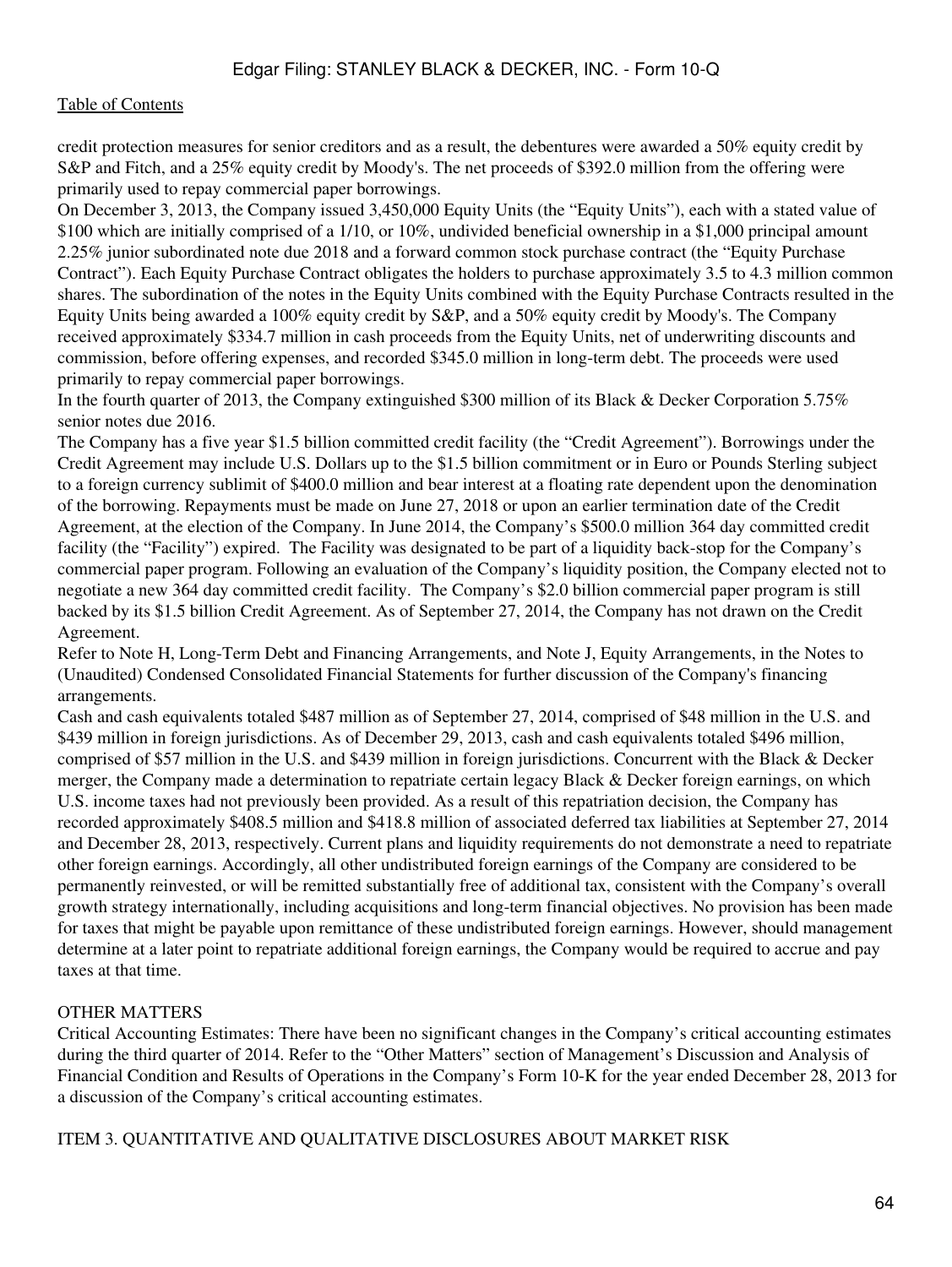There has been no significant change in the Company's exposure to market risk during the third quarter of 2014. Refer to the "Market Risk" section of Management's Discussion and Analysis of Financial Condition and Results of Operations in the Company's Form 10-K for the year ended December 28, 2013 for further discussion.

# ITEM 4. CONTROLS AND PROCEDURES

Under the supervision and with the participation of management, including the Company's Chairman and Chief Executive Officer and its Senior Vice President and Chief Financial Officer, the Company has, pursuant to Rule 13a-15(b) of the Securities Exchange Act of 1934, as amended (the "Exchange Act"), evaluated the effectiveness of the design and operation of its disclosure controls and procedures (as defined under Rule 13a-15(e) of the Exchange Act). Based upon that evaluation, the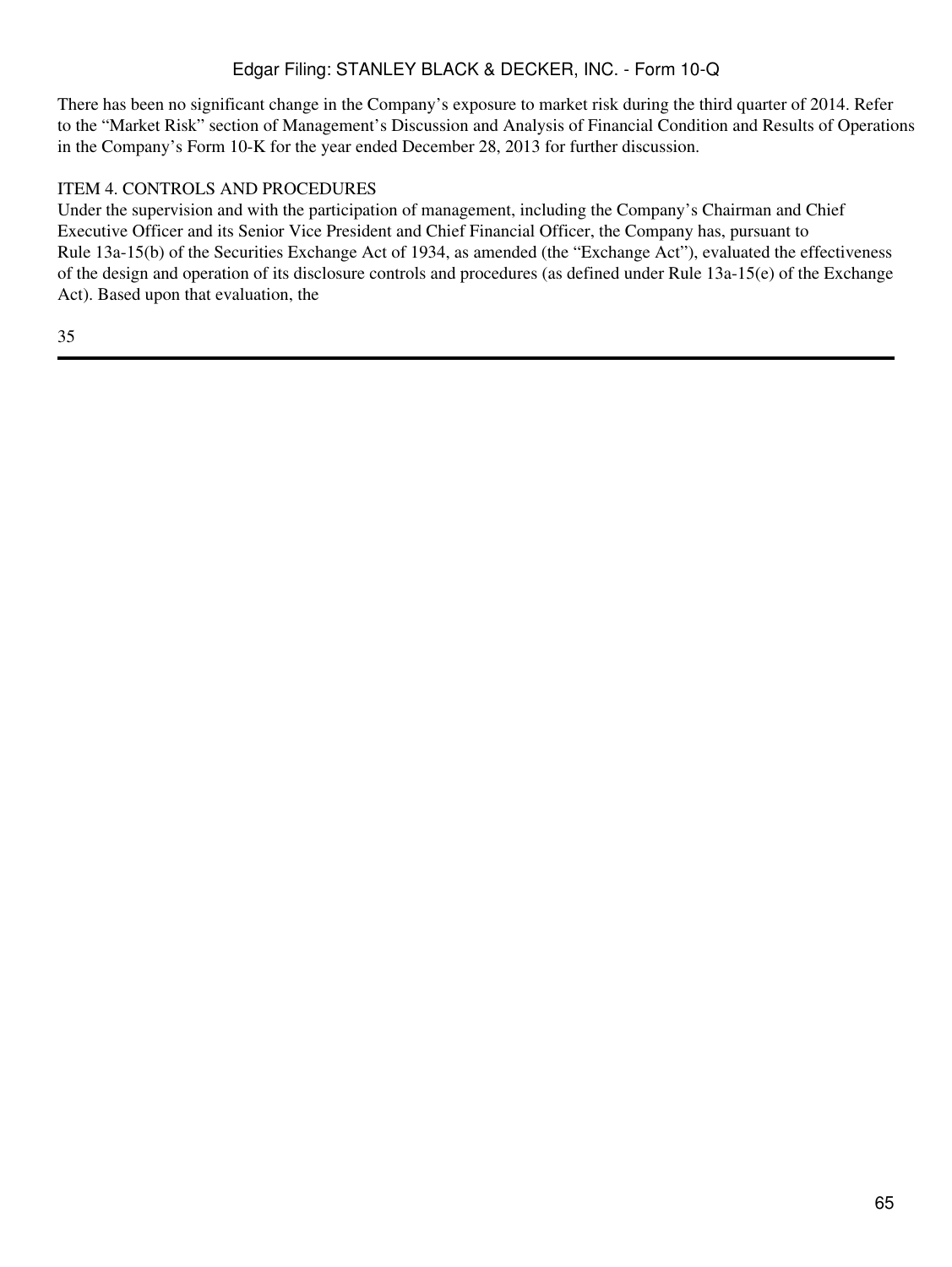Company's Chairman and Chief Executive Officer and its Senior Vice President and Chief Financial Officer have concluded that, as of September 27, 2014, the Company's disclosure controls and procedures are effective. There has been no change in the Company's internal control over financial reporting that occurred during the third quarter of 2014 that has materially affected, or is reasonably likely to materially affect, the Company's internal control over financial reporting.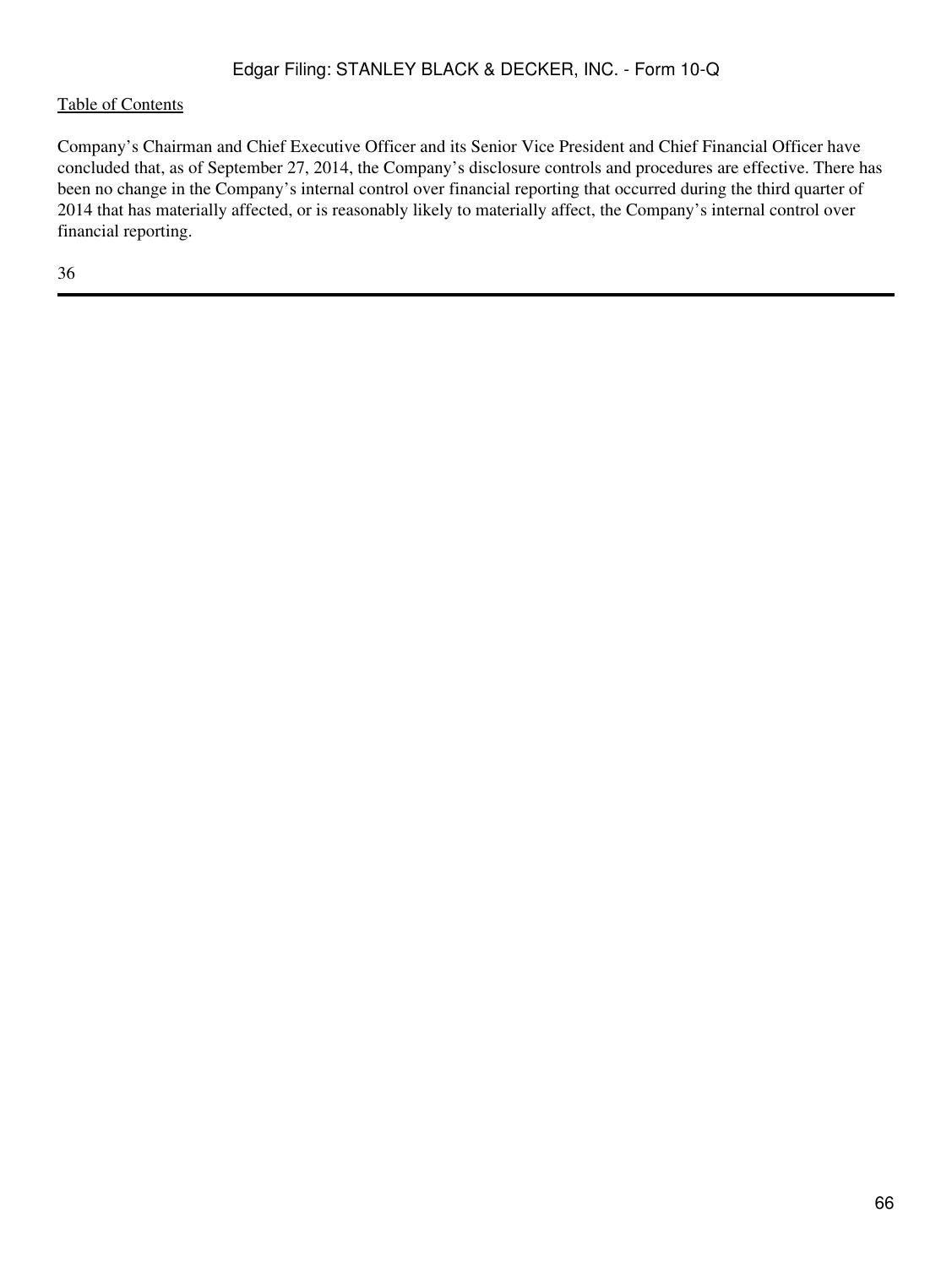#### CAUTIONARY STATEMENT

Under the Private Securities Litigation Reform Act of 1995

Statements in this Quarterly Report on Form 10-Q that are not historical, including but not limited to those regarding the Company's ability to: (i) achieve full year 2014 diluted EPS of \$5.40 to \$5.46 (\$5.52 to \$5.58 excluding merger and acquisition-related charges); (ii) generate approximately \$800 million of free cash flow for 2014; (iii) generate approximately \$850 million of incremental revenue from its growth initiatives; and (iv) return up to \$1 billion of capital to shareholders through 2015 and deliver a strong and growing dividend; (collectively, the "Results") are "forward looking statements" and subject to risk and uncertainty.

The Company's ability to deliver the Results as described above is based on current expectations and involves inherent risks and uncertainties, including factors listed below and other factors that could delay, divert, or change any of them, and could cause actual outcomes and results to differ materially from current expectations. In addition to the risks, uncertainties and other factors discussed in this Quarterly Report, the risks, uncertainties and other factors that could cause or contribute to actual results differing materially from those expressed or implied in the forward looking statements include, without limitation, those set forth under Item 1A Risk Factors of the Company's Annual Report on Form 10-K and any material changes thereto set forth in any subsequent Quarterly Reports on Form 10-Q, or those contained in the Company's other filings with the Securities and Exchange Commission, and those set forth below. The Company's ability to deliver the Results is dependent, or based, upon: (i) the Company's ability to execute its integration plans and achieve synergies primarily from the Infastech acquisition sufficient to generate \$0.10 of EPS accretion in 2014; (ii) the Company's ability to generate organic net sales increases of approximately 3-4% in 2014; (iii) the Company's ability to continue to identify and execute upon sales opportunities to increase its CDIY, IAR and Security businesses in the emerging markets while minimizing associated costs; (iv) the Company's ability to achieve a tax rate of approximately 21% in 2014; (v) the Company's ability to hold margins in the Security business to a modest decrease for 2014; (vi) the Company's ability to execute cost reduction actions and control indirect expenses; (vii) the Company's ability to limit one-time restructuring charges to \$25 million in 2014; (viii) full year 2014 operating margin currency impact of approximately \$75 million; (ix) successful integration of acquisitions completed in 2012 and 2013, and any additional acquisitions completed during the year, as well as integration of existing businesses; (x) the continued acceptance of technologies used in the Company's products and services; (xi) the Company's ability to manage existing Sonitrol franchisee and Mac Tools relationships; (xii) the Company's ability to minimize costs associated with any sale or discontinuance of a business or product line, including any severance, restructuring, legal or other costs; (xiii) the proceeds realized with respect to any business or product line disposals; (xiv) the extent of any asset impairments with respect to any businesses or product lines that are sold or discontinued; (xv) the success of the Company's efforts to manage freight costs, steel and other commodity costs as well as capital expenditures; (xvi) the Company's ability to sustain or increase prices in order to, among other things, offset or mitigate the impact of steel, freight, energy, non-ferrous commodity and other commodity costs and any inflation increases and/or currency impacts; (xvii) the Company's ability to generate free cash flow and maintain a strong debt to capital ratio; (xviii) the Company's ability to identify and effectively execute productivity improvements and cost reductions, while minimizing any associated restructuring charges; (xix) the Company's ability to obtain favorable settlement of tax audits; (xx) the ability of the Company to generate earnings sufficient to realize future income tax benefits during periods when temporary differences become deductible; (xxi) the continued ability of the Company to access credit markets under satisfactory terms; (xxii) the Company's ability to negotiate satisfactory price and payment terms under which the Company buys and sells goods, services, materials and products; (xxiii) the Company's ability to successfully develop, market and achieve sales from new products and services; and (xxiv) the availability of cash to repurchase shares when conditions are right.

The Company's ability to deliver the Results is also dependent upon: (i) the success of the Company's marketing and sales efforts, including the ability to develop and market new and innovative products at the right price points in both existing and new markets; (ii) the ability of the Company to maintain or improve production rates in the Company's manufacturing facilities, respond to significant changes in product demand and fulfill demand for new and existing products; (iii) the Company's ability to continue improvements in working capital through effective management of accounts receivable and inventory levels; (iv) the ability to continue successfully managing and defending claims and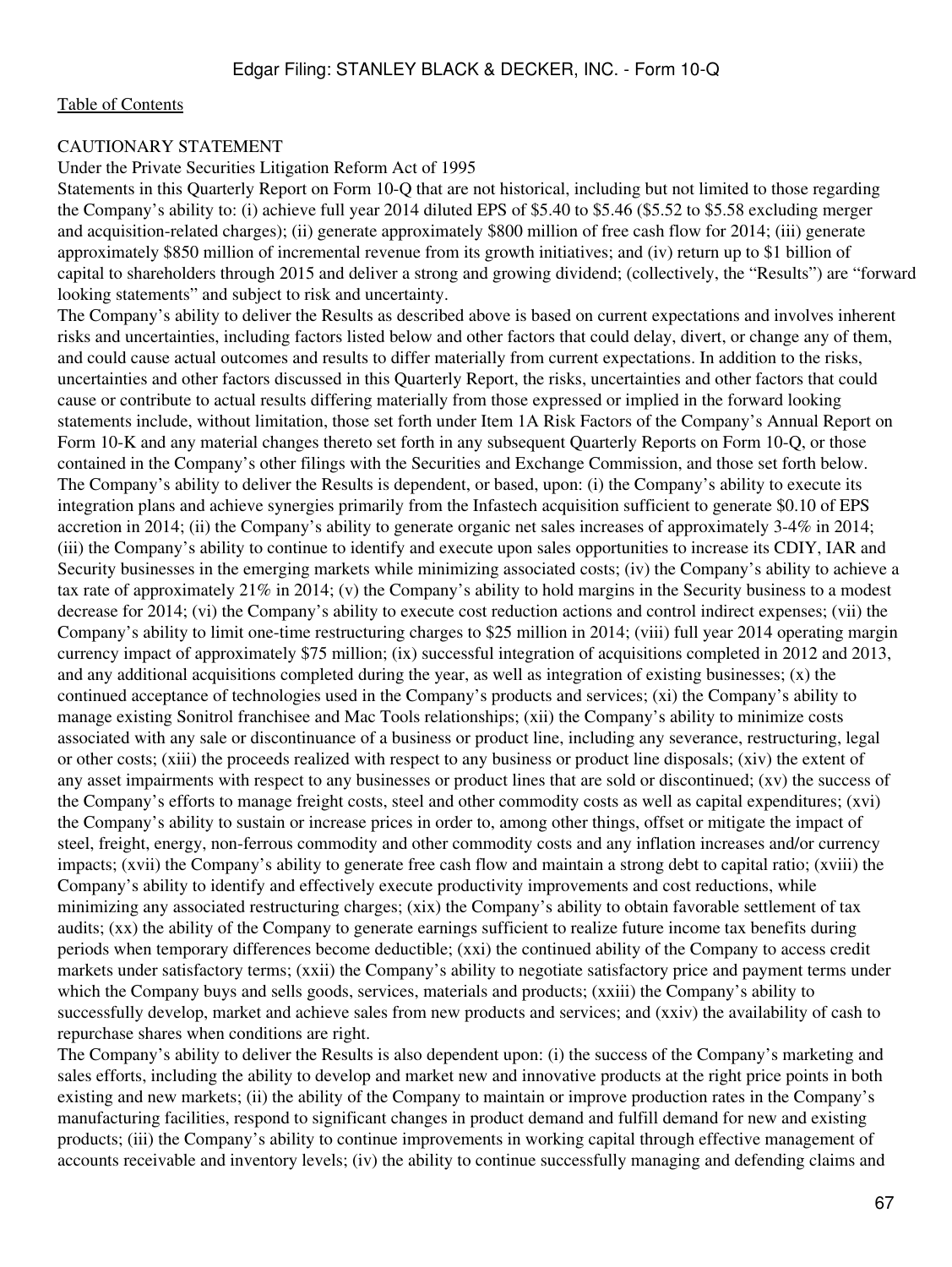litigation; (v) the success of the Company's efforts to mitigate any adverse earnings impact resulting from, for example, increases in the cost of energy or significant Chinese Renminbi or other currency fluctuations ; (vi) the geographic distribution of the Company's earnings; (vii) the commitment to and success of the Stanley Fulfillment System; and (viii) successful implementation with expected results of cost reduction programs.

The Company's ability to achieve the Results will also be affected by external factors. These external factors include: challenging global geopolitical and macroeconomic environment; the economic environment in emerging markets, particularly Latin America, Russia and Turkey; pricing pressure and other changes within competitive markets; the continued consolidation of customers particularly in consumer channels; inventory management pressures on the Company's customers; the impact the tightened credit markets may have on the Company or its customers or suppliers; the extent to which the Company has to write off accounts receivable or assets or experiences supply chain disruptions in connection with bankruptcy filings by customers or suppliers; increasing competition; changes in laws, regulations and policies that affect the Company, including, but not limited to trade, monetary, tax and fiscal policies and laws; the timing and extent of any inflation or deflation; the impact of poor weather conditions on sales;currency exchange fluctuations; the impact of dollar/foreign currency exchange and interest rates on the competitiveness of products and the Company's debt program; the strength of the U.S. and European economies; the extent to which world-wide markets associated with homebuilding and remodeling stabilize and rebound; the impact of events that cause or may cause disruption in the Company's supply, manufacturing, distribution and sales networks such as war, terrorist activities, and political unrest; and recessionary or expansive trends in the economies of the world in which the Company operates. The Company undertakes no obligation to publicly update or revise any forward-looking statements to reflect events or circumstances that may arise after the date hereof.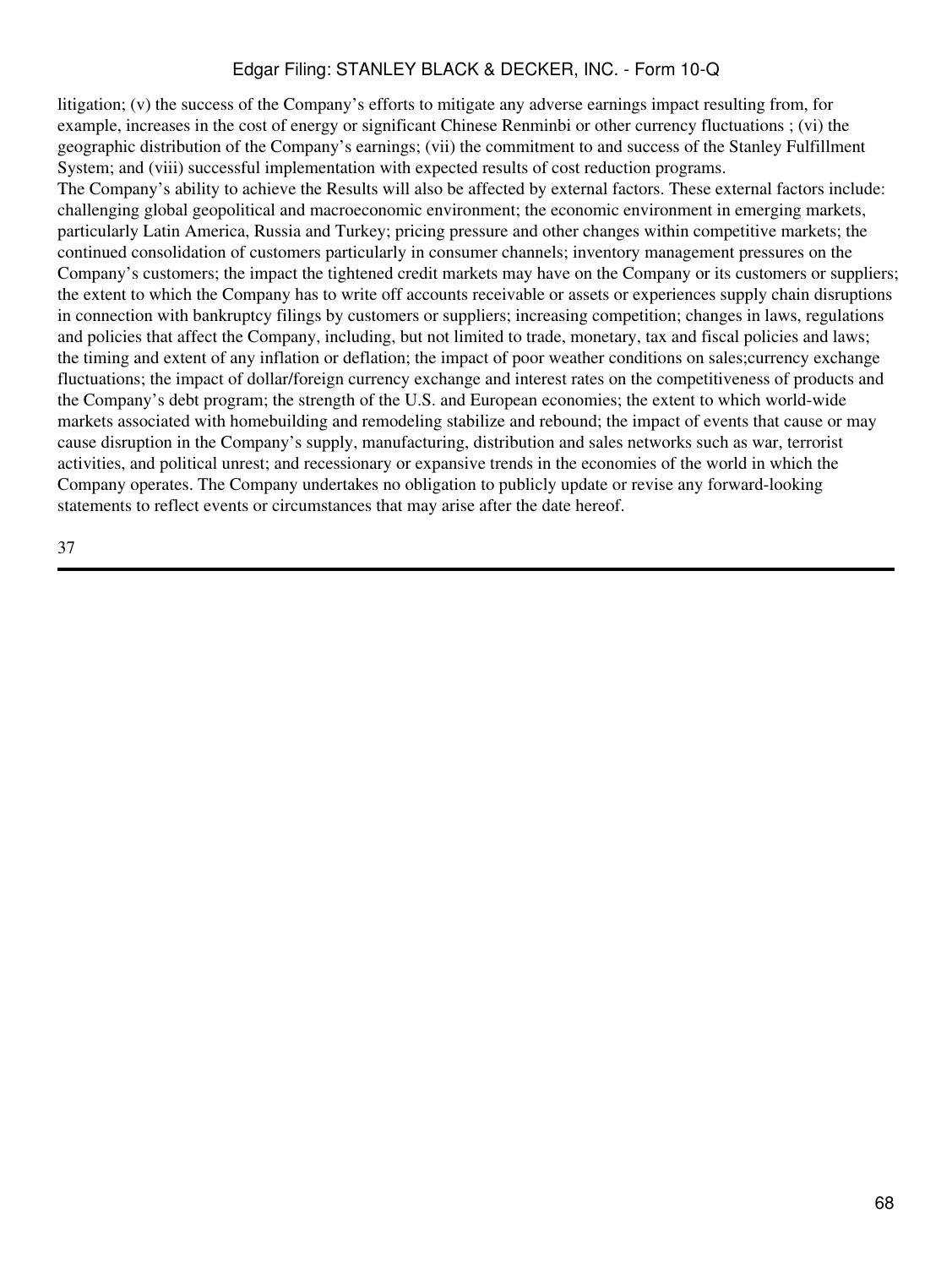#### PART II — OTHER INFORMATION

#### ITEM 1A. RISK FACTORS

There have been no material changes to the risk factors as disclosed in the Company's Form 10-K for the year ended December 28, 2013 filed with the Securities and Exchange Commission on February 20, 2014.

#### ITEM 2. UNREGISTERED SALES OF EQUITY SECURITIES AND USE OF PROCEEDS

On September 12, 1995, the Company filed a registration statement on Form S-8 (the "Registration Statement") to register 3,000,000 shares of its common stock for issuance under the Stanley Black & Decker Employee Stock Purchase Plan (formerly The Stanley Works Employee Stock Purchase Plan), as amended (the "Plan"). Subsequently, on April 17, 1996, the Board of Directors of the Company declared a two-for-one common stock split (the "Stock Split") effected by the distribution of one additional share of the Company's common stock (the "Common Stock") for each share of Common Stock then outstanding. In connection with the Stock Split, the number of shares authorized for issuance under the Plan increased from 3,000,000 to 6,000,000 in accordance with its terms. The Company may not have effectively registered the additional shares of Common Stock available for issuance under the Plan as a result of the Stock Split. On October 23, 2014, the Company filed a Post Effective Amendment to the Registration Statement to reflect that, as a result of the Stock Split, the number of shares of Common Stock registered for issuance under the Plan increased from 3,000,000 to 6,000,000. The Company has always treated all shares issued under the Plan as outstanding for financial reporting purposes and the Company has always provided the participants in the Plan with the required information regardless of the number of shares of Common Stock covered by the Registration Statement.

#### Issuer Purchases of Equity Securities

The following table provides information about the Company's purchases of equity securities that are registered by the Company pursuant to Section 12 of the Exchange Act during the three months ended September 27, 2014:

| 2013                     | (a)<br>Total<br>Number Of<br><b>Shares</b><br>Purchased | Average Price<br>Paid Per<br>Share | <b>Total Number</b><br>Of Shares<br>Purchased As<br>Part Of A Publicly<br>Announced Program The Program | <b>Maximum Number</b><br>Of Shares That<br>May Yet Be<br><b>Purchased Under</b> |
|--------------------------|---------------------------------------------------------|------------------------------------|---------------------------------------------------------------------------------------------------------|---------------------------------------------------------------------------------|
| June 29 - August 2       | 12,047                                                  | \$86.49                            |                                                                                                         |                                                                                 |
| August 3 - August 30     |                                                         |                                    |                                                                                                         |                                                                                 |
| August 31 - September 27 | 2,752                                                   | 90.89                              |                                                                                                         |                                                                                 |
|                          | 14,799                                                  | \$87.31                            |                                                                                                         |                                                                                 |

(a) benefit plans of the Company to satisfy the participants' taxes related to vesting or delivery of time-vesting The shares of common stock in this column were deemed surrendered to the Company by participants in various restricted share units under those plans.

On July 23, 2014, the Board of Directors approved a new repurchase of up to 25 million shares of the Company's common stock. In December 2012, upon executing an accelerated share repurchase contract, the Company received 9.3 million shares as well as an additional 1.6 million shares upon settlement of the contract in April 2013. In April 2013, the Company received 0.6 million shares upon settlement of the capped call options purchased in November 2012. For further detail on these transactions, refer to Note J, Capital Stock, in the Company's Form 10-K for the year ended December 28, 2013.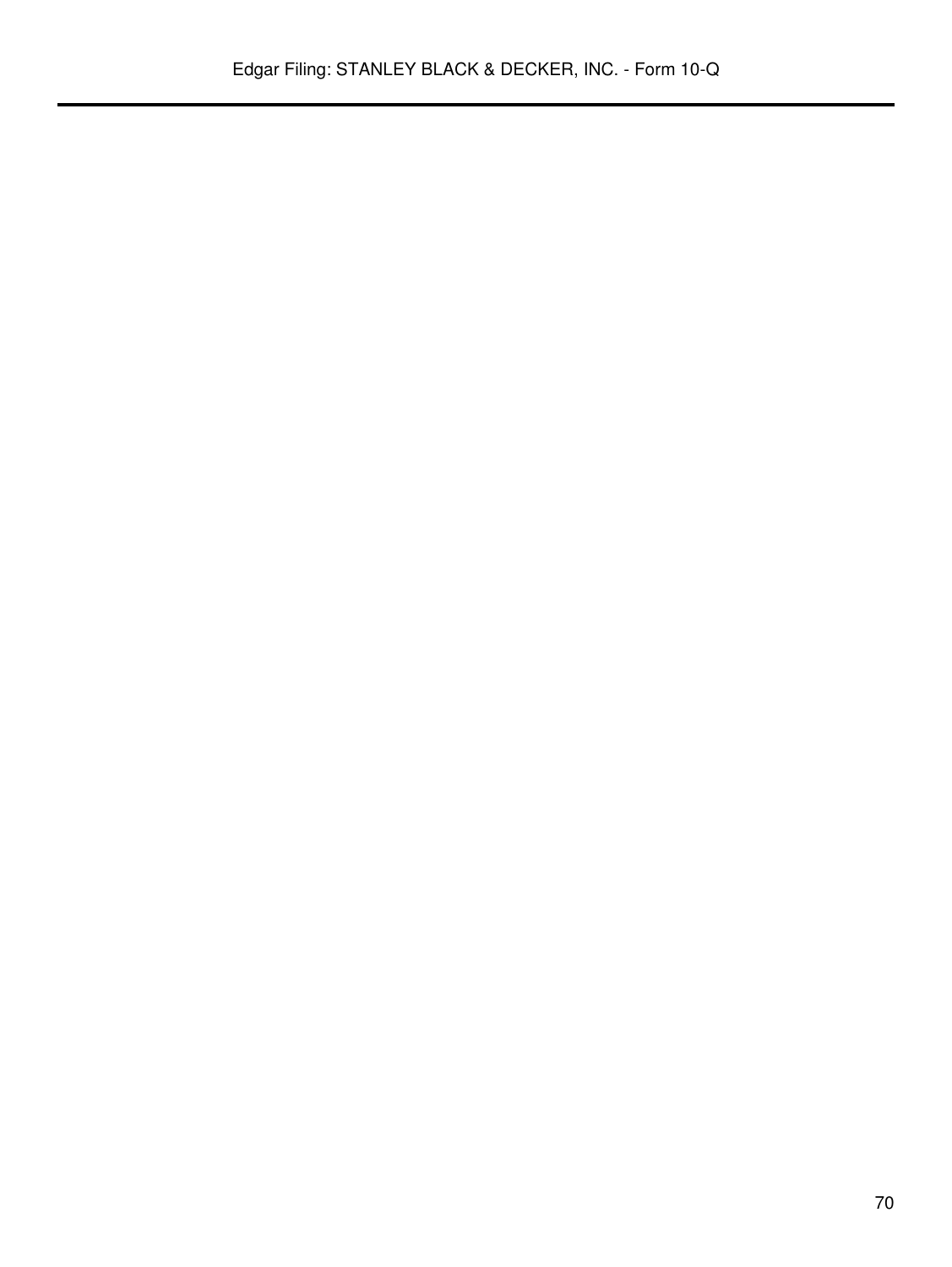### ITEM 6. EXHIBITS

| (11)       | Statement re-computation of per share earnings (the information required to be presented in this exhibit<br>) appears in Note C to the Company's (Unaudited) Condensed Consolidated Financial Statements set forth<br>in this Quarterly Report on Form 10-Q).                                                                                                                                                                                                                                                                                                                                                                                                               |
|------------|-----------------------------------------------------------------------------------------------------------------------------------------------------------------------------------------------------------------------------------------------------------------------------------------------------------------------------------------------------------------------------------------------------------------------------------------------------------------------------------------------------------------------------------------------------------------------------------------------------------------------------------------------------------------------------|
| (31)(i)(a) | Certification by Chairman and Chief Executive Officer pursuant to Rule 13a-14(a).                                                                                                                                                                                                                                                                                                                                                                                                                                                                                                                                                                                           |
| (i)(b)     | Certification by Senior Vice President and Chief Financial Officer pursuant to Rule 13a-14(a).                                                                                                                                                                                                                                                                                                                                                                                                                                                                                                                                                                              |
| (32)(i)    | Certification by Chairman and Chief Executive Officer pursuant to 18 U.S.C. Section 1350, as adopted<br>pursuant to Section 906 of the Sarbanes-Oxley Act of 2002.                                                                                                                                                                                                                                                                                                                                                                                                                                                                                                          |
| (ii)       | Certification by Senior Vice President and Chief Financial Officer pursuant to 18 U.S.C. Section 1350, as<br>adopted pursuant to Section 906 of the Sarbanes-Oxley Act of 2002.                                                                                                                                                                                                                                                                                                                                                                                                                                                                                             |
| (101)      | The following materials from Stanley Black & Decker Inc.'s Quarterly Report on Form 10-Q for the<br>quarter ended September 27, 2014, formatted in XBRL (eXtensible Business Reporting Language); (i)<br>Consolidated Statements of Operations and Comprehensive Income for the three and nine months ended<br>September 27, 2014 and September 28, 2013 (ii) Condensed Consolidated Balance Sheets at September<br>27, 2014 and December 28, 2013, (iii) Condensed Consolidated Statements of Cash Flows for the three<br>and nine months ended September 27, 2014 and September 28, 2013, and (iv) Notes to (Unaudited)<br>Condensed Consolidated Financial Statements**. |

\*\* Pursuant to Rule 406T of Regulation S-T, the Interactive Data Files on Exhibit 101 hereto are deemed not filed or part of a registration statement or prospectus for purposes of Sections 11 or 12 of the Securities Act of 1933, as amended, are deemed not filed for purposes of Section 18 of the Securities and Exchange Act of 1934, as amended, and otherwise are not subject to liability under those sections.